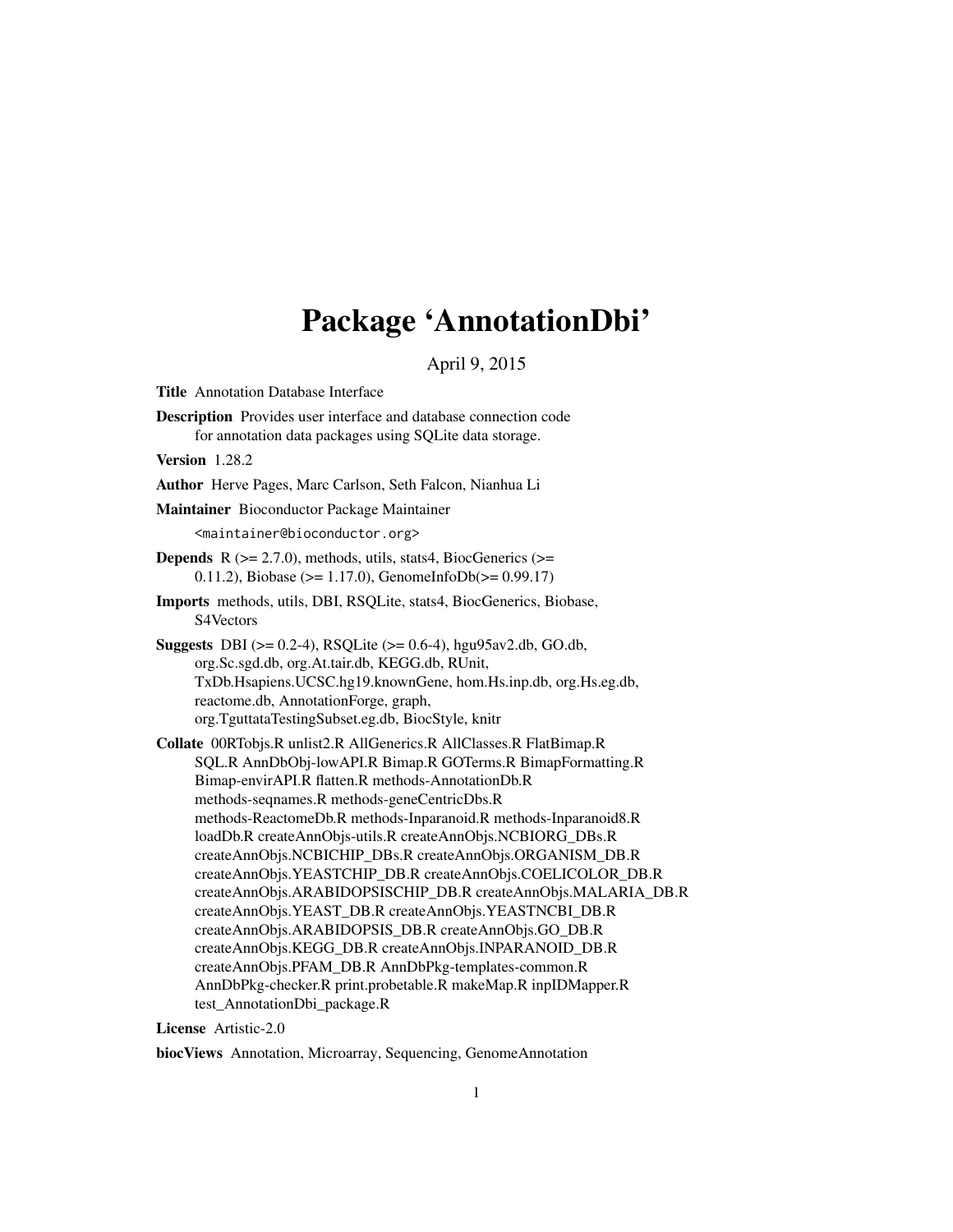# <span id="page-1-0"></span>VignetteBuilder knitr

Video https://www.youtube.com/watch?v=8qvGNTVz3Ik

# R topics documented:

|       |                                                                                                               | $\overline{2}$ |
|-------|---------------------------------------------------------------------------------------------------------------|----------------|
|       |                                                                                                               | $\overline{4}$ |
|       |                                                                                                               | 6              |
|       |                                                                                                               | $\tau$         |
|       |                                                                                                               | -9             |
|       |                                                                                                               | <b>10</b>      |
|       |                                                                                                               | -13            |
|       |                                                                                                               | -16            |
|       |                                                                                                               | 18             |
|       |                                                                                                               | 20             |
|       |                                                                                                               | 22             |
|       |                                                                                                               | 23             |
|       |                                                                                                               |                |
|       | <b>GOID</b>                                                                                                   |                |
|       |                                                                                                               |                |
|       |                                                                                                               | 27             |
|       | $inpIDMapper \dots \dots \dots \dots \dots \dots \dots \dots \dots \dots \dots \dots \dots \dots \dots \dots$ | 31             |
|       |                                                                                                               | -34            |
|       |                                                                                                               | 34             |
|       |                                                                                                               | -35            |
|       |                                                                                                               | -36            |
|       |                                                                                                               | 37             |
|       |                                                                                                               | 39             |
|       |                                                                                                               | 40             |
| Index |                                                                                                               | 41             |

ACCNUM *Descriptions of available values for* columns *and* keytypes*.*

# Description

This manual page enumerates the kinds of data represented by the values returned when the user calls columns or keytypes

# Details

All the possible values for columns and keytypes are listed below. Users will have to actually use these methods to learn which of the following possible values actually apply in their case.

ACCNUM: GenBank accession numbers

ALIAS: Commonly used gene symbols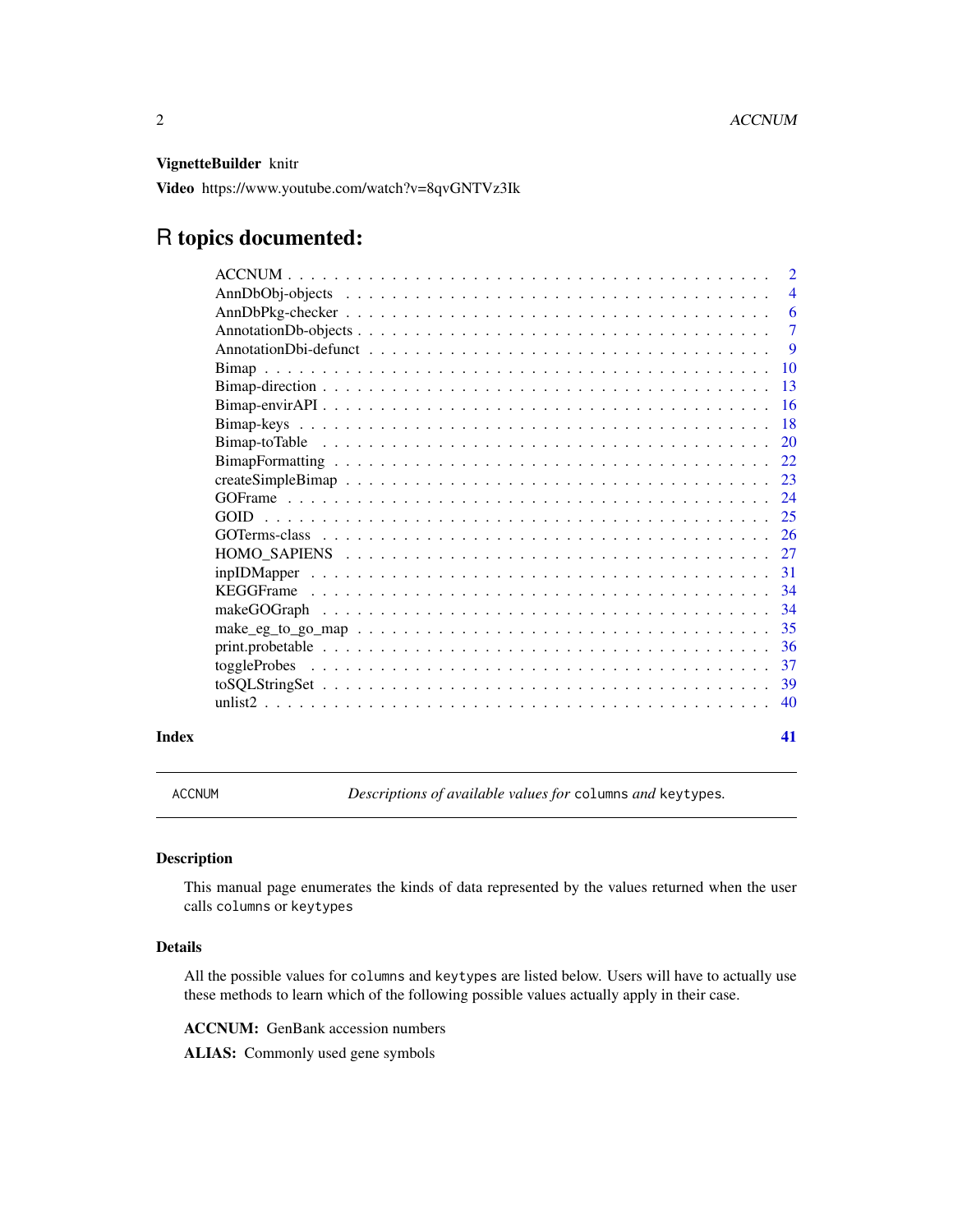#### ACCNUM 3

ARACYC: KEGG Identifiers for arabidopsis as indicated by aracyc ARACYCENZYME: Aracyc enzyme names as indicated by aracyc CHR: Chromsome CHRLOC: Chromosome and starting base of associated gene CHRLOCEND: Chromosome and ending base of associated gene COMMON: Common name DESCRIPTION: The description of the associated gene ENSEMBL: The ensembl ID as indicated by ensembl ENSEMBLPROT: The ensembl protein ID as indicated by ensembl ENSEMBLTRANS: The ensembl transcript ID as indicated by ensembl ENTREZID: Entrez gene Identifiers ENZYME: Enzyme Commission numbers EVIDENCE: Evidence codes for GO associations with a gene of interest EVIDENCEALL: Evidence codes for GO (includes less specific terms) GENENAME: The full gene name GO: GO Identifiers associated with a gene of interest GOALL: GO Identifiers (includes less specific terms) INTERPRO: InterPro identifiers IPI: IPI accession numbers MAP: cytoband locations OMIM: Online Mendelian Inheritance in Man identifiers ONTOLOGY: For GO Identifiers, which Gene Ontology (BP, CC, or MF) ONTOLOGYALL: Which Gene Ontology (BP, CC, or MF), (includes less specific terms) ORF: Yeast ORF Identifiers PATH: KEGG Pathway Identifiers PFAM: PFAM Identifiers PMID: Pubmed Identifiers PROBEID: Probe or manufacturer Identifiers for a chip package PROSITE: Prosite Identifiers REFSEQ: Refseq Identifiers SGD: Saccharomyces Genome Database Identifiers SMART: Smart Identifiers **SYMBOL:** The official gene symbol TAIR: TAIR Identifiers UNIGENE: Unigene Identifiers UNIPROT: Uniprot Identifiers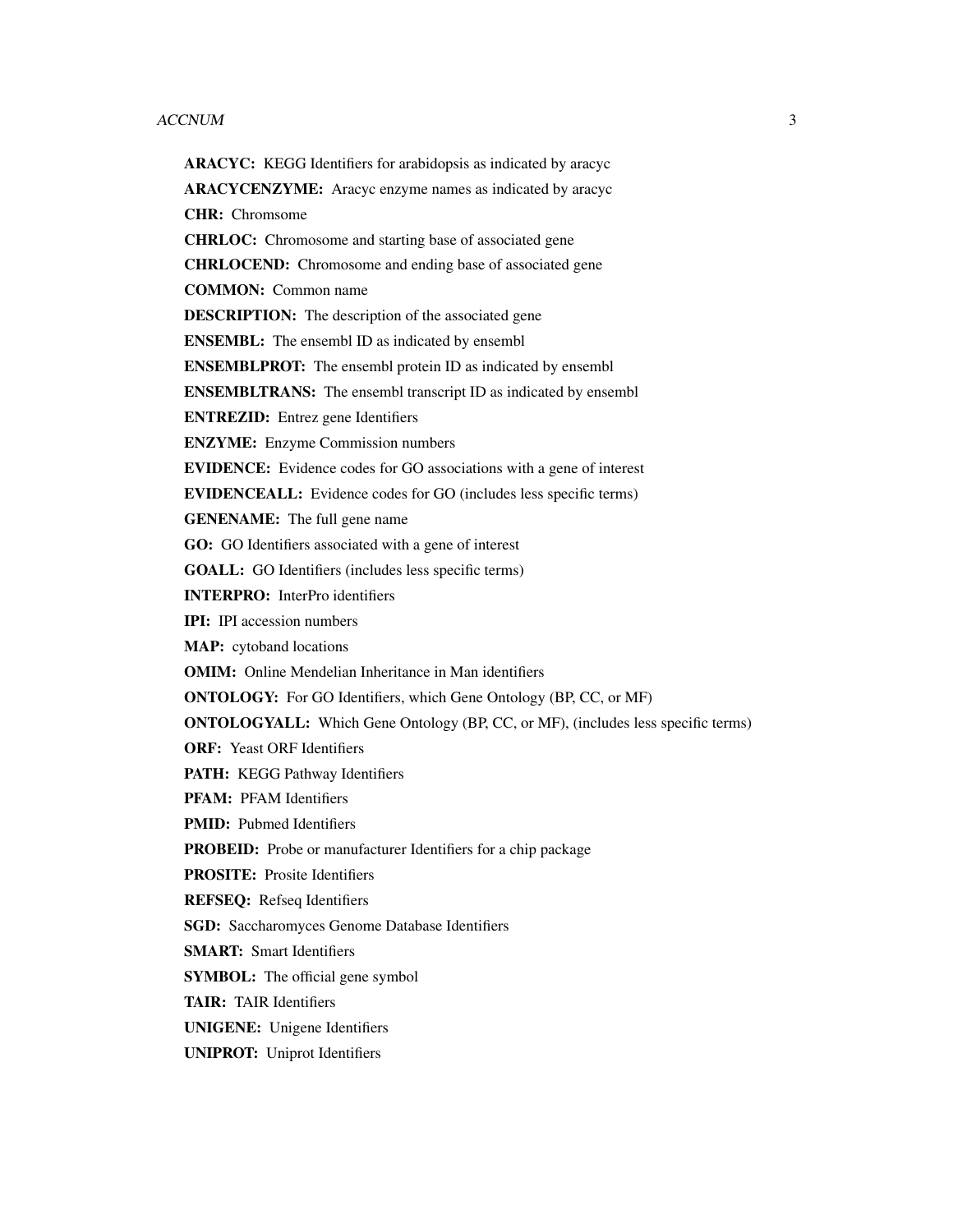To get the latest information about the date stamps and source URLS for the data used to make an annotation package, please use the metadata method as shown in the example below.

Unless otherwise indicated above, the majority of the data for any one package is taken from the source indicated by either it's name (if it's an org package) OR from the name of it's associated org package. So for example, org.Hs.eg.db is using "eg" in the name to indicate that most of the data in that package comes from NCBI entrez gene based data. And org.At.tair.db uses data that primarily comes from tair. For chip packages, the relevant information is the organism package that they depend on. So for example, hgu95av2.db depends on org.Hs.eg.db, and is thus primarily based on NCBI entrez gene ID information.

#### Author(s)

Marc Carlson

#### Examples

```
library(hgu95av2.db)
## List the possible values for columns
columns(hgu95av2.db)
## List the possible values for keytypes
keytypes(hgu95av2.db)
## get some values back
keys <- head(keys(hgu95av2.db))
keys
select(hgu95av2.db, keys=keys, columns=c("SYMBOL","PFAM"),
keytype="PROBEID")
```
## More infomation about the dates and original sources for these data: metadata(hgu95av2.db)

AnnDbObj-objects *AnnDbObj objects*

#### Description

The AnnDbObj class is the most general container for storing any kind of SQLite-based annotation data.

# Details

Many classes in AnnotationDbi inherit directly or indirectly from the AnnDbObj class. One important particular case is the [AnnDbBimap](#page-9-1) class which is the lowest class in the AnnDbObj hierarchy to also inherit the [Bimap](#page-9-2) interface.

<span id="page-3-0"></span>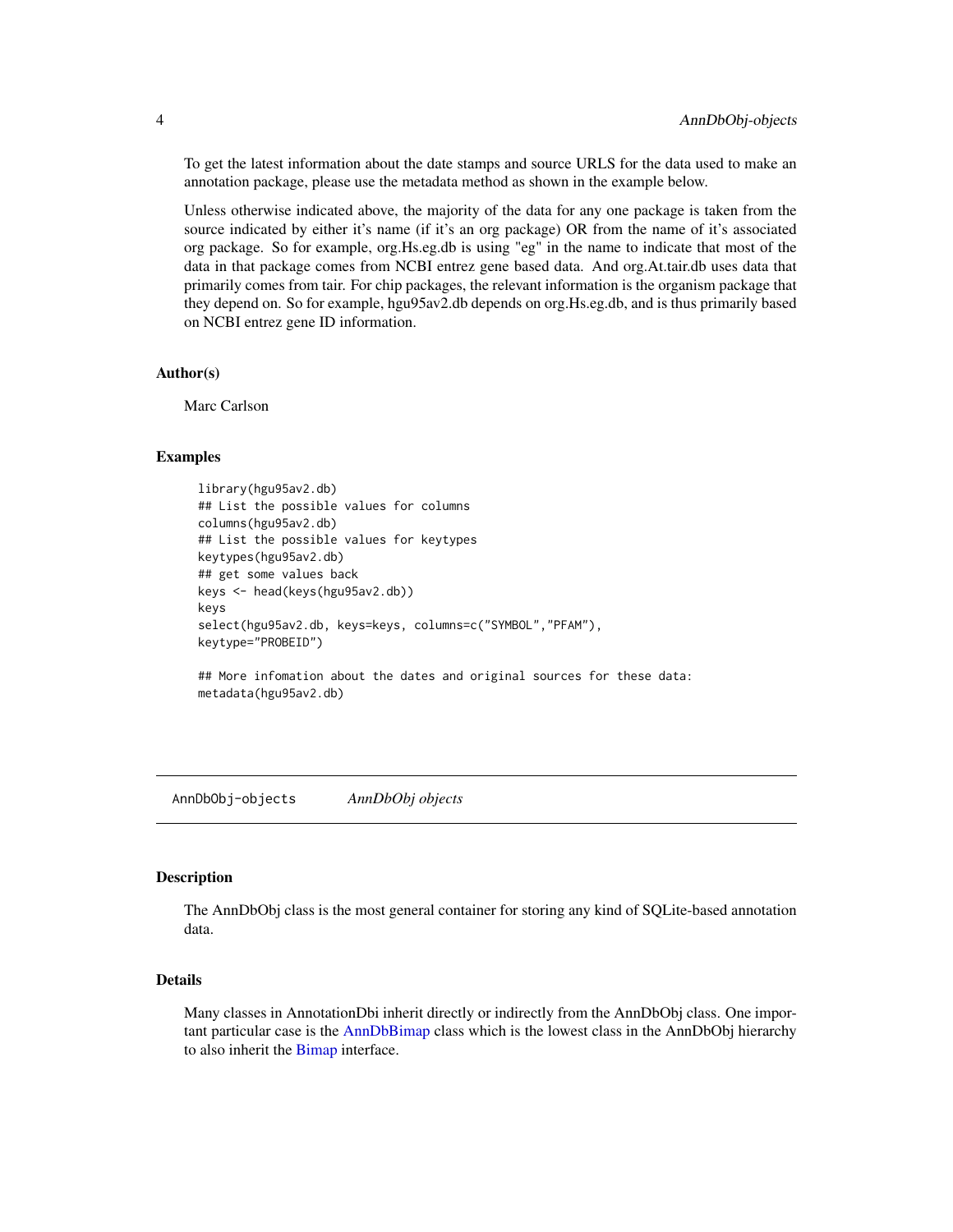#### Accessor-like methods

In the code snippets below, x is an AnnDbObj object.

dbconn(x): Return a connection object to the SQLite DB containing x's data.

 $dbfile(x)$ : Return the path (character string) to the SQLite DB (file) containing x's data.

- dbmeta(x, name): Print the value of metadata whose name is 'name'. Also works if  $x$  is a DBIConnection object.
- dbschema(x, file="", show.indices=FALSE): Print the schema definition of the SQLite DB. Also works if x is a DBIConnection object.

The file argument must be a connection, or a character string naming the file to print to (see the file argument of the [cat](#page-0-0) function for the details).

The CREATE INDEX statements are not shown by default. Use show.indices=TRUE to get them.

 $dbInfo(x)$ : Prints other information about the SQLite DB. Also works if x is a DBIConnection object.

#### See Also

[dbConnect](#page-0-0), [dbListTables](#page-0-0), [dbListFields](#page-0-0), [dbGetQuery](#page-0-0), [Bimap](#page-9-2)

# Examples

library("hgu95av2.db")

```
dbconn(hgu95av2ENTREZID) # same as hgu95av2_dbconn()
dbfile(hgu95av2ENTREZID) # same as hgu95av2_dbfile()
dbmeta(hgu95av2_dbconn(), "ORGANISM")
dbmeta(hgu95av2_dbconn(), "DBSCHEMA")
dbmeta(hgu95av2_dbconn(), "DBSCHEMAVERSION")
library("DBI")
dbListTables(hgu95av2_dbconn()) #lists all tables on connection
## If you use dbSendQuery instead of dbGetQuery
## (NOTE: for ease of use, this is defintitely NOT reccomended)
## Then you may need to know how to list results objects
dbListResults(hgu95av2_dbconn()) #for listing results objects
## You can also list the fields by using this connection
dbListFields(hgu95av2_dbconn(), "probes")
dbListFields(hgu95av2_dbconn(), "genes")
dbschema(hgu95av2ENTREZID) # same as hgu95av2_dbschema()
## According to the schema, the probes._id column references the genes._id
## column. Note that in all tables, the "_id" column is an internal id with
## no biological meaning (provided for allowing efficient joins between
```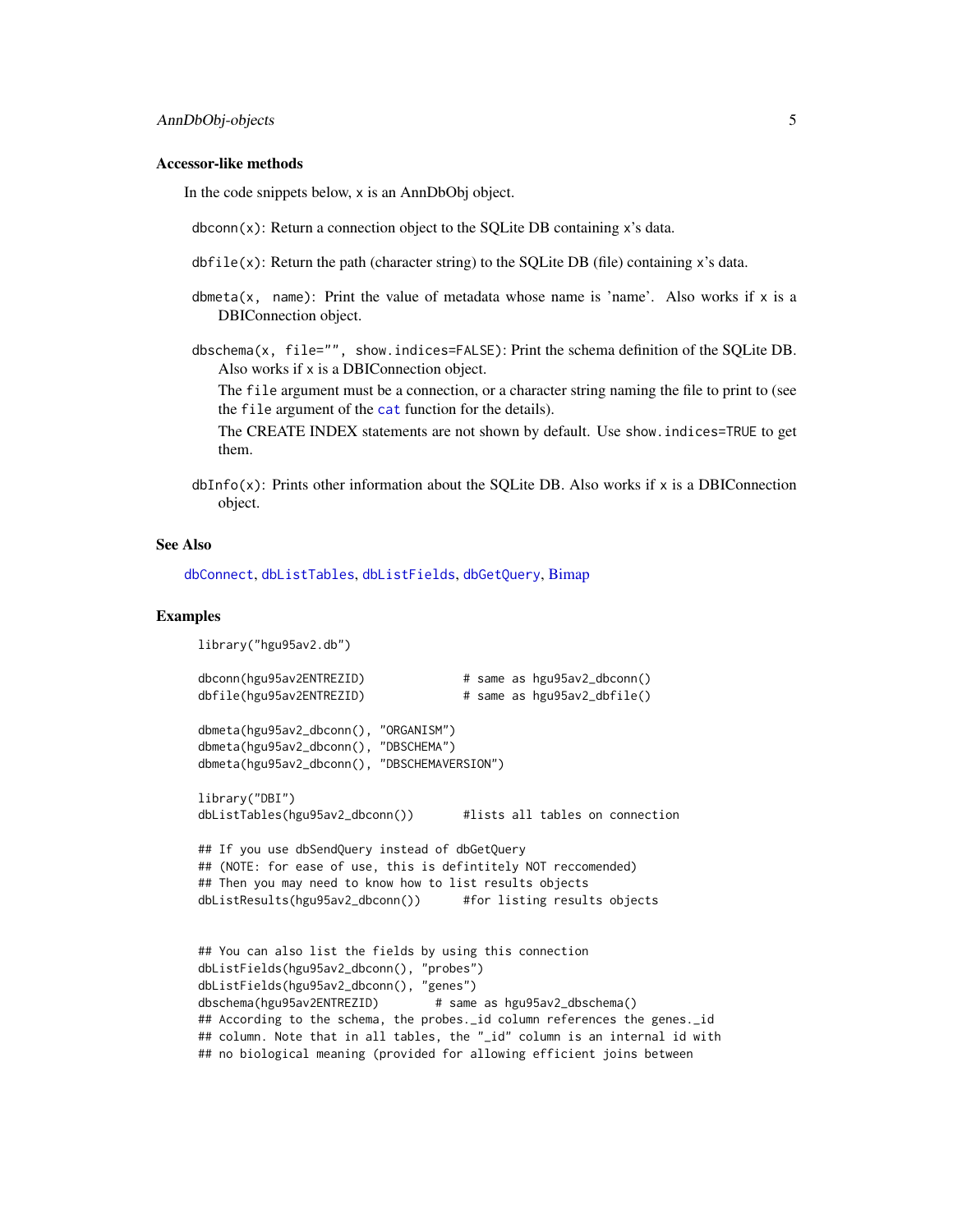```
## tables).
## The information about the probe to gene mapping is in probes:
dbGetQuery(hgu95av2_dbconn(), "SELECT * FROM probes LIMIT 10")
## This mapping is in fact the ENTREZID map:
toTable(hgu95av2ENTREZID)[1:10, ] # only relevant columns are retrieved
dbInfo(hgu95av2GO) # same as hgu95av2_dbInfo()
##Advanced example:
##Sometimes you may wish to join data from across multiple databases at
##once:
## In the following example we will attach the GO database to the
## hgu95av2 database, and then grab information from separate tables
## in each database that meet a common criteria.
library(hgu95av2.db)
library("GO.db")
attachSql <- paste(ATTACH ", GO_dbfile(), " as go;, sep = "")
dbGetQuery(hgu95av2_dbconn(), attachSql)
sql <- SELECT DISTINCT a.go_id AS "hgu95av2.go_id",
         a._id AS "hgu95av2._id",
         g.go_id AS "GO.go_id", g._id AS "GO._id",
         g.term, g.ontology, g.definition
         FROM go_bp_all AS a, go.go_term AS g
         WHERE a.go_id = g.go_id LIMIT 10;data <- dbGetQuery(hgu95av2_dbconn(), sql)
data
## For illustration purposes, the internal id "_id" and the "go_id"
## from both tables is included in the output. This makes it clear
## that the "go_ids" can be used to join these tables but the internal
## ids can NOT. The internal IDs (which are always shown as _id) are
## suitable for joins within a single database, but cannot be used
## across databases.
```
AnnDbPkg-checker *Check the SQL data contained in an SQLite-based annotation package*

#### Description

Check the SQL data contained in an SQLite-based annotation package.

#### Usage

```
checkMAPCOUNTS(pkgname)
```
# Arguments

pkgname The name of the SQLite-based annotation package to check.

#### Author(s)

H. Pages

<span id="page-5-0"></span>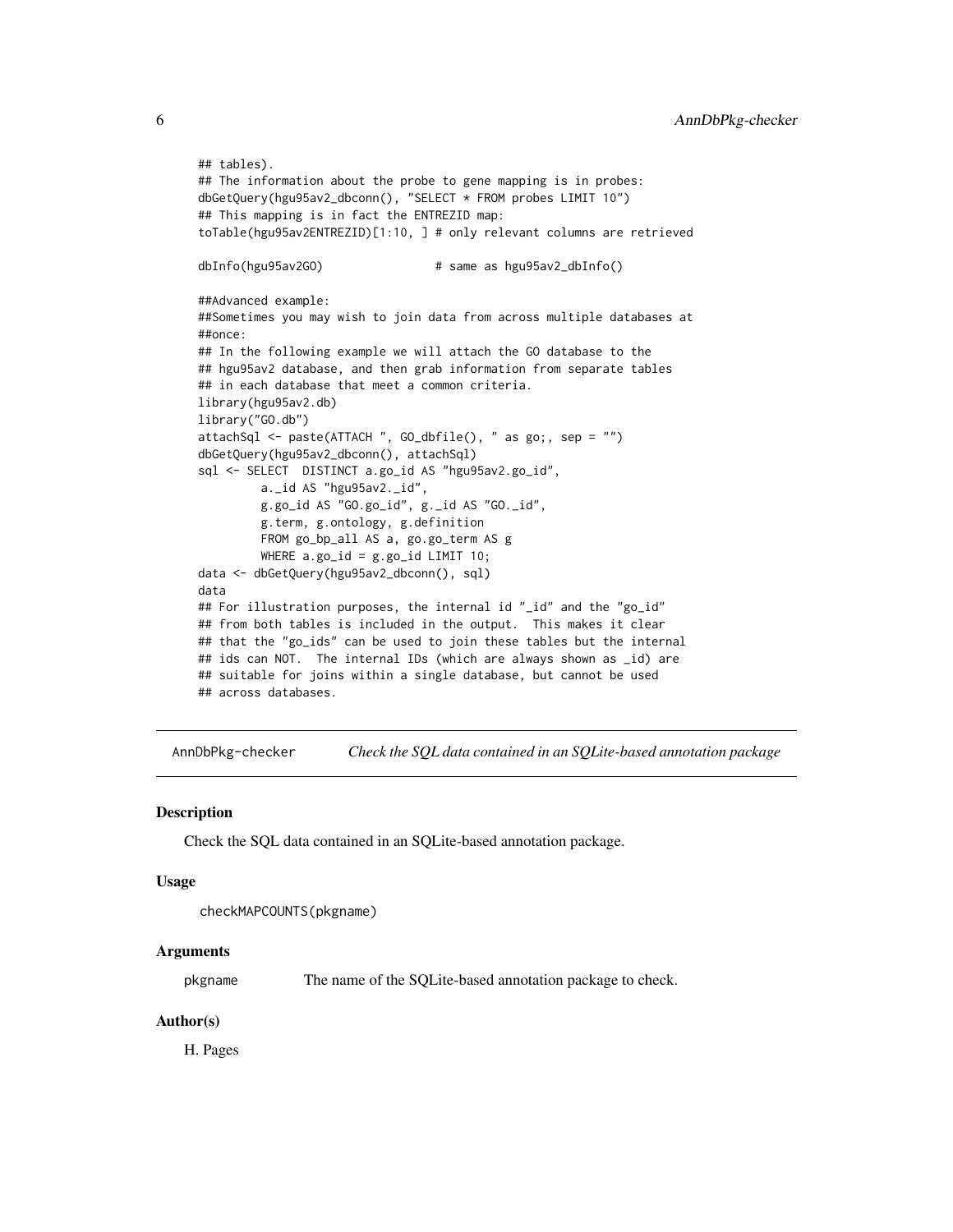# <span id="page-6-0"></span>AnnotationDb-objects 7

#### See Also

[AnnDbPkg-maker](#page-0-0)

#### Examples

checkMAPCOUNTS("hgu95av2.db") checkMAPCOUNTS("GO.db")

AnnotationDb-objects *AnnotationDb objects and their progeny, methods etc.*

# <span id="page-6-1"></span>**Description**

AnnotationDb is the virtual base class for all annotation packages. It contain a database connection and is meant to be the parent for a set of classes in the Bioconductor annotation packages. These classes will provide a means of dispatch for a widely available set of select methods and thus allow the easy extraction of data from the annotation packages.

select, columns and keys are used together to extract data from an AnnotationDb object (or any object derived from the parent class). Examples of classes derived from the AnnotationDb object include (but are not limited to): ChipDb, OrgDb GODb, InparanoidDb and ReactomeDb.

columns shows which kinds of data can be returned for the AnnotationDb object.

keytypes allows the user to discover which keytypes can be passed in to select or keys and the keytype argument.

keys returns keys for the database contained in the AnnotationDb object . This method is already documented in the keys manual page but is mentioned again here because it's usage with select is so intimate. By default it will return the primary keys for the database, but if used with the keytype argument, it will return the keys from that keytype.

select will retrieve the data as a data.frame based on parameters for selected keys and columns and keytype arguments.

saveDb will take an AnnotationDb object and save the database to the file specified by the path passed in to the file argument.

loadDb takes a .sqlite database file as an argument and uses data in the metadata table of that file to return an AnnotationDb style object of the appropriate type.

species shows the genus and species label currently attached to the AnnotationDb objects database.

#### Usage

```
columns(x)
keytypes(x)
keys(x, keytype, ...)
select(x, keys, columns, keytype, ...)
saveDb(x, file)
loadDb(file, dbType, dbPackage, ...)
```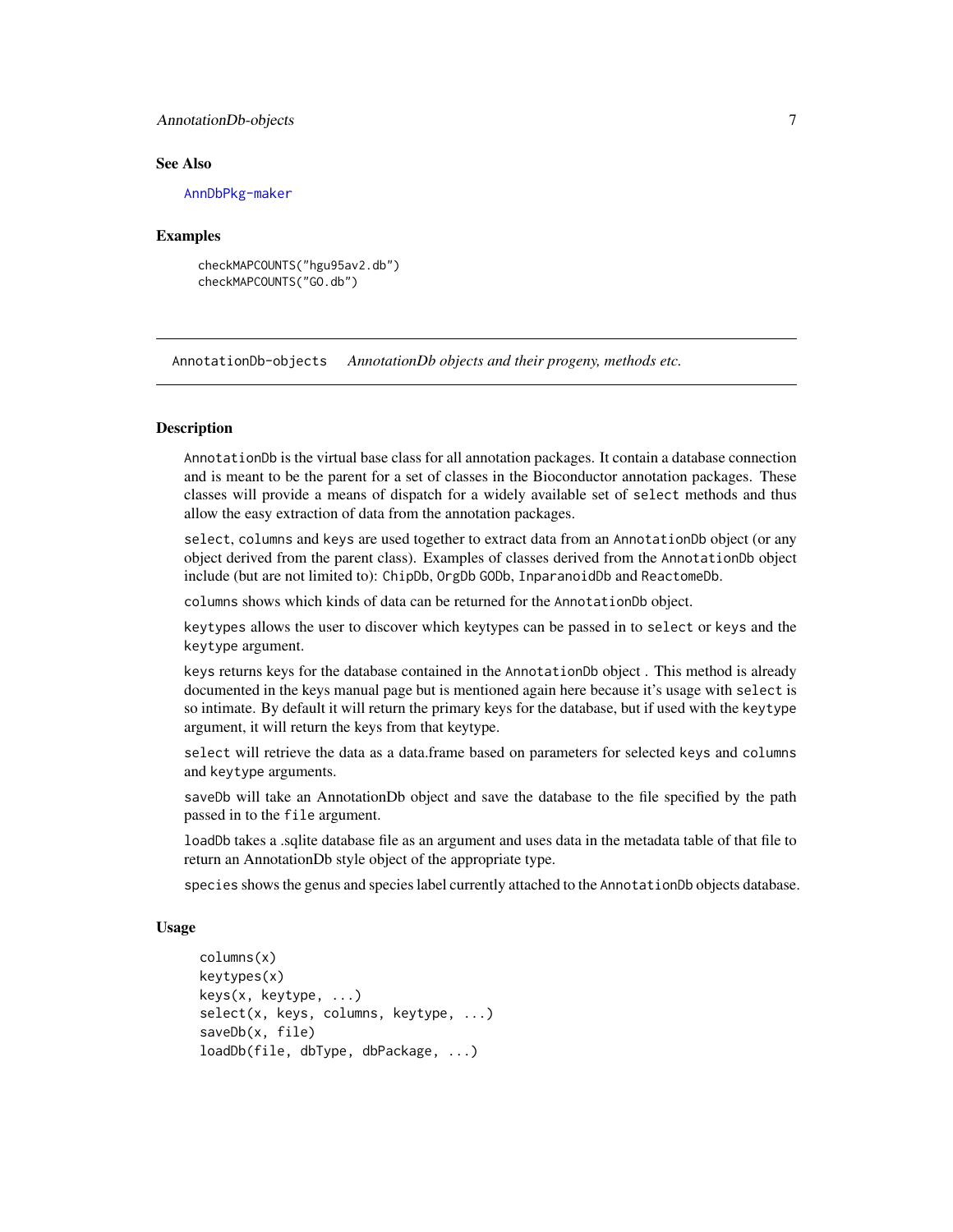# Arguments

| X         | the AnnotationDb object. But in practice this will mean an object derived from<br>an AnnotationDb object such as a OrgDb or ChipDb object.                                                                                                                      |
|-----------|-----------------------------------------------------------------------------------------------------------------------------------------------------------------------------------------------------------------------------------------------------------------|
| keys      | the keys to select records for from the database. All possible keys are returned<br>by using the keys method.                                                                                                                                                   |
| columns   | the columns or kinds of things that can be retrieved from the database. As with<br>keys, all possible columns are returned by using the columns method.                                                                                                         |
| keytype   | the keytype that matches the keys used. For the select methods, this is used to<br>indicate the kind of ID being used with the keys argument. For the keys method<br>this is used to indicate which kind of keys are desired from keys                          |
| file      | an sqlite file path. A string the represents the full name you want for your<br>sqlite database and also where to put it.                                                                                                                                       |
| dbType    | dbType - not required                                                                                                                                                                                                                                           |
| dbPackage | dbPackage - not required                                                                                                                                                                                                                                        |
|           | other arguments. These include:                                                                                                                                                                                                                                 |
|           | pattern: the pattern to match (used by keys)                                                                                                                                                                                                                    |
|           | column: the column to search on. This is used by keys and is for when the<br>thing you want to pattern match is different from the keytype, or when you<br>want to simply want to get keys that have a value for the thing specified by<br>the column argument. |
|           | fuzzy: TRUE or FALSE value. Use fuzzy matching? (this is used with pattern<br>by the keys method)                                                                                                                                                               |

# Value

keys,columns and keytypes each return a character vector or possible values. select returns a data.frame.

# Author(s)

Marc Carlson

# See Also

keys, [dbConnect](#page-0-0), [dbListTables](#page-0-0), [dbListFields](#page-0-0), [dbGetQuery](#page-0-0), [Bimap](#page-9-2)

# Examples

```
require(hgu95av2.db)
## display the columns
columns(hgu95av2.db)
## get the 1st 6 possible keys
keys <- head( keys(hgu95av2.db) )
keys
## lookup gene symbol and unigene ID for the 1st 6 keys
select(hgu95av2.db, keys=keys, columns = c("SYMBOL","UNIGENE"))
```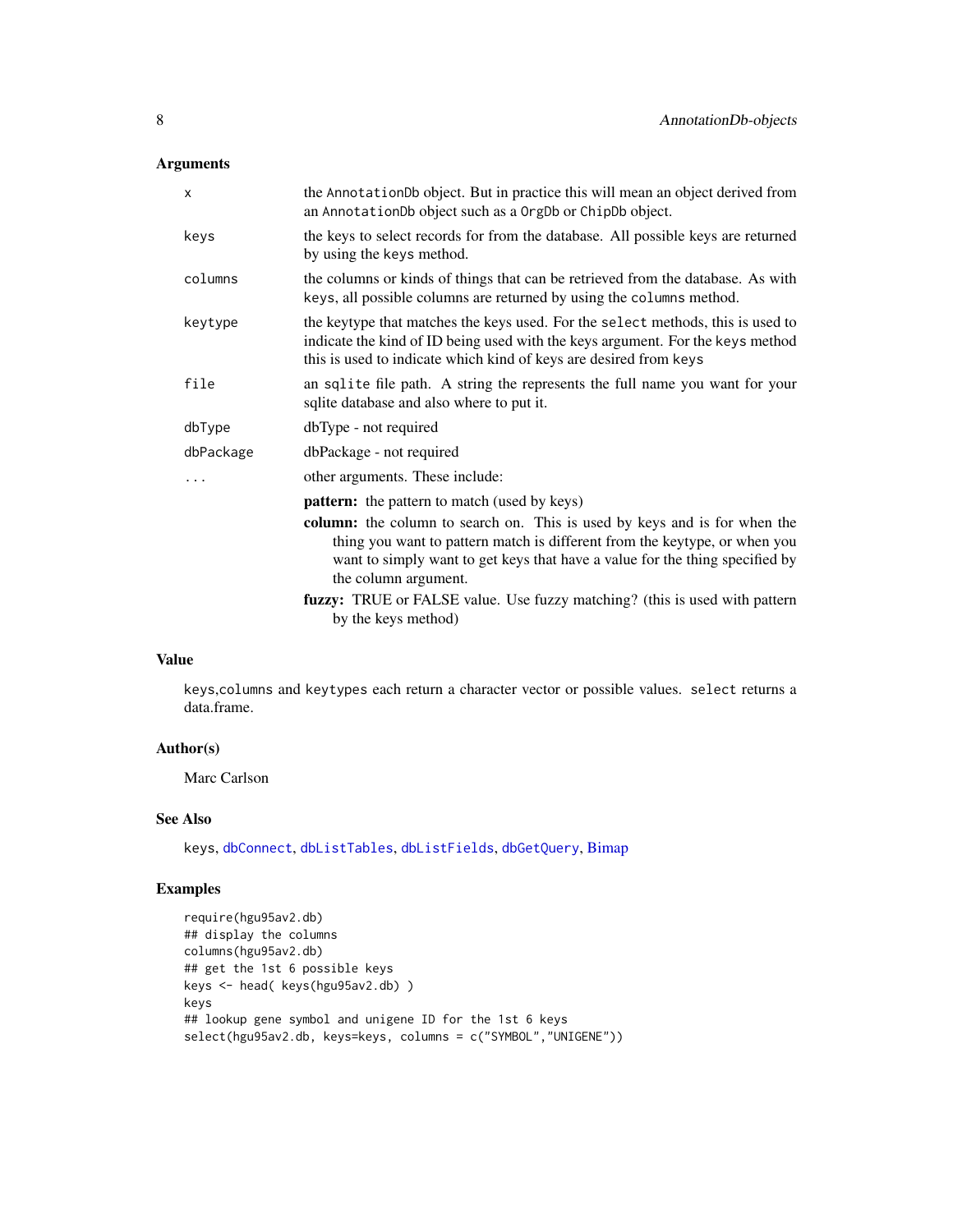# <span id="page-8-0"></span>AnnotationDbi-defunct 9

```
## get keys based on unigene
keyunis <- head( keys(hgu95av2.db, keytype="UNIGENE") )
keyunis
## list supported key types
keytypes(hgu95av2.db)
## lookup gene symbol and unigene ID based on unigene IDs by setting
## the keytype to "UNIGENE" and passing in unigene keys:
select(hgu95av2.db, keys=keyunis, columns = c("SYMBOL","UNIGENE"),
       keytype="UNIGENE")
```
AnnotationDbi-defunct *Defunct Functions in package* AnnotationDbi

# Description

The functions or variables listed are defunct and should no longer be used.

# Details

The following functions are defunct; use the replacement indicated below:

- supportedSeqnameMappings: [genomeStyles](#page-0-0)
- listAllSupportedStylesBySpecies: [genomeStyles](#page-0-0)
- listAllSupportedSeqnameStyles: [genomeStyles](#page-0-0)
- supportedSeqnameStyles: [genomeStyles](#page-0-0)
- supportedSeqnames: [genomeStyles](#page-0-0)
- isSupportedSeqnamesStyle
- testSeqnames
- findSequenceRenamingMaps: [mapSeqlevels](#page-0-0)
- extractSeqnameSet: [extractSeqlevels](#page-0-0)

# See Also

[Deprecated](#page-0-0)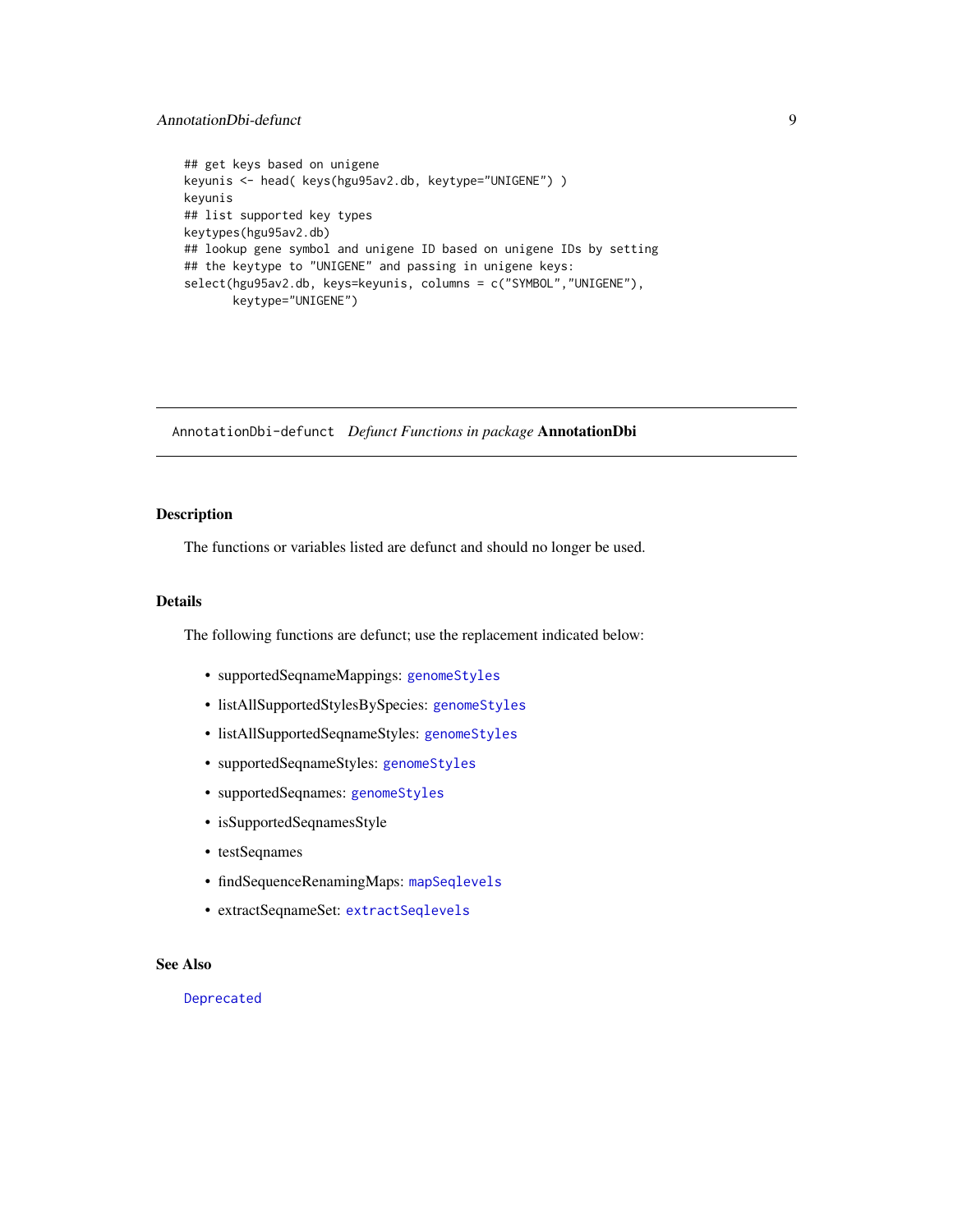#### <span id="page-9-2"></span><span id="page-9-1"></span><span id="page-9-0"></span>Description

What we usually call "annotation maps" are in fact Bimap objects. In the following sections we present the bimap concept and the Bimap interface as it is defined in AnnotationDbi.

# Display methods

In the code snippets below, x is a Bimap object.

 $show(x)$ : Display minimal information about Bimap object x.

summary( $x$ ): Display a little bit more information about Bimap object  $x$ .

#### The bimap concept

A bimap is made of:

- 2 sets of objects: the left objects and the right objects. All the objects have a name and this name is unique in each set (i.e. in the left set and in the right set). The names of the left (resp. right) objects are called the left (resp. right) keys or the Lkeys (resp. the Rkeys).
- Any number of links (edges) between the left and right objects. Note that the links can be tagged. In our model, for a given bimap, either none or all the links are tagged.

In other words, a bimap is a bipartite graph.

Here are some examples:

1. bimap B1:

```
4 left objects (Lkeys): "a", "b", "c", "d"
3 objects on the right (Rkeys): "A", "B", "C"
Links (edges):
 "a" \leftarrow-> "A"
 "a" < \to "B""b" \leftarrow-> "A"
 "d" < \to "C"Note that:
```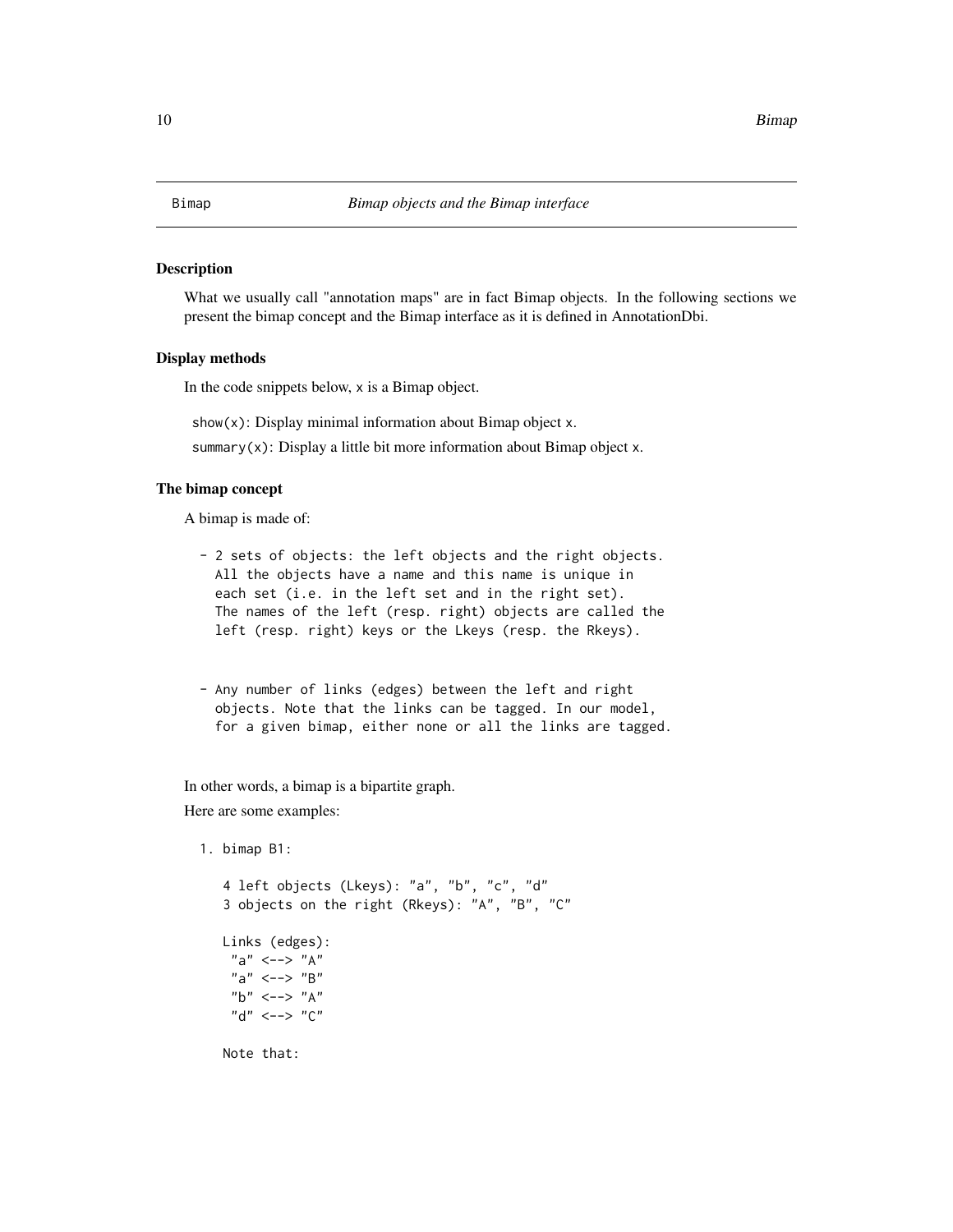#### Bimap 2012 11 and 2012 12:00 the state of the state of the state of the state of the state of the state of the state of the state of the state of the state of the state of the state of the state of the state of the state o

- There can be any number of links starting from or ending at a given object.
- The links in this example are untagged.

# 2. bimap B2:

```
4 left objects (Lkeys): "a", "b", "c", "d"
3 objects on the right (Rkeys): "A", "B", "C"
Tagged links (edges):
  "a" <^-"x"-> "A""a" \langle-"y"-> "B"
  "b" \langle-"x"-> "A"
  "d" \langle-"x"-> "C"
  "d" <^-"y"-> "C"Note that there are 2 links between objects "d" and "C":
```

```
1 with tag "x" and 1 with tag "y".
```
# Flat representation of a bimap

The flat representation of a bimap is a data frame. For example, for B1, it is:

left right a A a B b A d C

If in addition the right objects have 1 multivalued attribute, for example, a numeric vector:

 $A \leftarrow -c(1.2, 0.9)$  $B \leftarrow - \text{character}(0)$  $C$  <-- -1:1

then the flat representation of B1 becomes:

| left | right | Rattrib1  |
|------|-------|-----------|
| a    | A     | 1.2       |
| a    | A     | 0.9       |
| a    | В     | <b>NA</b> |
| b    | A     | 1.2       |
| b    | A     | 0.9       |
| d    | C     | $-1$      |
| d    | C     | 0         |
| d    | C     | 1         |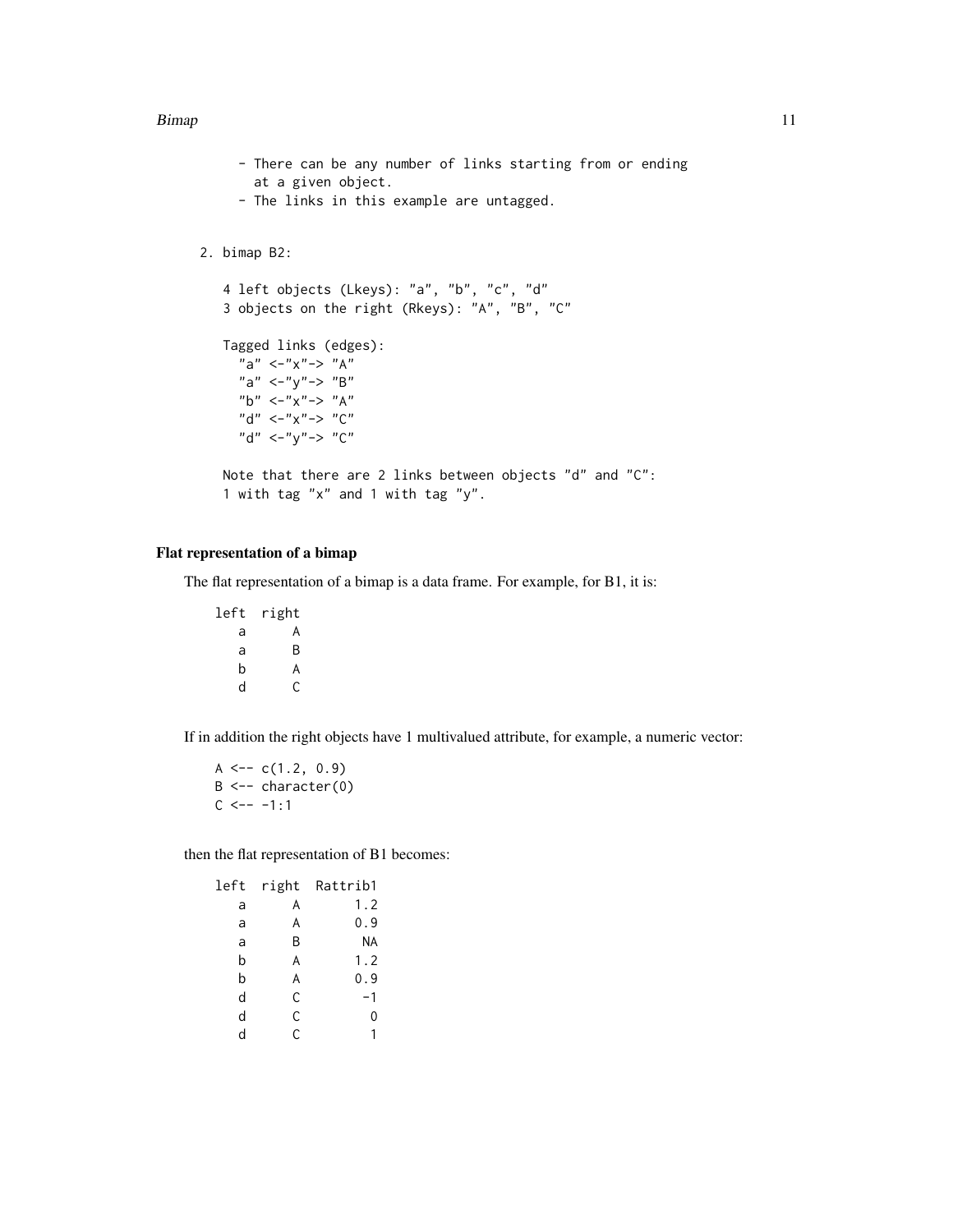Note that now the number of rows is greater than the number of links!

#### AnnDbBimap and FlatBimap objects

An AnnDbBimap object is a bimap whose data are stored in a data base. A FlatBimap object is a bimap whose data (left keys, right keys and links) are stored in memory (in a data frame for the links). Conceptually, AnnDbBimap and FlatBimap objects are the same (only their internal representation differ) so it's natural to try to define a set of methods that make sense for both (so they can be manipulated in a similar way). This common interface is the Bimap interface.

Note that both AnnDbBimap and FlatBimap objects have a read-only semantic: the user can subset them but cannot change their data.

#### The "flatten" generic

flatten(x) converts AnnDbBimap object x into FlatBimap object y with no loss of information

Note that a FlatBimap object can't be converted into an AnnDbBimap object (well, in theory maybe it could be, but for now the data bases we use to store the data of the AnnDbBimap objects are treated as read-only). This conversion from AnnDbBimap to FlatBimap is performed by the "flatten" generic function (with methods for AnnDbBimap objects only).

#### Property0

The "flatten" generic plays a very useful role when we need to understand or explain exactly what a given Bimap method f will do when applied to an AnnDbBimap object. It's generally easier to explain what it does on a FlatBimap object and then to just say "and it does the same thing on an AnnDbBimap object". This is exactly what Property0 says:

```
for any AnnDbBimap object x, f(x) is expected to be
indentical to f(flatten(x))
```
Of course, this implies that the f method for AnnDbBimap objects return the same type of object than the f method for FlatBimap objects. In this sense, the "revmap" and "subset" Bimap methods are particular because they are expected to return an object of the same class as their argument x, so  $f(x)$  can't be identical to  $f(f(x))$ . For these methods, Property0 says:

```
for any AnnDbBimap object x, flatten(f(x)) is expected to
be identical to f(flatten(x))
```
Note to the AnnotationDbi maintainers/developpers: the checkProperty0 function (AnnDbPkgchecker.R file) checks that Property0 is satisfied on all the AnnDbBimap objects defined in a given package (FIXME: checkProperty0 is currently broken).

#### The Bimap interface in AnnotationDbi

The full documentation for the methods of the Bimap interface is splitted into 4 man pages: [Bimap](#page-12-1)[direction,](#page-12-1) [Bimap-keys](#page-17-1) and [Bimap-toTable.](#page-19-1)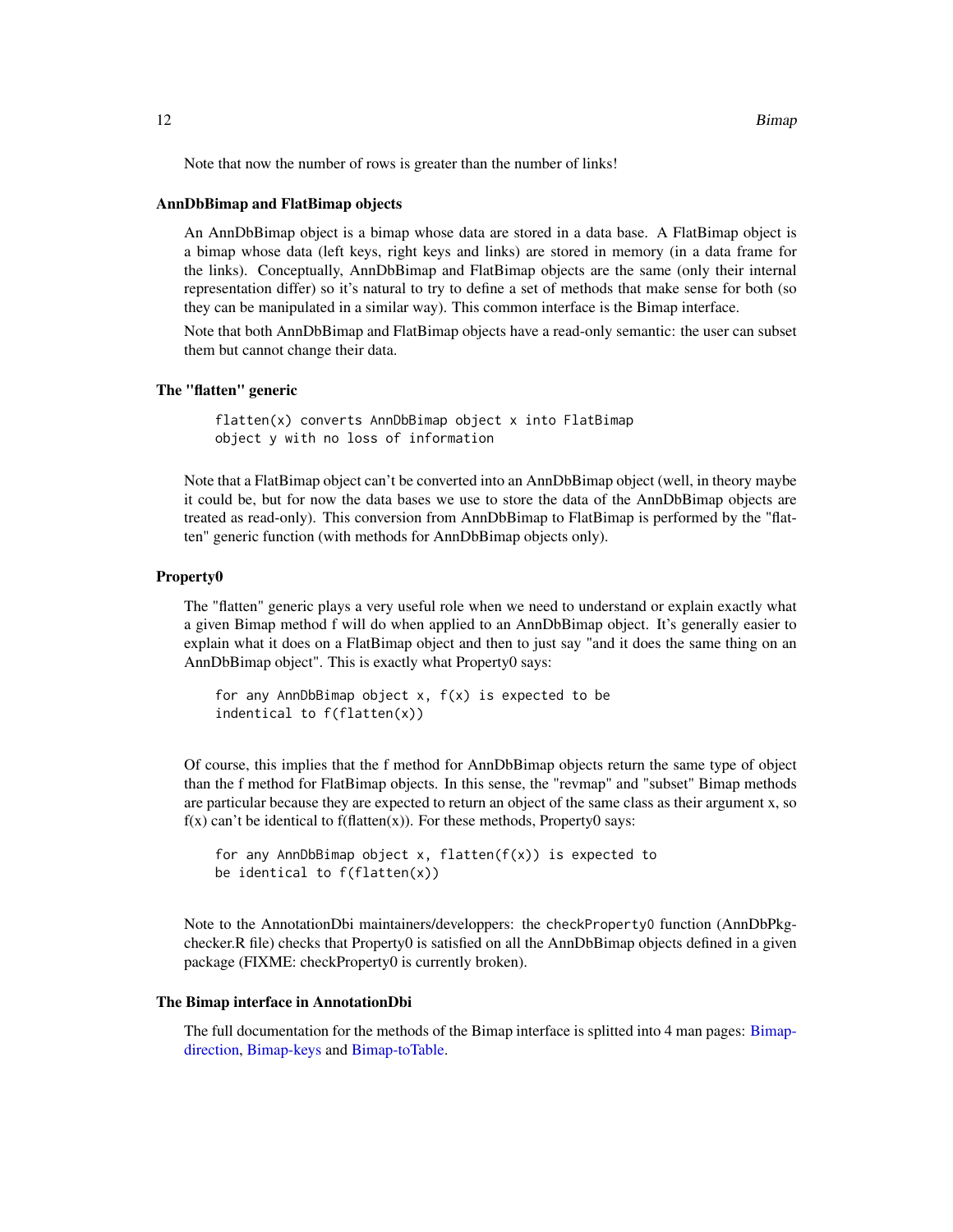# <span id="page-12-0"></span>Bimap-direction 13

#### See Also

[Bimap-direction,](#page-12-1) [Bimap-keys,](#page-17-1) [Bimap-toTable,](#page-19-1) [BimapFormatting,](#page-21-1) [Bimap-envirAPI](#page-15-1)

#### Examples

```
library(hgu95av2.db)
ls(2)hgu95av2GO # calls the "show" method
summary(hgu95av2GO)
hgu95av2GO2PROBE # calls the "show" method
summary(hgu95av2GO2PROBE)
```
<span id="page-12-1"></span>Bimap-direction *Methods for getting/setting the direction of a Bimap object, and undirected methods for getting/counting/setting its keys*

# <span id="page-12-2"></span>Description

These methods are part of the [Bimap](#page-9-2) interface (see [?Bimap](#page-9-2) for a quick overview of the [Bimap](#page-9-2) objects and their interface).

They are divided in 2 groups: (1) methods for getting or setting the direction of a [Bimap](#page-9-2) object and (2) methods for getting, counting or setting the left or right keys (or mapped keys only) of a [Bimap](#page-9-2) object. Note that all the methods in group (2) are undirected methods i.e. what they return does NOT depend on the direction of the map (more on this below).

# Usage

```
## Getting or setting the direction of a Bimap object
direction(x)
direction(x) < - valuerevmap(x, \ldots)## Getting, counting or setting the left or right keys (or mapped
## keys only) of a Bimap object
Lkeys(x)
Rkeys(x)
Llength(x)
Rlength(x)
mappedLkeys(x)
mappedRkeys(x)
count.mappedLkeys(x)
count.mappedRkeys(x)
Lkeys(x) <- value
Rkeys(x) <- value
## S4 method for signature Bimap
subset(x, Lkeys = NULL, Rkeys = NULL, drop.invalid.keys = FALSE)## S4 method for signature AnnDbBimap
```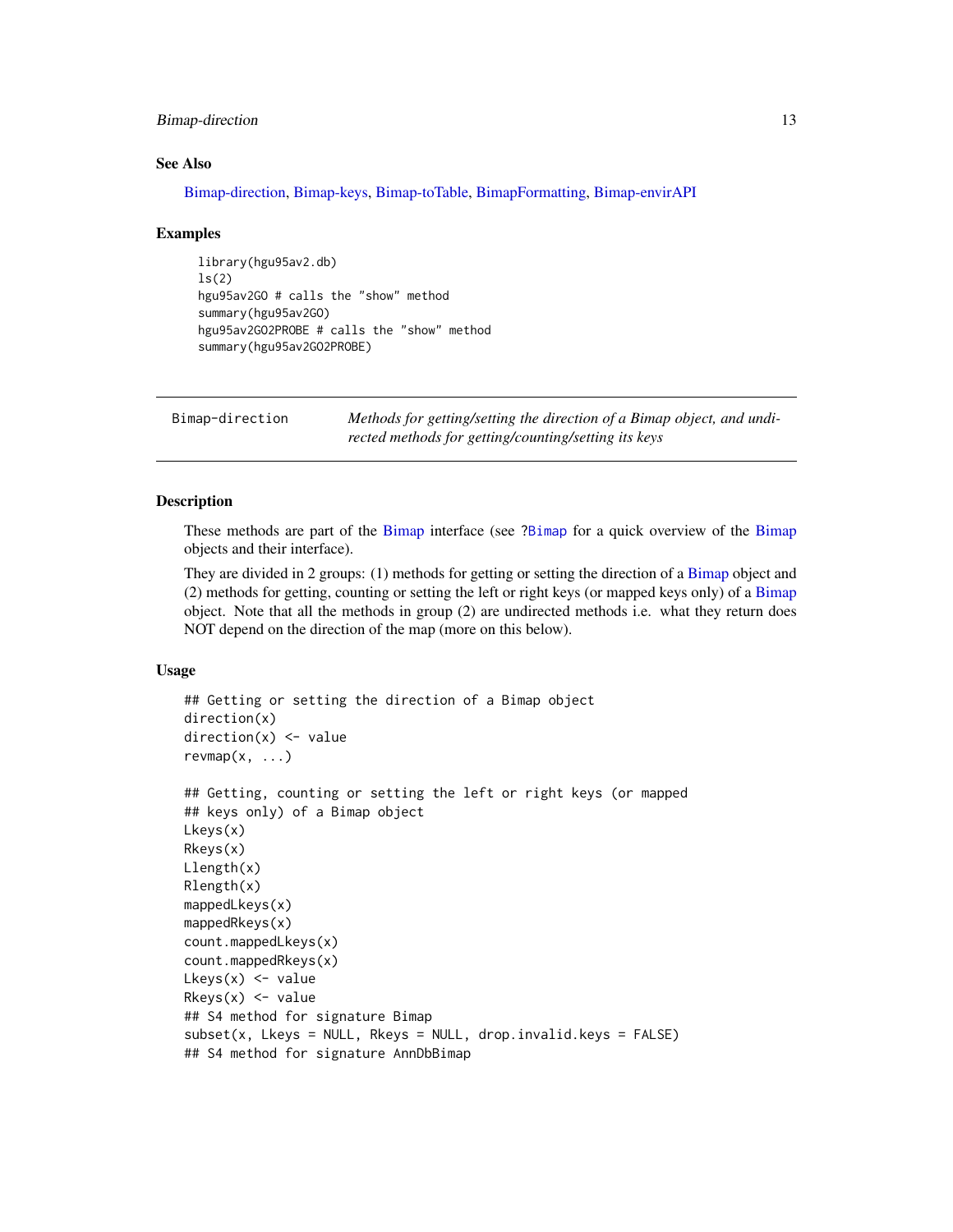14 **Bimap-direction** 

```
subset(x, Lkeys = NULL, Rkeys = NULL, drop.invalid.keys = FALSE,objName = NULL)
```
#### Arguments

| X     | A Bimap object.                                                                                                                                                                                                                                                            |
|-------|----------------------------------------------------------------------------------------------------------------------------------------------------------------------------------------------------------------------------------------------------------------------------|
| value | A single integer or character string indicating the new direction in direction( $x$ ) <- value.<br>A character vector containing the new keys (must be a subset of the current keys)<br>in $Lkeys(x)$ <- value and $Rkeys(x)$ <- value.                                    |
|       | Lkeys, Rkeys, drop.invalid.keys, objName,                                                                                                                                                                                                                                  |
|       | Extra arguments for revmap and subset.                                                                                                                                                                                                                                     |
|       | Extra argument for revmap can be:                                                                                                                                                                                                                                          |
|       | objName The name to give to the reversed map (only supported if $x$ is an An-<br>nDbBimap object).                                                                                                                                                                         |
|       | Extra arguments for subset can be:                                                                                                                                                                                                                                         |
|       | Lkeys The new Lkeys.                                                                                                                                                                                                                                                       |
|       | Rkeys The new Rkeys.                                                                                                                                                                                                                                                       |
|       | drop.invalid.keys If drop.invalid.keys=FALSE (the default), an error will<br>be raised if the new Likeys or Richards contain invalid keys i.e. keys that<br>don't belong to the current Lkeys or Rkeys. If drop. invalid. keys=TRUE,<br>invalid keys are silently dropped. |
|       | objName The name to give to the submap (only supported if $x$ is an AnnDb-<br>Bimap object).                                                                                                                                                                               |
|       |                                                                                                                                                                                                                                                                            |

# Details

All [Bimap](#page-9-2) objects have a direction which can be left-to-right (i.e. the mapping goes from the left keys to the right keys) or right-to-left (i.e. the mapping goes from the right keys to the left keys). A [Bimap](#page-9-2) object x that maps from left to right is considered to be a direct map. Otherwise it is considered to be an indirect map (when it maps from right to left).

direction returns 1 on a direct map and -1 otherwise.

The direction of x can be changed with direction(x)  $\le$  value where value must be 1 or -1. An easy way to reverse a map (i.e. to change its direction) is to do direction(x)  $\le -$  direction(x), or, even better, to use  $\mathsf{revmap}(x)$  which is actually the recommended way for doing it.

The Lkeys and Rkeys methods return respectively the left and right keys of a [Bimap](#page-9-2) object. Unlike the [keys](#page-6-1) method (see [?keys](#page-6-1) for more information), these methods are direction-independent i.e. what they return does NOT depend on the direction of the map. Such methods are also said to be "undirected methods" and methods like the [keys](#page-6-1) method are said to be "directed methods".

All the methods described below are also "undirected methods".

 $Llength(x)$  and  $Rlength(x)$  are equivalent to (but more efficient than) length(Lkeys(x)) and length(Rkeys(x)), respectively.

The mappedLkeys (or mappedRkeys) method returns the left keys (or right keys) that are mapped to at least one right key (or one left key).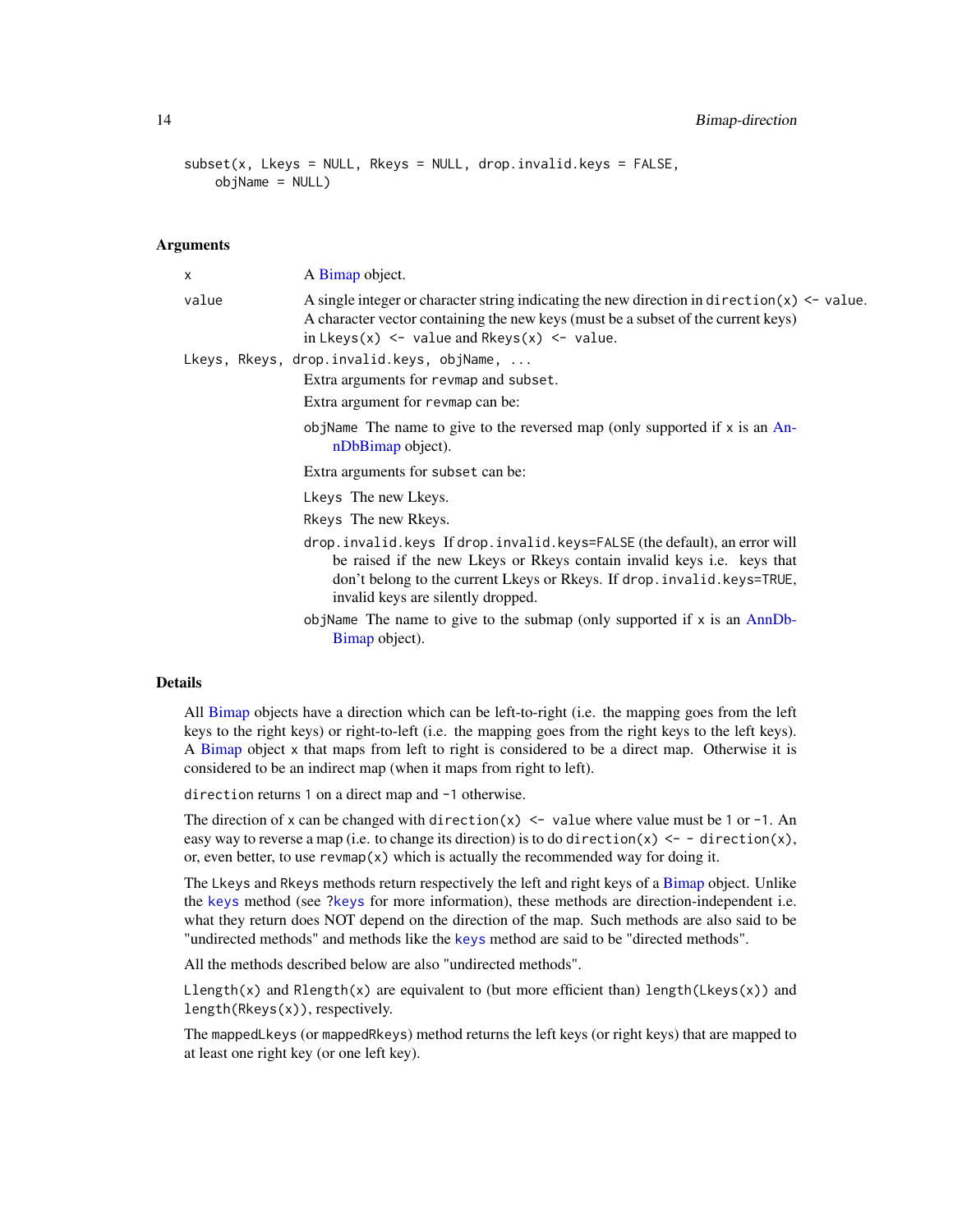# Bimap-direction 15

count.mappedLkeys(x) and count.mappedRkeys(x) are equivalent to (but more efficient than) length(mappedLkeys(x)) and length(mappedRkeys(x)), respectively. These functions give overall summaries, if you want to know how many Rkeys correspond to a given Lkey you can use the nhit function.

Lkeys(x)  $\le$  value and Rkeys(x)  $\le$  value are the undirected versions of keys(x)  $\le$  value (see [?keys](#page-6-1) for more information) and subset(x, Lkeys=new\_Lkeys, Rkeys=new\_Rkeys) is provided as a convenient way to reduce the sets of left and right keys in one single function call.

# Value

1L or -1L for direction.

A [Bimap](#page-9-2) object of the same subtype as x for revmap and subset.

A character vector for Lkeys, Rkeys, mappedLkeys and mappedRkeys.

A single non-negative integer for Llength, Rlength, count.mappedLkeys and count.mappedRkeys.

#### Author(s)

H. Pages

# See Also

[Bimap,](#page-9-2) [Bimap-keys,](#page-17-1) [BimapFormatting,](#page-21-1) [Bimap-envirAPI,](#page-15-1) [nhit](#page-19-2)

# Examples

```
library(hgu95av2.db)
ls(2)x <- hgu95av2GO
x
summary(x)
direction(x)
length(x)
Llength(x)
Rlength(x)
keys(x)[1:4]
Lkeys(x)[1:4]
Rkeys(x)[1:4]
count.mappedkeys(x)
count.mappedLkeys(x)
count.mappedRkeys(x)
mappedkeys(x)[1:4]
mappedLkeys(x)[1:4]
mappedRkeys(x)[1:4]
y \leftarrow \text{revmap}(x)y
```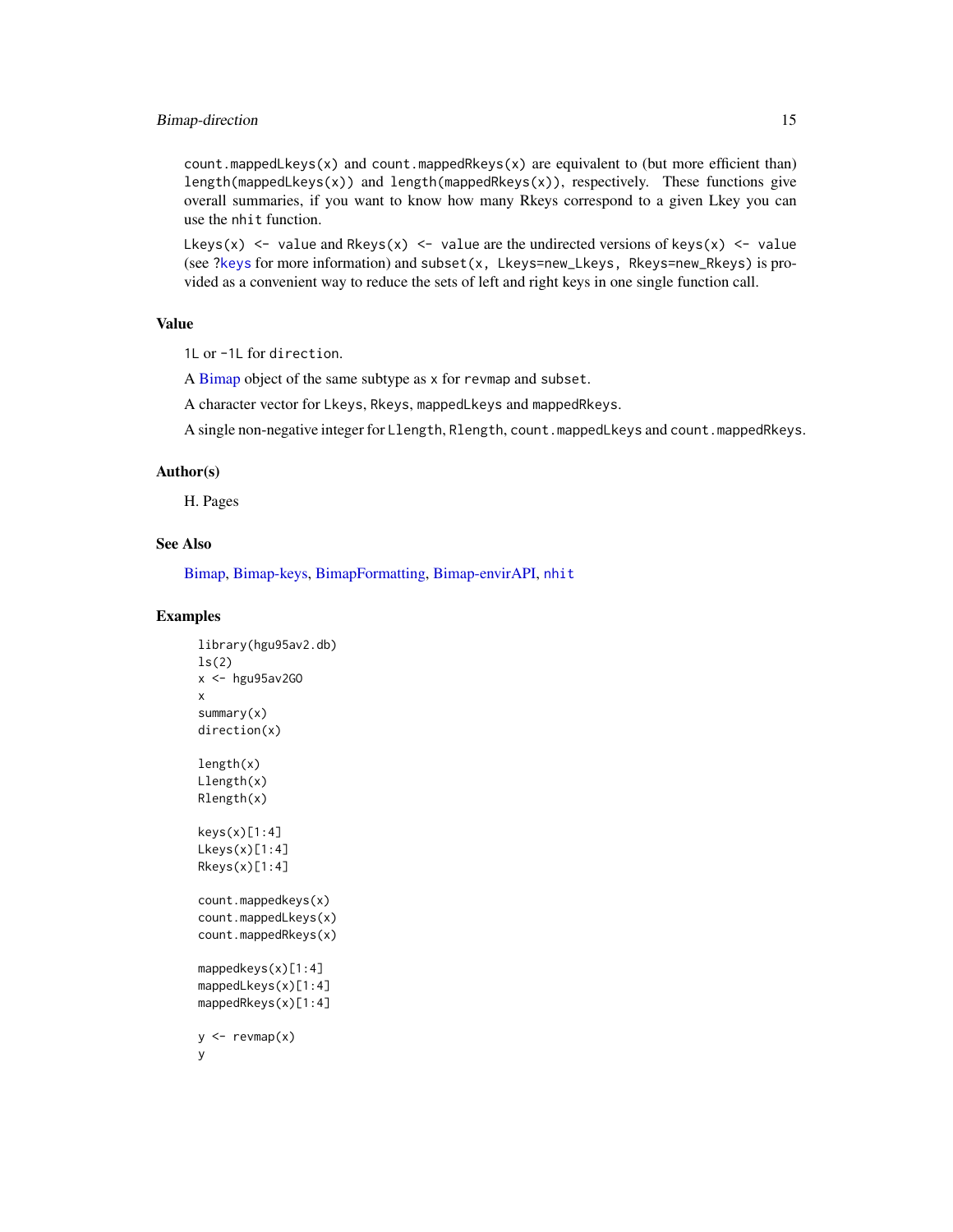```
summary(y)
direction(y)
length(y)
Llength(y)
Rlength(y)
keys(y)[1:4]
Lkeys(y)[1:4]
Rkeys(y)[1:4]
## etc...
## Get rid of all unmapped keys (left and right)
z <- subset(y, Lkeys=mappedLkeys(y), Rkeys=mappedRkeys(y))
```
<span id="page-15-1"></span>

Bimap-envirAPI *Environment-like API for Bimap objects*

# <span id="page-15-2"></span>Description

These methods allow the user to manipulate any [Bimap](#page-9-2) object as if it was an environment. This environment-like API is provided for backward compatibility with the traditional environmentbased maps.

# Usage

```
ls(name, pos, envir, all.names, pattern)
exists(x, where, envir, frame, mode, inherits)
get(x, pos, envir, mode, inherits)
#x[[i]]
#x$name
## Converting to a list
mget(x, envir, mode, ifnotfound, inherits)
eapply(env, FUN, ..., all.names, USE.NAMES)
#contents(object, all.names)
## Additional convenience method
sample(x, size, replace=FALSE, prob=NULL, ...)
```
# Arguments

| name  | A Bimap object for 1s. A key as a literal character string or a name (possibly<br>backtick quoted) for x\$name. |
|-------|-----------------------------------------------------------------------------------------------------------------|
| pos   | Ignored.                                                                                                        |
| envir | Ignored for 1s. A Bimap object for mget, get and exists.                                                        |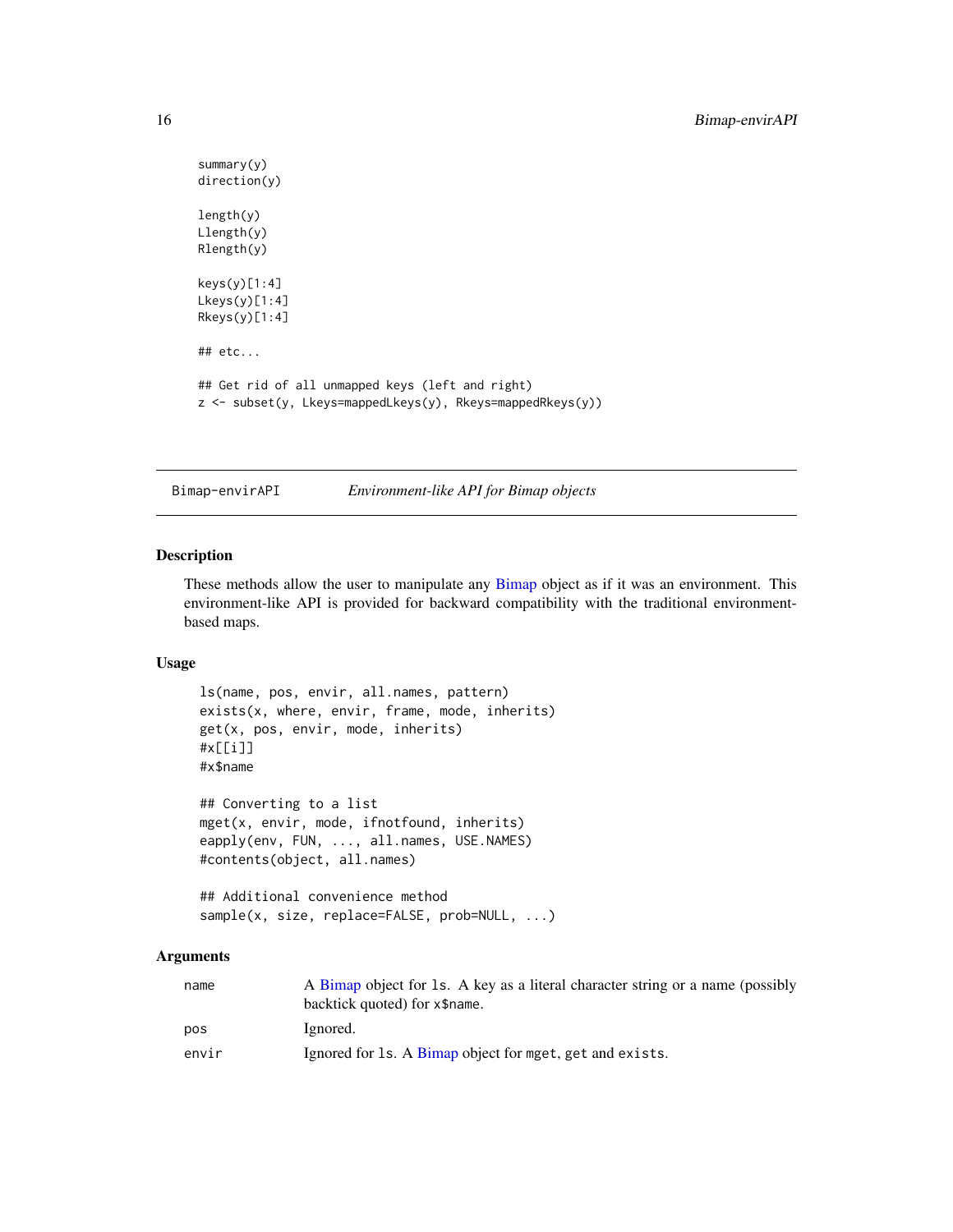| all.names    | Ignored.                                                                                                                                     |
|--------------|----------------------------------------------------------------------------------------------------------------------------------------------|
| USE.NAMES    | Ignored.                                                                                                                                     |
| pattern      | An optional regular expression. Only keys matching 'pattern' are returned.                                                                   |
| $\mathsf{x}$ | The key(s) to search for for exists, get and mget. A Bimap object for $[\lceil$ and<br>x\$name. A Bimap object or an environment for sample. |
| where        | Ignored.                                                                                                                                     |
| frame        | Ignored.                                                                                                                                     |
| mode         | Ignored.                                                                                                                                     |
| inherits     | Ignored.                                                                                                                                     |
| i            | Single key specifying the map element to extract.                                                                                            |
| ifnotfound   | A value to be used if the key is not found. Only NA is currently supported.                                                                  |
| env          | A Bimap object.                                                                                                                              |
| <b>FUN</b>   | The function to be applied (see original eapply for environments for the details).                                                           |
| $\cdots$     | Optional arguments to FUN.                                                                                                                   |
| size         | Non-negative integer giving the number of map elements to choose.                                                                            |
| replace      | Should sampling be with replacement?                                                                                                         |
| prob         | A vector of probability weights for obtaining the elements of the map being<br>sampled.                                                      |

# See Also

[ls](#page-15-2), [exists](#page-15-2), [get](#page-15-2), [mget](#page-15-2), [eapply](#page-15-2), [contents](#page-0-0), [sample](#page-15-2), [BimapFormatting,](#page-21-1) [Bimap](#page-9-2)

# Examples

```
library(hgu95av2.db)
x <- hgu95av2CHRLOC
ls(x)[1:3]
exists(ls(x)[1], x)
exists("titi", x)
get(ls(x)[1], x)
x[[ls(x)[1]]]
x$titi # NULL
mget(ls(x)[1:3], x)
eapply(x, length)
contents(x)
sample(x, 3)
```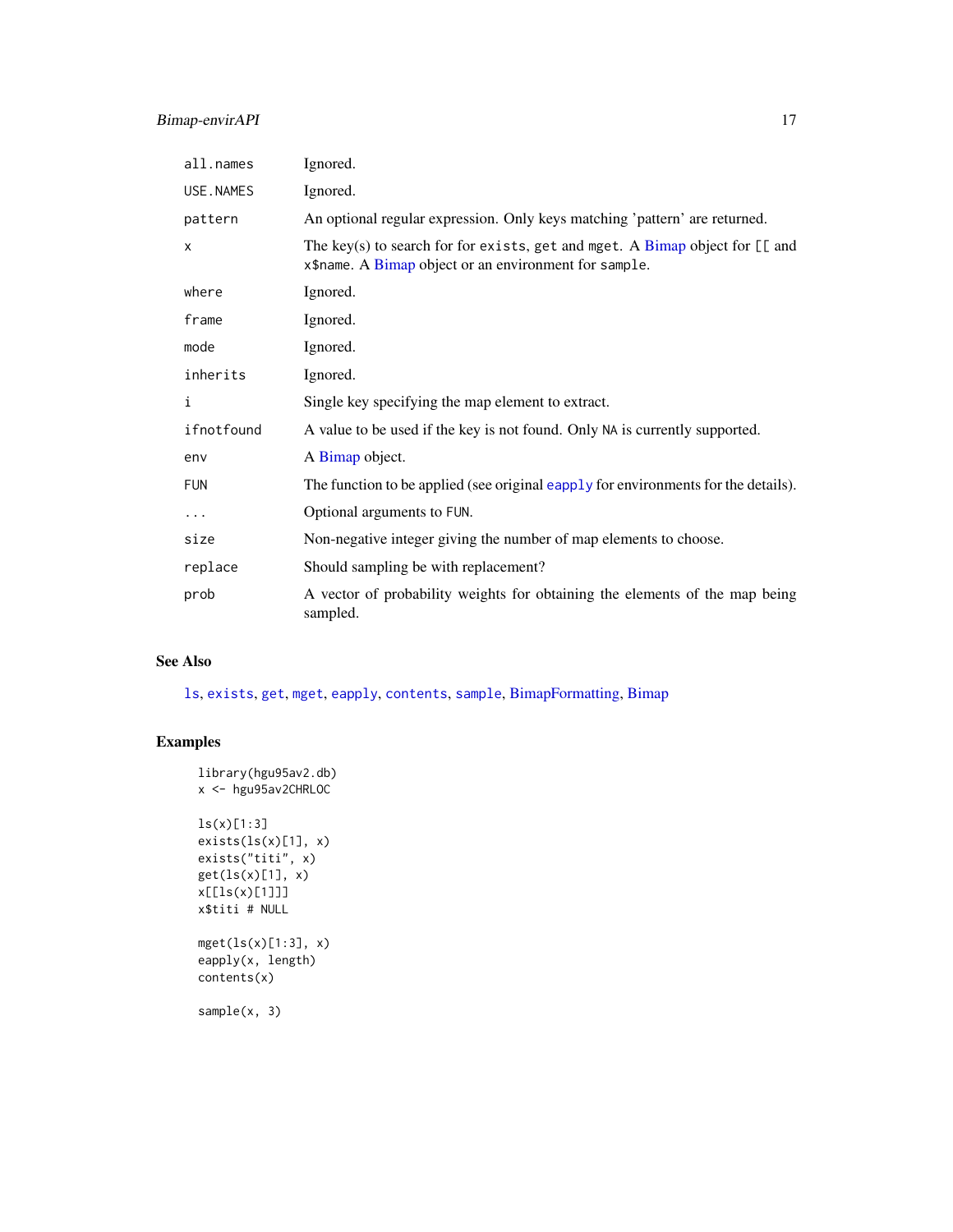<span id="page-17-1"></span><span id="page-17-0"></span>

#### Description

These methods are part of the [Bimap](#page-9-2) interface (see [?Bimap](#page-9-2) for a quick overview of the [Bimap](#page-9-2) objects and their interface).

# Usage

```
#length(x)
isNA(x)
mappedkeys(x)
count.mappedkeys(x)
keys(x) <- value
#x[i]
```
#### Arguments

| $\mathsf{X}$ | A Bimap object. If the method being caled is keys $(x)$ , then x can also be a<br>AnnotationDb object or one of that objects progeny. |
|--------------|---------------------------------------------------------------------------------------------------------------------------------------|
| value        | A character vector containing the new keys (must be a subset of the current<br>kevs).                                                 |
|              | A character vector containing the keys of the map elements to extract.                                                                |

#### Details

 $k$ eys(x) returns the set of all valid keys for map x. For example, keys(hgu95av2GO) is the set of all probe set IDs for chip hgu95av2 from Affymetrix.

Please Note that in addition to Bimap objest, keys(x) will also work for AnnotationDb objects and related objects such as OrgDb and ChipDb objects.

Note also that the double bracket operator  $[\![$  for  $\vec{B}$  imap objects is guaranteed to work only with a valid key and will raise an error if the key is invalid. (See [?Bimap-envirAPI](#page-15-1) for more information about this operator.)

length(x) is equivalent to (but more efficient than) length(keys(x)).

A valid key is not necessarily mapped ([[ will return an NA on an unmapped key).

 $i$ sNA $(x)$  returns a logical vector of the same length as x where the TRUE value is used to mark keys that are NOT mapped and the FALSE value to mark keys that ARE mapped.

mappedkeys(x) returns the subset of keys(x) where only mapped keys were kept.

count.mappedkeys $(x)$  is equivalent to (but more efficient than) length(mappedkeys $(x)$ ).

Two (almost) equivalent forms of subsetting a [Bimap](#page-9-2) object are provided: (1) by setting the keys explicitely and (2) by using the single bracket operator  $[$  for [Bimap](#page-9-2) objects. Let's say the user wants to restrict the mapping to the subset of valid keys stored in character vector mykeys. This can be done either with keys(x) <- mykeys (form (1)) or with  $y \le x$  [mykeys] (form (2)). Please note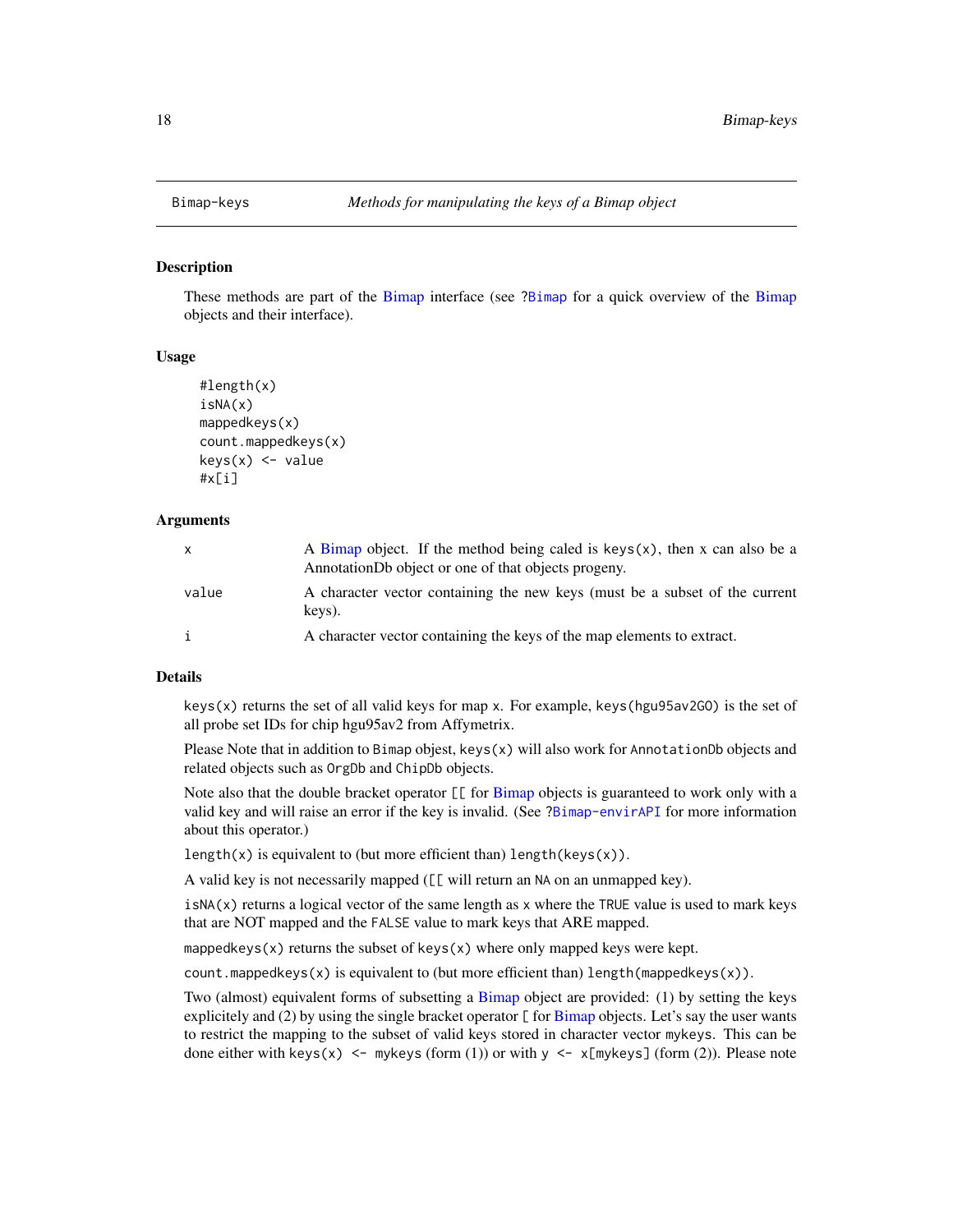# Bimap-keys 19

that form (1) alters object x in an irreversible way (the original keys are lost) so form (2) should be preferred.

All the methods described on this pages are "directed methods" i.e. what they return DOES depend on the direction of the [Bimap](#page-9-2) object that they are applied to (see [?direction](#page-12-2) for more information about this).

# Value

A character vector for keys and mappedkeys.

A single non-negative integer for length and count.mappedkeys.

A logical vector for isNA.

A [Bimap](#page-9-2) object of the same subtype as  $x$  for  $x[i]$ .

#### Author(s)

H. Pages

# See Also

[Bimap,](#page-9-2) [Bimap-envirAPI,](#page-15-1) [Bimap-toTable,](#page-19-1) [BimapFormatting,](#page-21-1) [AnnotationDb,](#page-6-1) [select,](#page-6-1) [columns](#page-6-1)

# Examples

```
library(hgu95av2.db)
x <- hgu95av2GO
x
length(x)
count.mappedkeys(x)
x[1:3]
links(x[1:3])
## Keep only the mapped keys
keys(x) \le mappedkeys(x)length(x)
count.mappedkeys(x)
x # now it is a submap
## The above subsetting can also be achieved with
x <- hgu95av2GO[mappedkeys(hgu95av2GO)]
## mappedkeys() and count.mappedkeys() also work with an environment
## or a list
z <- list(k1=NA, k2=letters[1:4], k3="x")
mappedkeys(z)
count.mappedkeys(z)
## retrieve the set of primary keys for the ChipDb object named hgu95av2.db
keys <- keys(hgu95av2.db)
head(keys)
```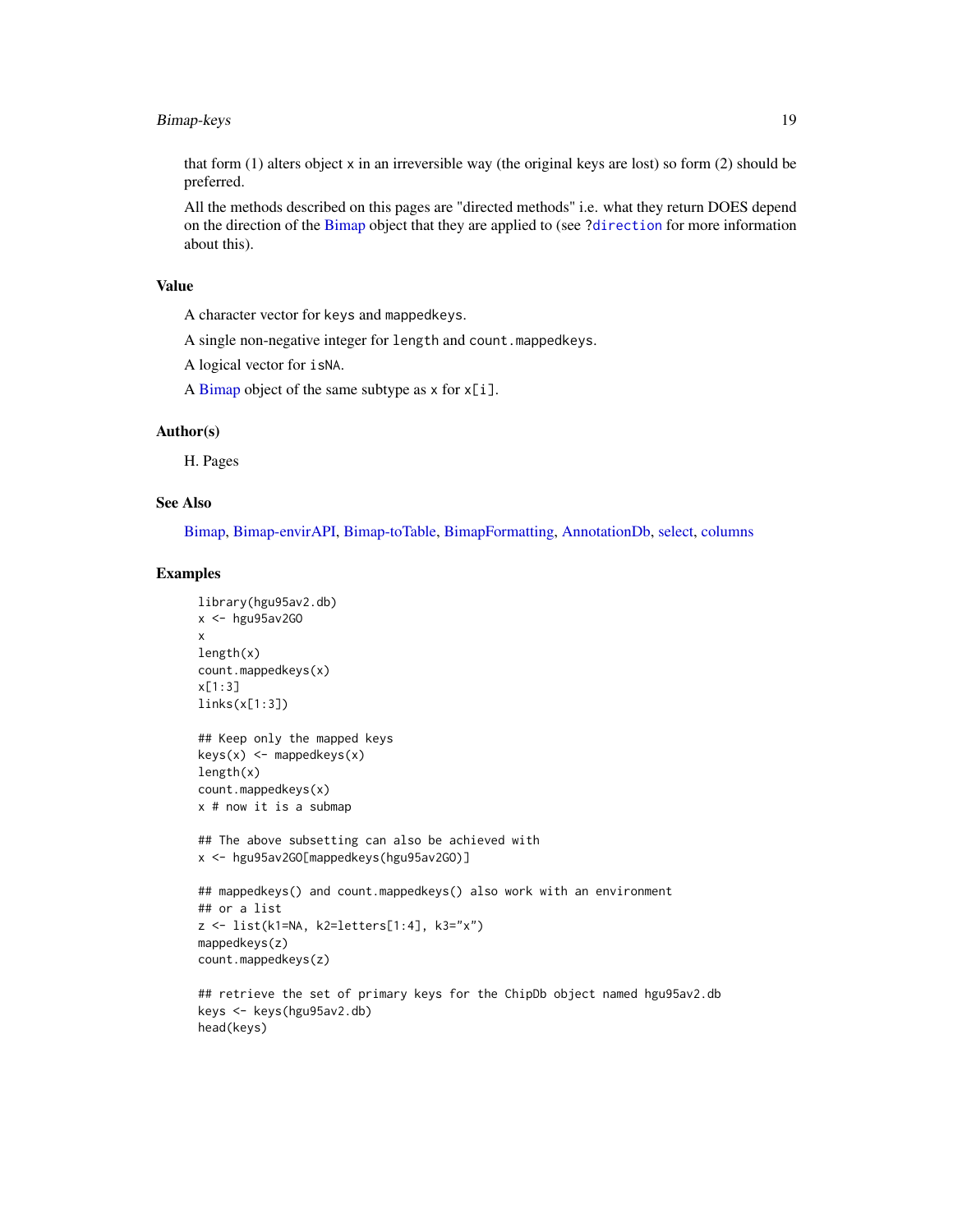<span id="page-19-1"></span><span id="page-19-0"></span>

# <span id="page-19-2"></span>Description

These methods are part of the [Bimap](#page-9-2) interface (see [?Bimap](#page-9-2) for a quick overview of the [Bimap](#page-9-2) objects and their interface).

# Usage

```
## Extract all the columns of the map (links + right attributes)
  toTable(x)
 nrow(x)
 ncol(x)
  #dim(x)
  ## S4 method for signature FlatBimap
head(x, \ldots)## S4 method for signature FlatBimap
tail(x, \ldots)## Extract only the links of the map
  links(x)
  count.links(x)
  nhit(x)
  ## Col names and col metanames
  colnames(x, do.NULL=TRUE, prefix="col")
  colmetanames(x)
 Lkeyname(x)
  Rkeyname(x)
  keyname(x)
  tagname(x)
  Rattribnames(x)
 Rattribnames(x) <- value
```
# Arguments

| $\mathsf{x}$      | A Bimap object (or a list or an environment for nhit).                                                                                  |
|-------------------|-----------------------------------------------------------------------------------------------------------------------------------------|
| $\cdot\cdot\cdot$ | Further arguments to be passed to or from other methods (see head or tail for<br>the details).                                          |
| do.NULL           | Ignored.                                                                                                                                |
| prefix            | Ignored.                                                                                                                                |
| value             | A character vector containing the names of the new right attributes (must be a<br>subset of the current right attribute names) or NULL. |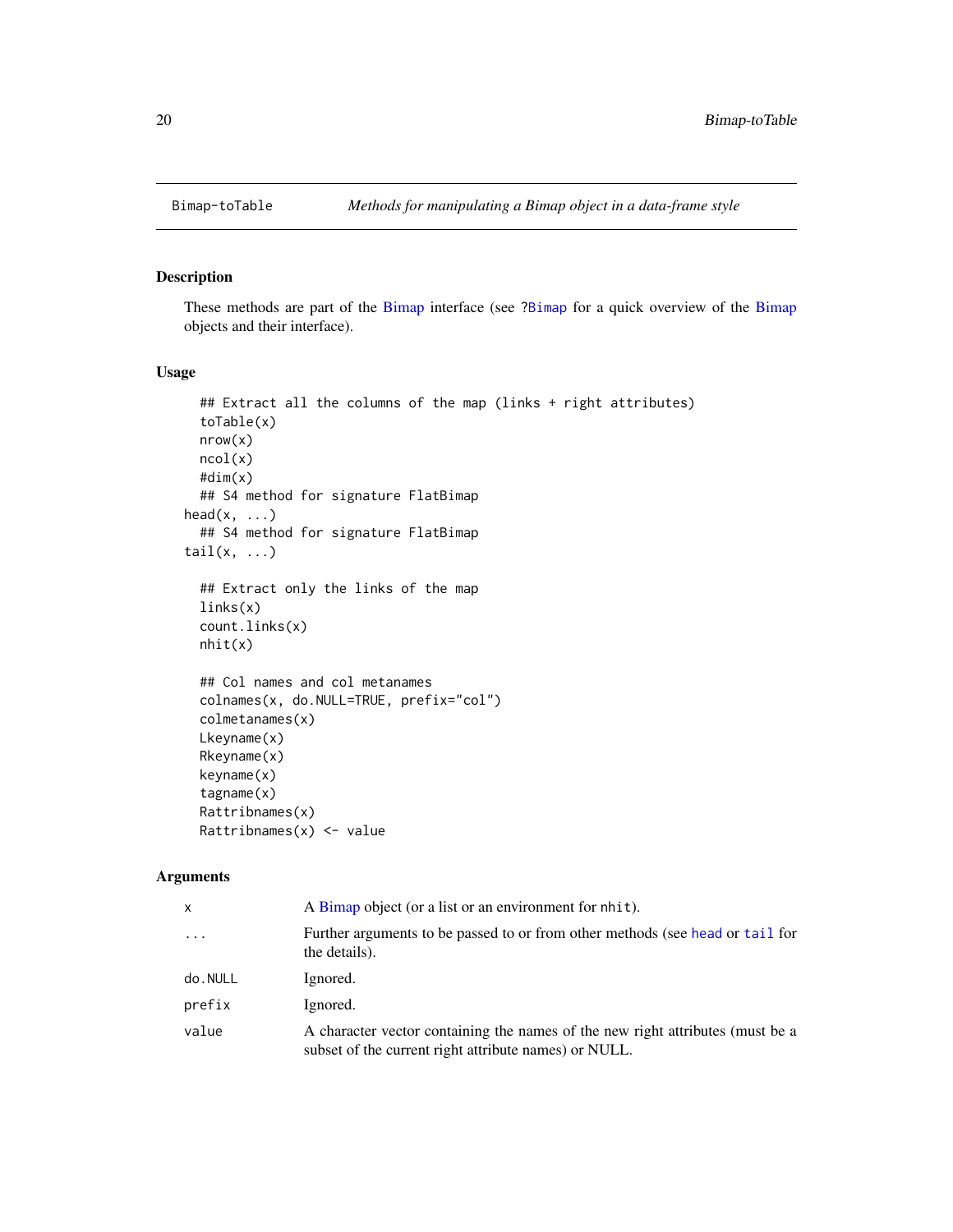#### Bimap-toTable 21

#### Details

toTable(x) turns [Bimap](#page-9-2) object x into a data frame (see section "Flat representation of a bimap" in [?Bimap](#page-9-2) for a short introduction to this concept). For simple maps (i.e. no tags and no right attributes), the resulting data frame has only 2 columns, one for the left keys and one for the right keys, and each row in the data frame represents a link (or edge) between a left and a right key. For maps with tagged links (i.e. a tag is associated to each link),  $toTable(x)$  has one additional colmun for the tags and there is still one row per link. For maps with right attributes (i.e. a set of attributes is associated to each right key),  $\text{toTable}(x)$  has one additional colmun per attribute. So for example if x has tagged links and 2 right attributes,  $to$  Table(x) will have 5 columns: one for the left keys, one for the right keys, one for the tags, and one for each right attribute (always the rightmost columns). Note that if at least one of the right attributes is multivalued then more than 1 row can be needed to represent the same link so the number of rows in  $to$ Table $(x)$  can be strictly greater than the number of links in the map.

 $nrow(x)$  is equivalent to (but more efficient than)  $nrow(toTable(x))$ .

 $ncol(x)$  is equivalent to (but more efficient than)  $ncol(toTable(x))$ .

colnames(x) is equivalent to (but more efficient than) colnames(toTable(x)). Columns are named accordingly to the names of the SQL columns where the data are coming from. An important consequence of this that they are not necessarily unique.

colmetanames $(x)$  returns the metanames for the column of x that are not right attributes. Valid column metanames are "Lkeyname", "Rkeyname" and "tagname".

Lkeyname, Rkeyname, tagname and Rattribnames return the name of the column (or columns) containing the left keys, the right keys, the tags and the right attributes, respectively.

Like toTable(x), links(x) turns x into a data frame but the right attributes (if any) are dropped. Note that dropping the right attributes produces a data frame that has eventually less columns than toTable(x) and also eventually less rows because now exactly 1 row is needed to represent 1 link.

count.links(x) is equivalent to (but more efficient than)  $nrow(links(x))$ .

 $n$ hit(x) returns a named integer vector indicating the number of "hits" for each key in x i.e. the number of links that start from each key.

#### Value

A data frame for toTable and links.

A single integer for nrow, ncol and count.links.

A character vector for colnames, colmetanames and Rattribnames.

A character string for Lkeyname, Rkeyname and tagname.

A named integer vector for nhit.

#### Author(s)

H. Pages

#### See Also

[Bimap,](#page-9-2) [BimapFormatting,](#page-21-1) [Bimap-envirAPI](#page-15-1)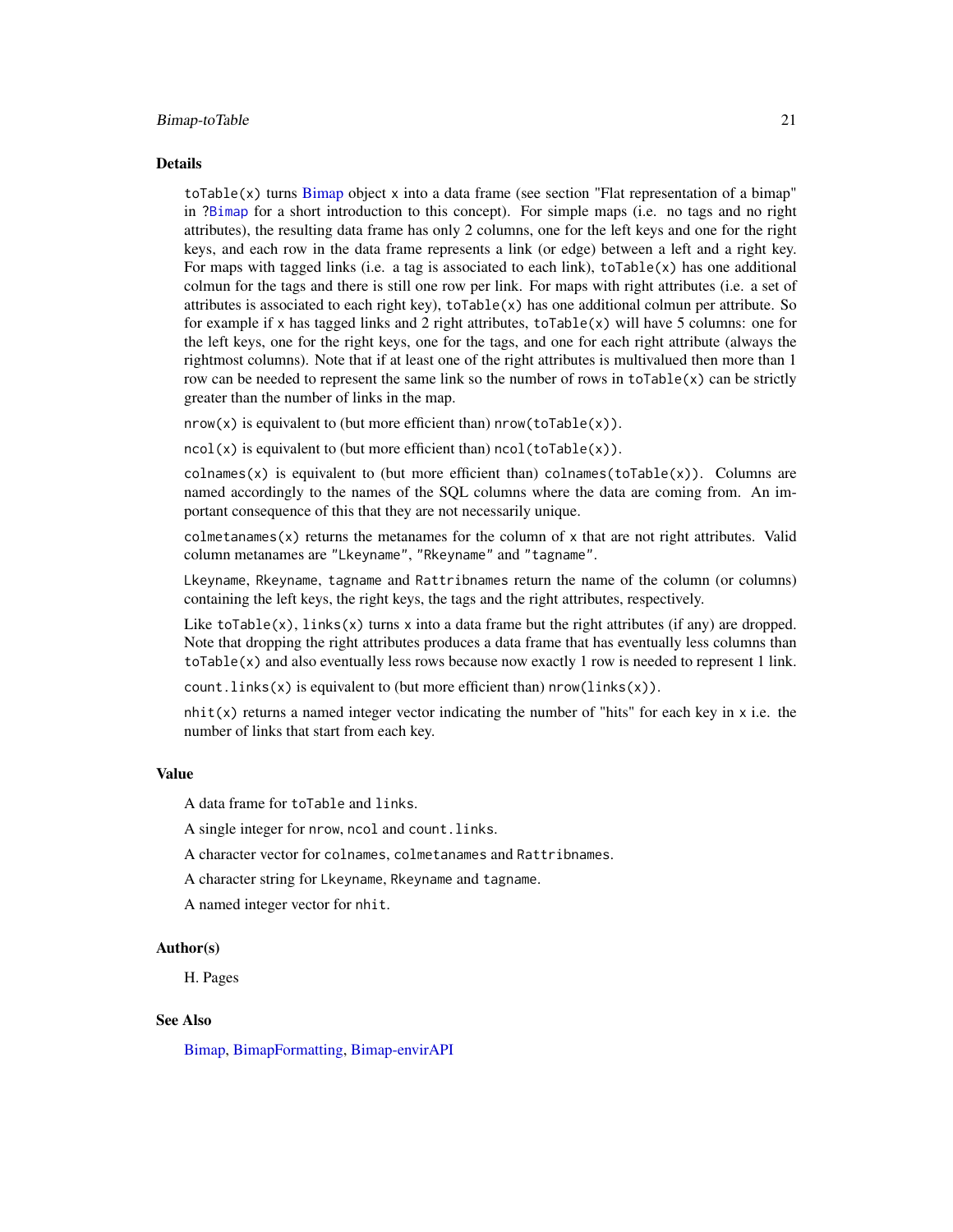# Examples

```
library(GO.db)
x <- GOSYNONYM
x
toTable(x)[1:4, ]toTable(x["GO:0007322"])
links(x)[1:4, ]links(x["GO:0007322"])
nrow(x)
ncol(x)
dim(x)
colnames(x)
colmetanames(x)
Lkeyname(x)
Rkeyname(x)
tagname(x)
Rattribnames(x)
links(x)[1:4, ]
count.links(x)
y <- GOBPCHILDREN
nhy \le- nhit(y) # nhy is a named integer vector
identical(names(nhy), keys(y)) # TRUE
table(nhy)
sum(nhy == 0) # number of GO IDs with no children
names(nhy)[nhy == max(nhy)] # the GO ID(s) with the most direct children
## Some sanity check
sum(nhy) == count.linalg(y) # TRUE## Changing the right attributes of the GOSYNONYM map (advanced
## users only)
class(x) # GOTermsAnnDbBimap
as.list(x)[1:3]
colnames(x)
colmetanames(x)
tagname(x) # untagged map
Rattribnames(x)
Rattribnames(x) <- Rattribnames(x)[3:1]
colnames(x)
class(x) # AnnDbBimap
as.list(x)[1:3]
```
<span id="page-21-1"></span>BimapFormatting *Formatting a Bimap as a list or character vector*

# Description

These functions format a Bimap as a list or character vector.

<span id="page-21-0"></span>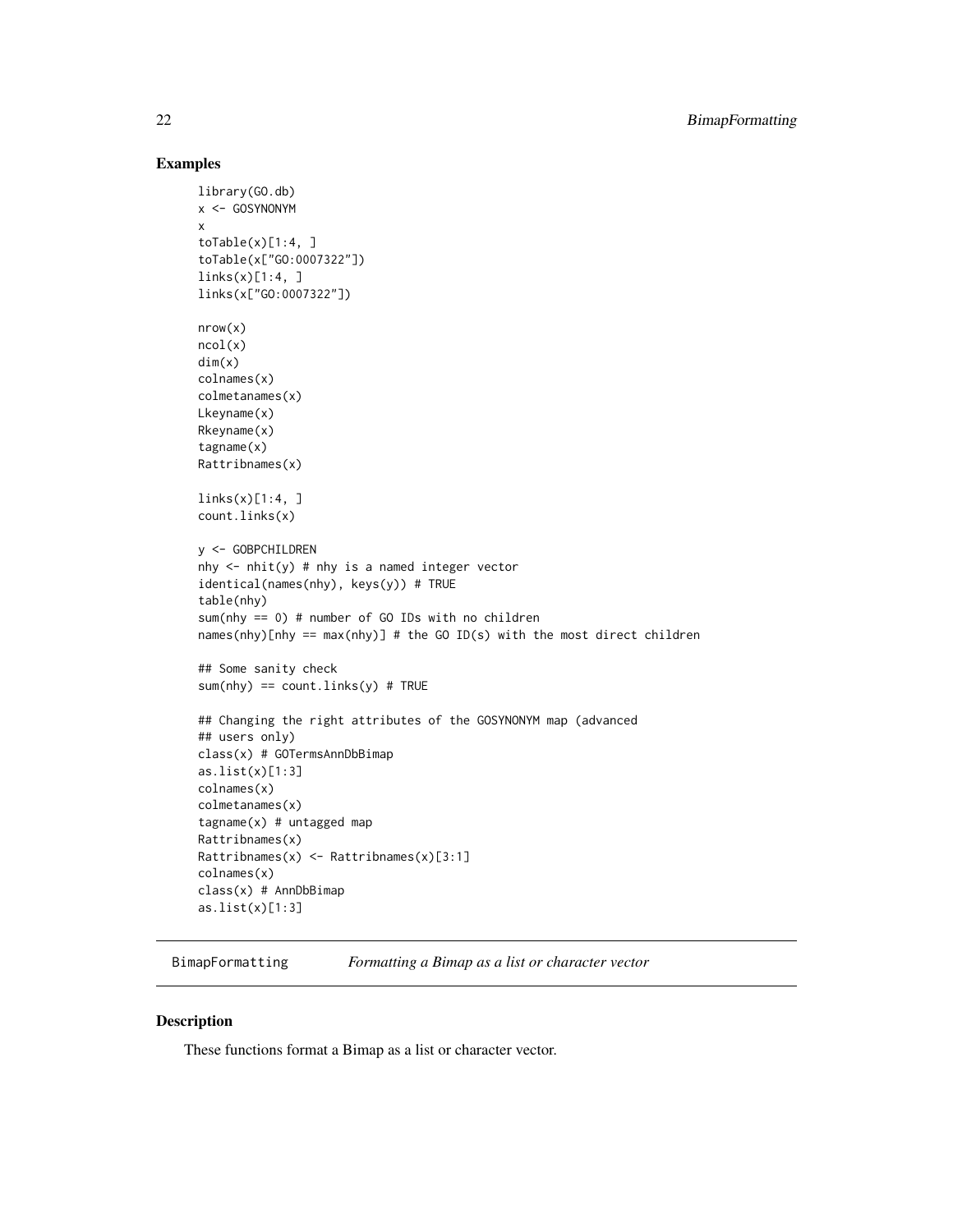# <span id="page-22-0"></span>createSimpleBimap 23

# Usage

```
## Formatting as a list
as.list(x, \ldots)## Formatting as a character vector
#as.character(x, ...)
```
# Arguments

|          | A Bimap object.                |
|----------|--------------------------------|
| $\cdots$ | Further arguments are ignored. |

# Author(s)

H. Pages

# See Also

[Bimap,](#page-9-2) [Bimap-envirAPI](#page-15-1)

# Examples

```
library(hgu95av2.db)
as.list(hgu95av2CHRLOC)[1:9]
as.list(hgu95av2ENTREZID)[1:9]
as.character(hgu95av2ENTREZID)[1:9]
```
createSimpleBimap *Creates a simple Bimap from a SQLite database in an situation that is external to AnnotationDbi*

# Description

This function allows users to easily make a simple Bimap object for extra tables etc that they may wish to add to their annotation packages. For most Bimaps, their definition is stored inside of AnnotationDbi. The addition of this function is to help ensure that this does not become a limitation, by allowing simple extra Bimaps to easily be defined external to AnnotationDbi. Usually, this will be done in the zzz.R source file of a package so that these extra mappings can be seemlessly integrated with the rest of the package. For now, this function assumes that users will want to use data from just one table.

# Usage

```
createSimpleBimap(tablename, Lcolname, Rcolname, datacache, objName,
objTarget)
```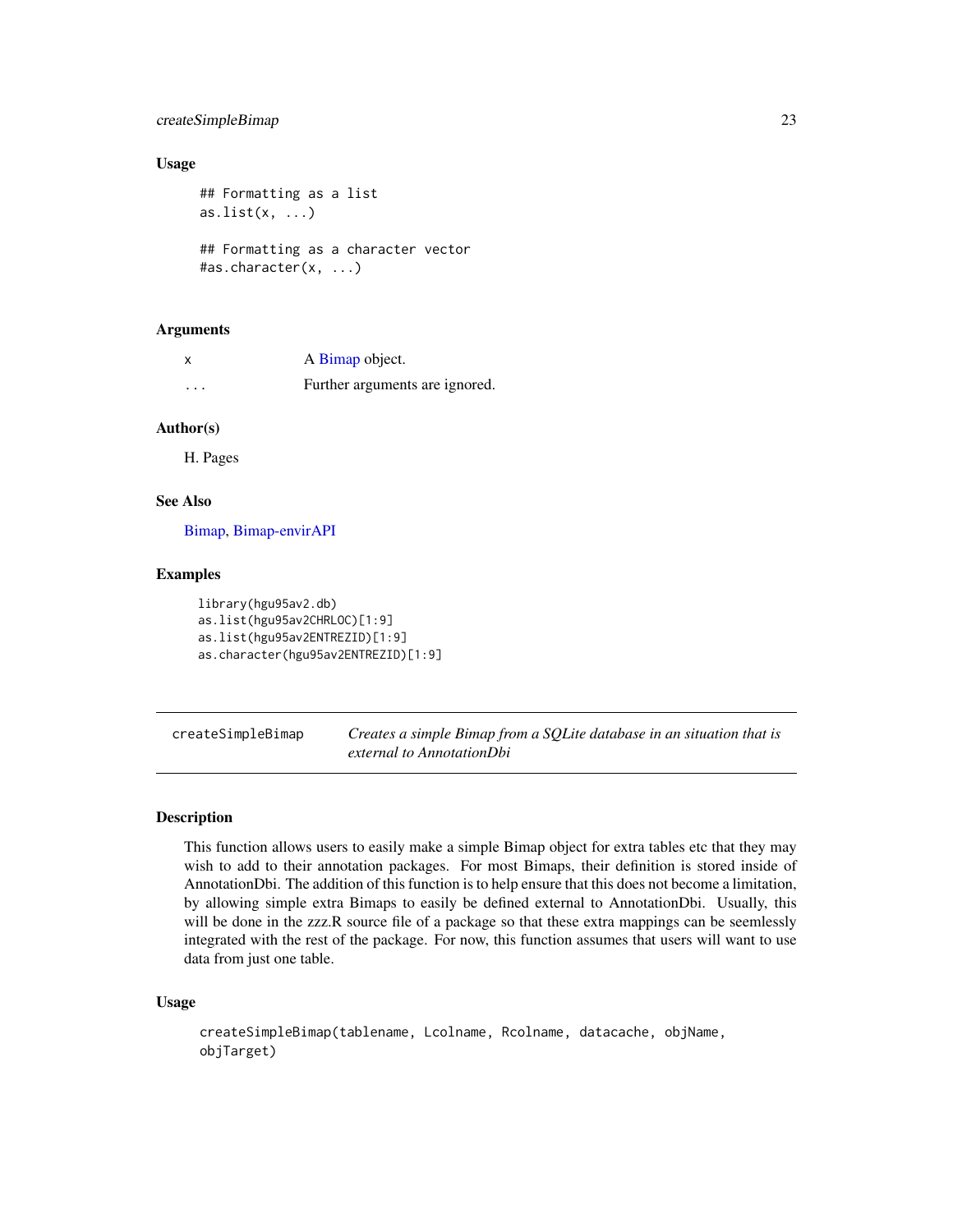# <span id="page-23-0"></span>**Arguments**

| tablename | The name of the database table to grab the mapping information from.                                                                                                                                                             |
|-----------|----------------------------------------------------------------------------------------------------------------------------------------------------------------------------------------------------------------------------------|
| Lcolname  | The field name from the database table. These will become the Lkeys in the<br>final mapping.                                                                                                                                     |
| Rcolname  | The field name from the database table. These will become the Rkeys in the<br>final mapping.                                                                                                                                     |
| datacache | The datacache object should already exist for every standard Annotation pack-<br>age. It is not exported though, so you will have to access it with $:::$ It is needed<br>to provide the connection information to the function. |
| objName   | This is the name of the mapping.                                                                                                                                                                                                 |
| objTarget | This is the name of the thing the mapping goes with. For most uses, this will<br>mean the package name that the mapping belongs with.                                                                                            |

# Examples

##You simply have to call this function to create a new mapping. For ##example, you could have created a mapping between the gene\_name and ##the symbols fields from the gene\_info table contained in the hgu95av2 ##package by doing this: library(hgu95av2.db) hgu95av2NAMESYMBOL <- createSimpleBimap("gene\_info", "gene\_name", "symbol", hgu95av2.db:::datacache, "NAMESYMBOL",

GOFrame *GOFrame and GOAllFrame objects*

#### Description

These objects each contain a data frame which is required to be composed of 3 columns. The 1st column are GO IDs. The second are evidence codes and the 3rd are the gene IDs that match to the GO IDs using those evidence codes. There is also a slot for the organism that these anotations pertain to.

"hgu95av2.db")

#### Details

The GOAllFrame object can only be generated from a GOFrame object and its contructor method does this automatically from a GOFrame argument. The purpose of these objects is to create a safe way for annotation data about GO from non-traditional sources to be used for analysis packages like GSEABase and eventually GOstats.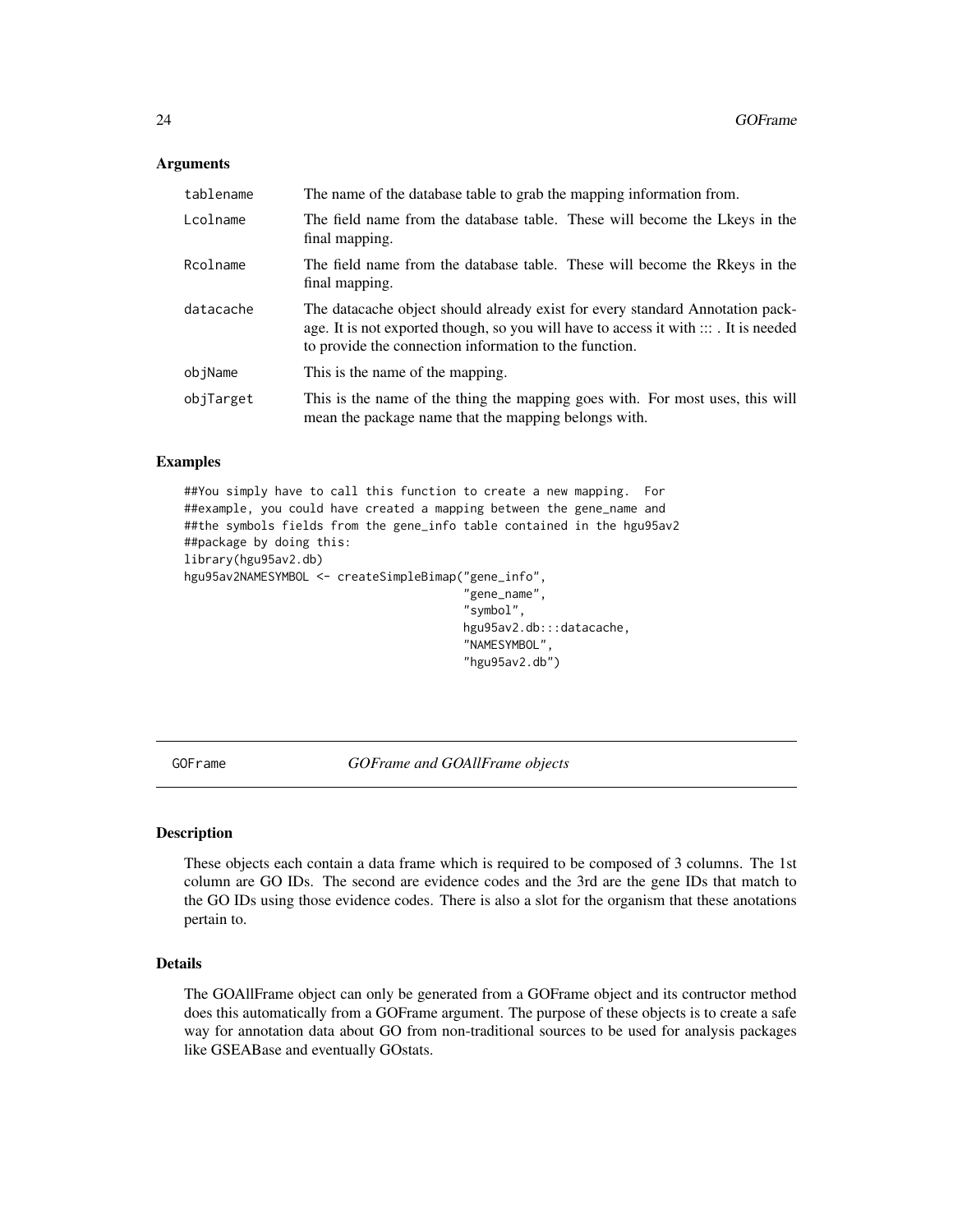# <span id="page-24-0"></span> $GOD$  25

# Examples

```
## Make up an example
genes = c(1, 10, 100)evi = c("ND", "IEA", "IDA")GOIds = c("GO:0008150","GO:0008152","GO:0001666")
frameData = data.frame(cbind(GOIds,evi,genes))
library(AnnotationDbi)
frame=GOFrame(frameData,organism="Homo sapiens")
allFrame=GOAllFrame(frame)
```
getGOFrameData(allFrame)

GOID *Descriptions of available values for* columns *and* keytypes *for GO.db.*

# Description

This manual page enumerates the kinds of data represented by the values returned when the user calls columns or keytypes

#### Details

All the possible values for columns and keytypes are listed below.

GOID: GO Identifiers

DEFINITION: The definition of a GO Term

ONTOLOGY: Which of the three Gene Ontologies (BP, CC, or MF)

TERM: The actual GO term

To get the latest information about the date stamps and source URLS for the data used to make an annotation package, please use the metadata method as shown in the example below.

#### Author(s)

Marc Carlson

# Examples

```
library(GO.db)
## List the possible values for columns
columns(GO.db)
## List the possible values for keytypes
keytypes(GO.db)
## get some values back
keys <- head(keys(GO.db))
keys
```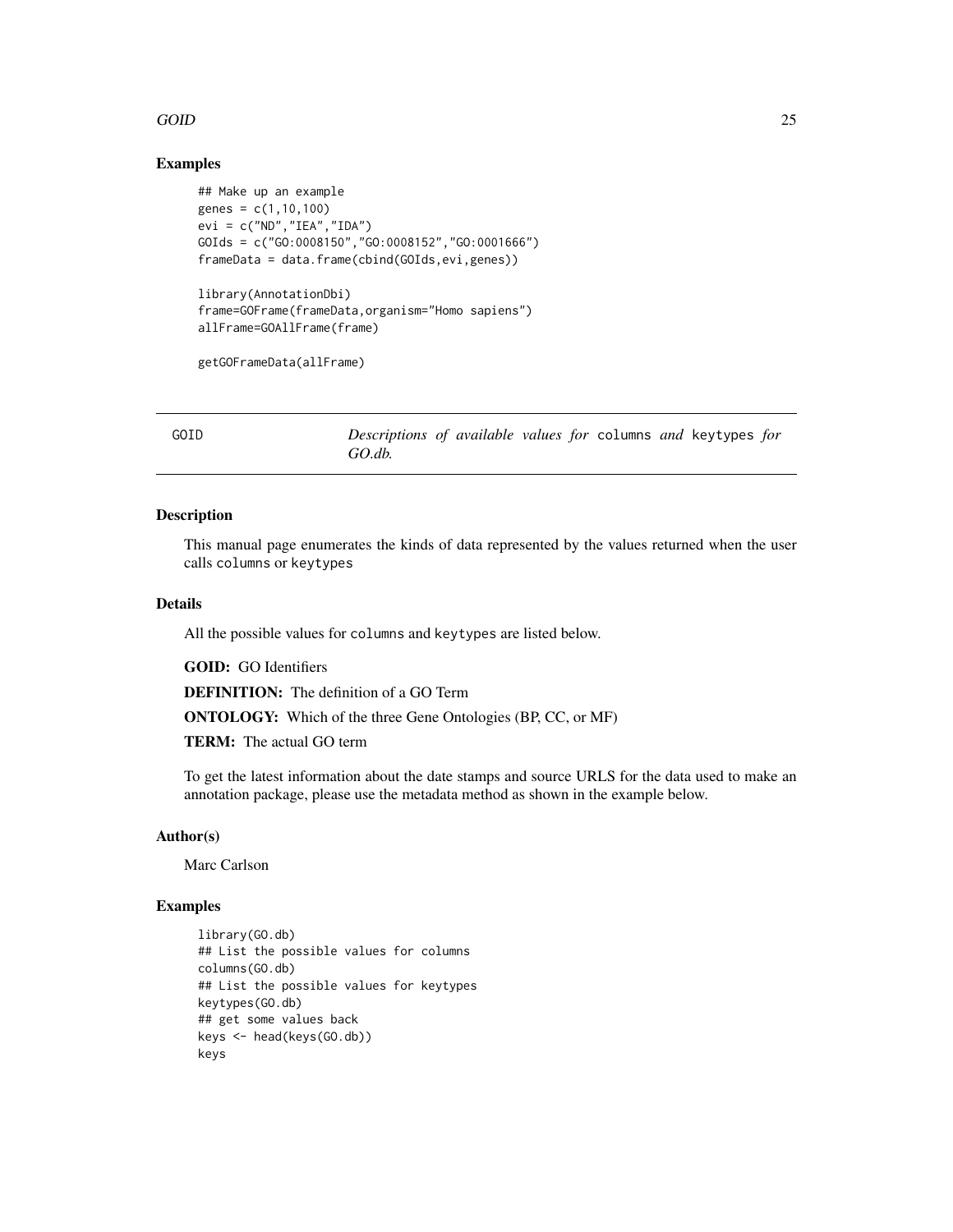```
select(GO.db, keys=keys, columns=c("TERM","ONTOLOGY"),
keytype="GOID")
## More infomation about the dates and original sources for these data:
metadata(GO.db)
```
GOTerms-class *Class "GOTerms"*

#### <span id="page-25-1"></span>Description

A class to represent Gene Ontology nodes

#### Objects from the Class

Objects can be created by calls of the form GOTerms(GOId, term, ontology, definition, synonym, secondary). GOId, term, and ontology are required.

#### **Slots**

- GOID: Object of class "character" A character string for the GO id of a primary node.
- Term: Object of class "character" A character string that defines the role of gene product corresponding to the primary GO id.
- Ontology: Object of class "character" Gene Ontology category. Can be MF molecular function, CC - cellular component, or BP - biological process.
- Definition: Object of class "character" Further definition of the ontology of the primary GO id.
- Synonym: Object of class "character" other ontology terms that are considered to be synonymous to the primary term attached to the GO id (e.g. "type I programmed cell death" is a synonym of "apoptosis"). Synonymous here can mean that the synonym is an exact synonym of the primary term, is related to the primary term, is broader than the primary term, is more precise than the primary term, or name is related to the term, but is not exact, broader or narrower.
- Secondary: Object of class "character" GO ids that are secondary to the primary GO id as results of merging GO terms so that One GO id becomes the primary GO id and the rest become the secondary.

#### Methods

GOID signature(object = "GOTerms"): The get method for slot GOID.

Term signature(object = "GOTerms"): The get method for slot Term.

Ontology signature(object = "GOTerms"): The get method for slot Ontology.

**Definition** signature(object = "GOTerms"): The get method for slot Definition.

Synonym signature(object = "GOTerms"): The get method for slot Synonym.

Secondary signature(object = "GOTerms"): The get method for slot Secondary.

show signature( $x = "GOTerms")$ : The method for pretty print.

<span id="page-25-0"></span>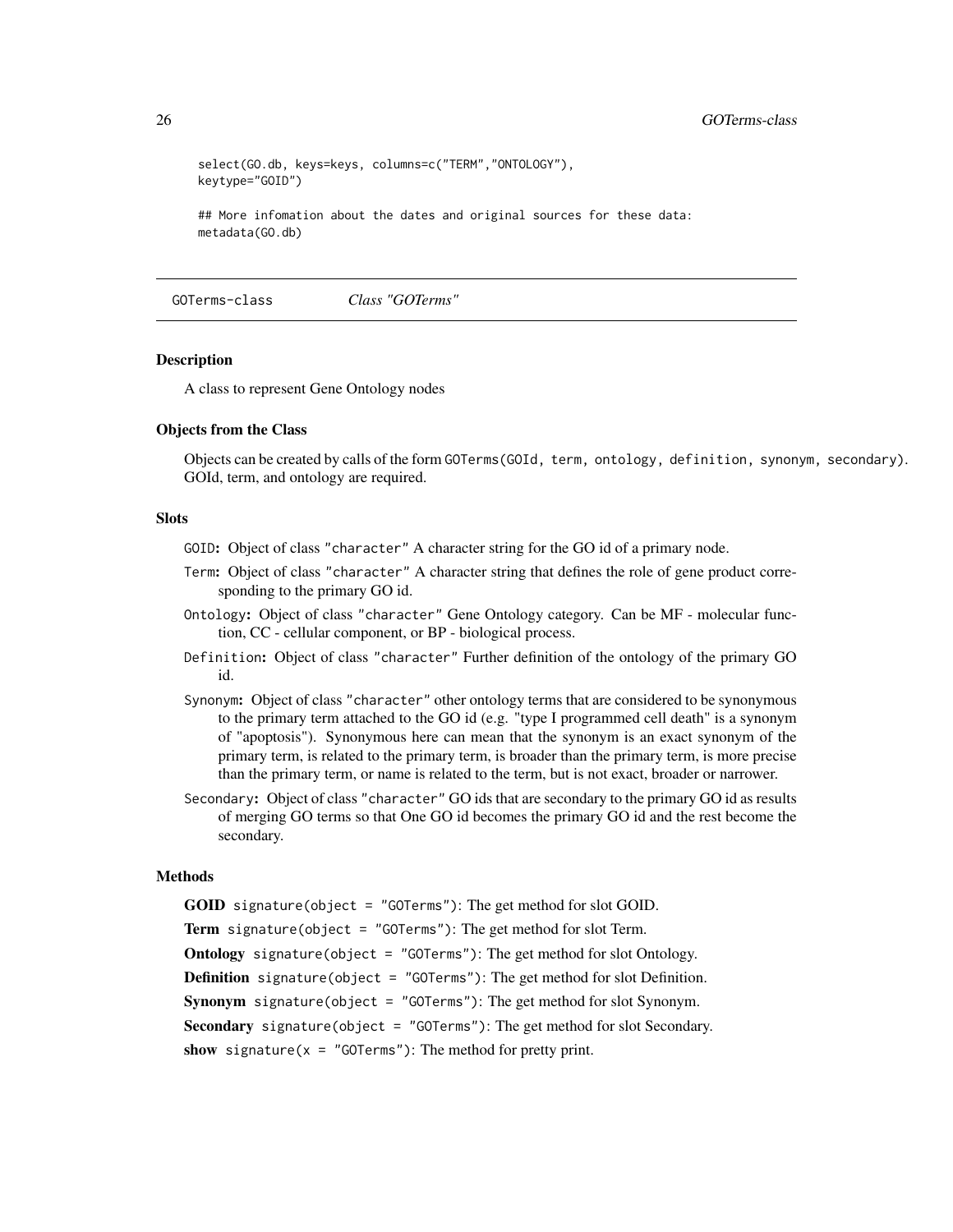# <span id="page-26-0"></span>HOMO\_SAPIENS 27

# Note

GOTerms objects are used to represent primary GO nodes in the SQLite-based annotation data package GO.db

# References

<http://www.geneontology.org/>

#### See Also

[makeGOGraph](#page-33-1) shows how to make GO mappings into graphNEL objects.

# Examples

```
gonode <- new("GOTerms", GOID="GO:1234567", Term="Test", Ontology="MF",
                         Definition="just for testing")
 GOID(gonode)
 Term(gonode)
 Ontology(gonode)
 ##Or you can just use these methods on a GOTermsAnnDbBimap
## Not run: ##I want to show an ex., but dont want to require GO.db
 require(GO.db)
 FirstTenGOBimap <- GOTERM[1:10] ##grab the 1st ten
 Term(FirstTenGOBimap)
 ##Or you can just use GO IDs directly
 ids = keys(FirstTenGOBimap)
 Term(ids)
## End(Not run)
```
HOMO\_SAPIENS *Descriptions of available values for* columns *and* keytypes *for inparanpoid packages.*

# Description

When the user calls columns or keytypes for an inparanoid package, the columns and keytypes methods will give the full genus and species names of all the organisms that are available.

#### Details

All the possible values for columns and keytypes are listed below.

# ACYRTHOSIPHON\_PISUM: the pea aphid

AEDES\_AEGYPTI: a mosquito that can spread the dengue fever, Chikungunya and yellow fever viruses, and other diseases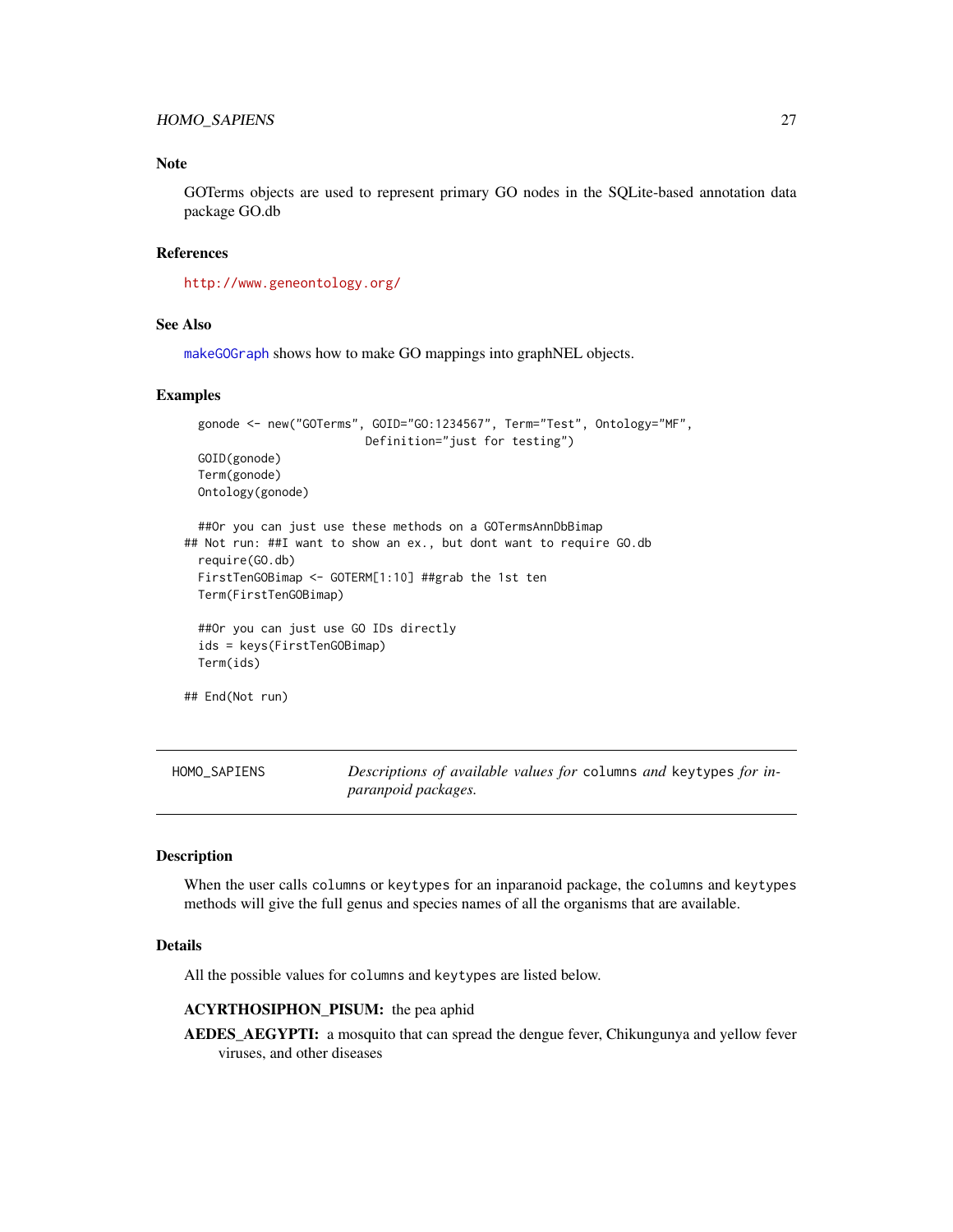ANOPHELES\_GAMBIAE: a mosquito notorious as a vector for malaria

APIS\_MELLIFERA: the western honey bee

ARABIDOPSIS THALIANA: the thale cress

- ASPERGILLUS\_FUMIGATUS: a fungus that causes disease in immunodeficient individuals
- BATRACHOCHYTRIUM\_DENDROBATIDIS: a chytrid fungus that causes the disease chytridiomycosis
- BOMBYX\_MORI: the silk worm

BOS\_TAURUS: domestic cattle

- BRANCHIOSTOMA\_FLORIDAE: a lancelet (amphioxus)
- BRUGIA\_MALAYI: a nematode (roundworm), one of the three causative agents of lymphatic filariasis
- **CAENORHABDITIS BRENNERI:** a small nematode, closely related to the model organism Caenorhabditis elegans

CAENORHABDITIS\_BRIGGSAE: a small nematode, closely related to Caenorhabditis elegans

CAENORHABDITIS\_ELEGANS: a small nematode

CAENORHABDITIS\_JAPONICA: a gonochoristic (male-female) species related to C. elegans

CAENORHABDITIS\_REMANEI: a species of nematode (gonochoristic)

CANDIDA\_ALBICANS: a diploid fungus that grows both as yeast and filamentous cells and a causal agent of opportunistic oral and genital infections in humans

CANDIDA\_GLABRATA: a haploid yeast of the genus Candida

CANIS\_FAMILIARIS: domestic dog

CAPITELLA\_SPI: a polychaete worm

CAVIA\_PORCELLUS: Guinea pig

CHLAMYDOMONAS\_REINHARDTII: a single celled green alga

- CIONA\_INTESTINALIS: a urochordata (sea squirt), a tunicate widely distributed in Northern European waters
- CIONA\_SAVIGNYI: a urochordata (sea squirt)
- COCCIDIOIDES\_IMMITIS: a pathogenic fungus that resides in the soil

COPRINOPSIS\_CINEREUS: a species of mushroom

- **CRYPTOCOCCUS NEOFORMANS:** an encapsulated yeast that can live in both plants and animals
- CRYPTOSPORIDIUM\_HOMINIS: an obligate parasite of humans that can colonize the gastrointestinal tract
- CRYPTOSPORIDIUM\_PARVUM: one of several protozoal species that cause cryptosporidiosis, a parasitic disease of the mammalian intestinal tract
- CULEX\_PIPIENS: the common house mosquito

CYANIDIOSCHYZON\_MEROLAE: a an algae that is the main organism in red tide

DANIO RERIO: the zebrafish

DAPHNIA\_PULEX: the most common species of water flea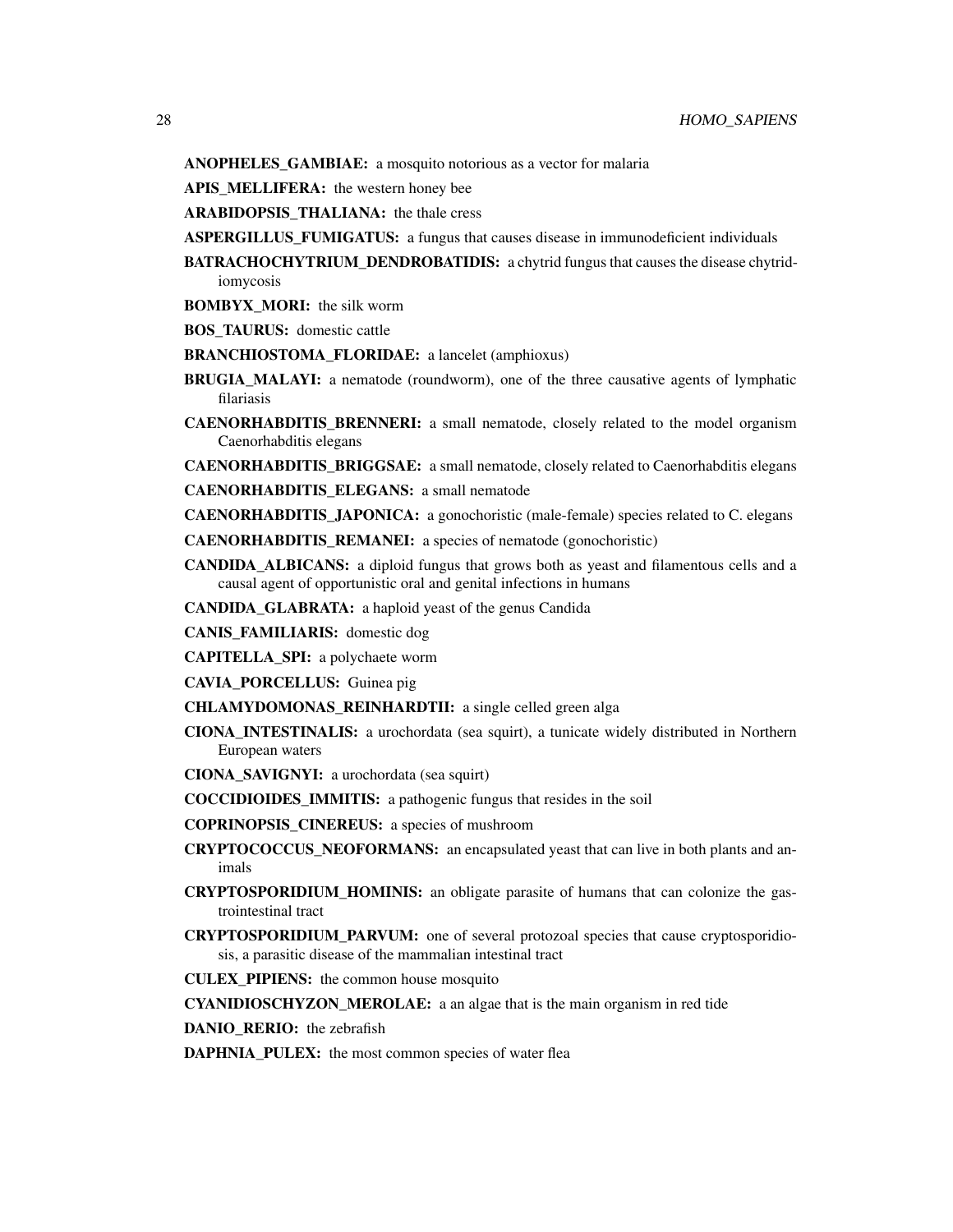DEBARYOMYCES\_HANSENII: a yeast that tolerates high concentrations of salt and is related to yeasts that cause disease, including Candida albicans

DICTYOSTELIUM\_DISCOIDEUM: a species of soil-living amoeba, AKA a slime mold

DROSOPHILA\_ANANASSAE: a fruit fly

DROSOPHILA\_GRIMSHAWI: a fruit fly

DROSOPHILA\_MELANOGASTER: a fruit fly

DROSOPHILA\_MOJAVENSIS: a fruit fly

DROSOPHILA\_PSEUDOOBSCURA: a fruit fly

DROSOPHILA\_VIRILIS: a fruit fly

DROSOPHILA\_WILLISTONI: a fruit fly

ENTAMOEBA\_HISTOLYTICA: an anaerobic parasitic protozoan

EQUUS\_CABALLUS: domestic horse

ESCHERICHIA\_COLIK12: a laboratory strain of coliform bacteria

FUSARIUM\_GRAMINEARUM: a fungus that attacks cereal grains

GALLUS GALLUS: domsticated chicken

GASTEROSTEUS ACULEATUS: three spined stickleback fish

GIARDIA LAMBLIA: a flagellated protozoan parasite

HELOBDELLA\_ROBUSTA: a leech

IXODES\_SCAPULARIS: the black legged deer tick, a vector for lyme disease

KLUYVEROMYCES\_LACTIS: yeast commonly used for genetic studies

LEISHMANIA\_MAJOR: a species of Leishmania, associated with zoonotic cutaneous leishmaniasis

LOTTIA\_GIGANTEA: a species of sea snail, a true limpet, a marine gastropod mollusc

MACACA\_MULATTA: the rhesus Macaque

MAGNAPORTHE\_GRISEA: rice blast fungus

MONODELPHIS\_DOMESTICA: grey short tailed opossum

MONOSIGA\_BREVICOLLIS: a marine choanoflagellate

MUS\_MUSCULUS: lab mouse

NASONIA\_VITRIPENNIS: a small pteromalid parasitoid wasp

NEMATOSTELLA\_VECTENSIS: the starlet sea anemone

NEUROSPORA\_CRASSA: a type of red bread mould

ORNITHORHYNCHUS\_ANATINUS: the platypus

ORYZA\_SATIVA: rice

ORYZIAS\_LATIPES: medaka fish

**OSTREOCOCCUS TAURI:** a unicellular coccoid or spherically shaped green alga

PAN\_TROGLODYTES: chimp

PEDICULUS\_HUMANUS: a species of lice that infects humans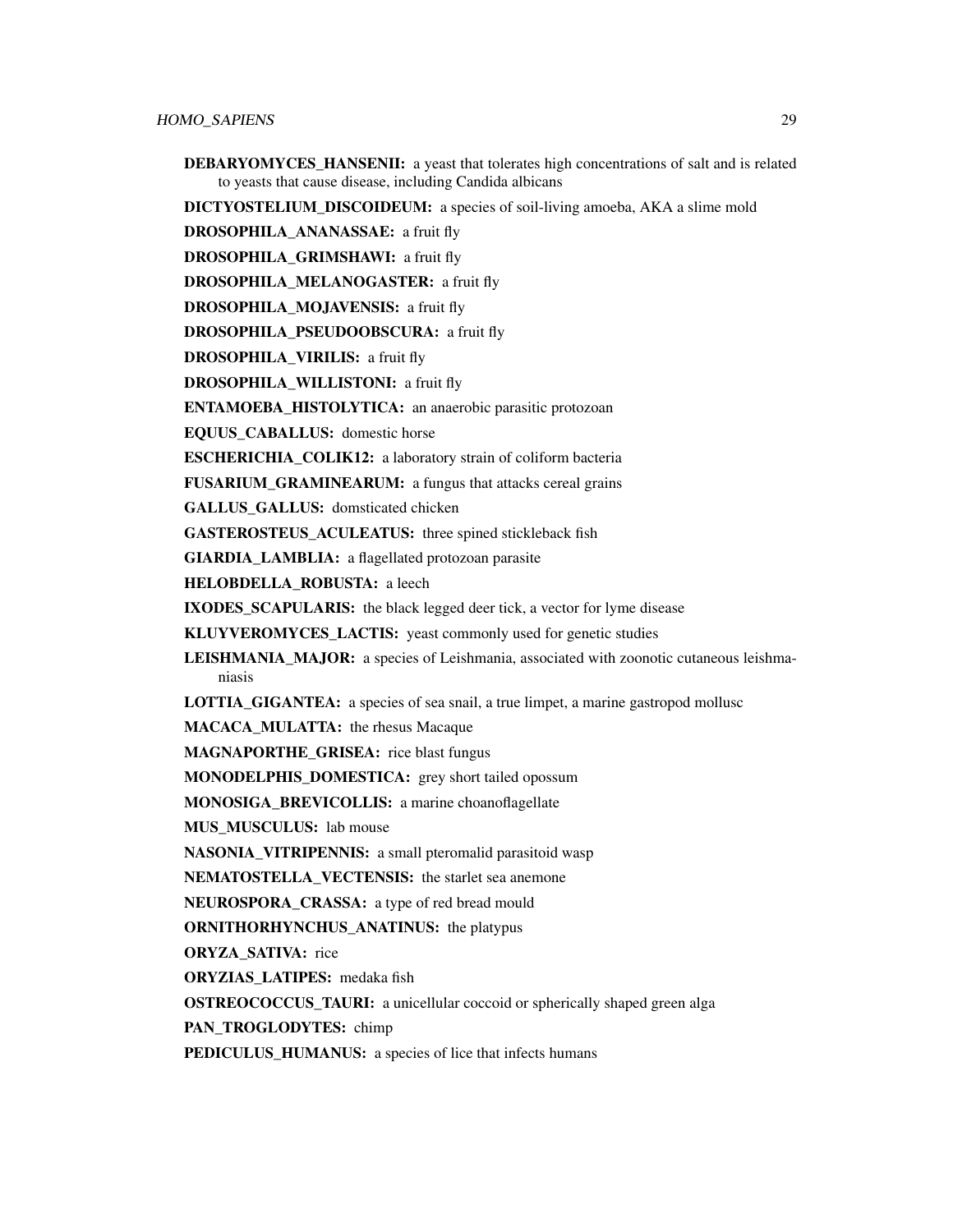- PHYSCOMITRELLA\_PATENS: a moss (Bryophyta) used as a model organism for studies on plant evolution
- PHYTOPHTHORA\_RAMORUM: the oomycete plant pathogen (sudden oak death)
- **PHYTOPHTHORA\_SOJAE:** an oomycete and a soil-borne plant pathogen that causes stem and root rot of soybean
- PLASMODIUM\_FALCIPARUM: a protozoan parasite that causes malaria
- PLASMODIUM\_VIVAX: a protozoal parasite and a human pathogen that causes a more benign malaria
- PONGO PYGMAEUS: the Bornean orangutan
- POPULUS\_TRICHOCARPA: black cottonwood; also known as western balsam poplar or California poplar
- PRISTIONCHUS\_PACIFICUS: a diplogastrid nematode
- PUCCINIA\_GRAMINIS: stem, black or cereal rusts
- RATTUS\_NORVEGICUS: common lab rat
- **RHIZOPUS\_ORYZAE:** a fungus that lives worldwide in dead organic matter. An opportunistic human pathogen
- SACCHAROMYCES\_CEREVISIAE: brewers yeast
- **SCHISTOSOMA MANSONI:** a significant parasite of humans, a trematode that is one of the major agents of the disease schistosomiasis
- SCHIZOSACCHAROMYCES POMBE: fission yeast
- SCLEROTINIA\_SCLEROTIORUM: an omnivorous fungal plant pathogen
- SORGHUM\_BICOLOR: sorghum
- STAGONOSPORA\_NODORUM: a fungal leaf spot disease
- STRONGYLOCENTROTUS PURPURATUS: the purple sea urchin

TAKIFUGU\_RUBRIPES: Japanese pufferfish

- TETRAHYMENA\_THERMOPHILA: a single celled cilliate
- TETRAODON\_NIGROVIRIDIS: green spotted pufferfish (fresh water)
- THALASSIOSIRA\_PSEUDONANA: a species of marine centric diatom
- THEILERIA\_ANNULATA: a tickborne protozoan pathogen which is a major cause of livestock disease in sub-tropical regions
- THEILERIA\_PARVA: a parasitic protozoan, that causes East Coast fever (theileriosis) in cattle TRIBOLIUM\_CASTANEUM: the red flour beetle
- TRICHOMONAS\_VAGINALIS: an anaerobic, flagellated protozoan
- TRICHOPLAX\_ADHAERENS: Trichoplax adhaerens represents the simplest known animal, with the smallest known animal genome
- TRYPANOSOMA\_CRUZI: a species of parasitic euglenoid trypanosomes. This species causes the trypanosomiasis diseases in humans and animals in America.
- USTILAGO\_MAYDIS: a pathogenic plant fungus that causes smut disease on maize
- XENOPUS TROPICALIS: Western clawed frog
- YARROWIA\_LIPOLYTICA: Yarrowia lipolytica is a "non-conventional" species of yeast, often used in genetic research because it differs from other well-studied species

To get the latest information about the date stamps and source URLS for the data used to make an annotation package, please use the metadata method as shown in the example below.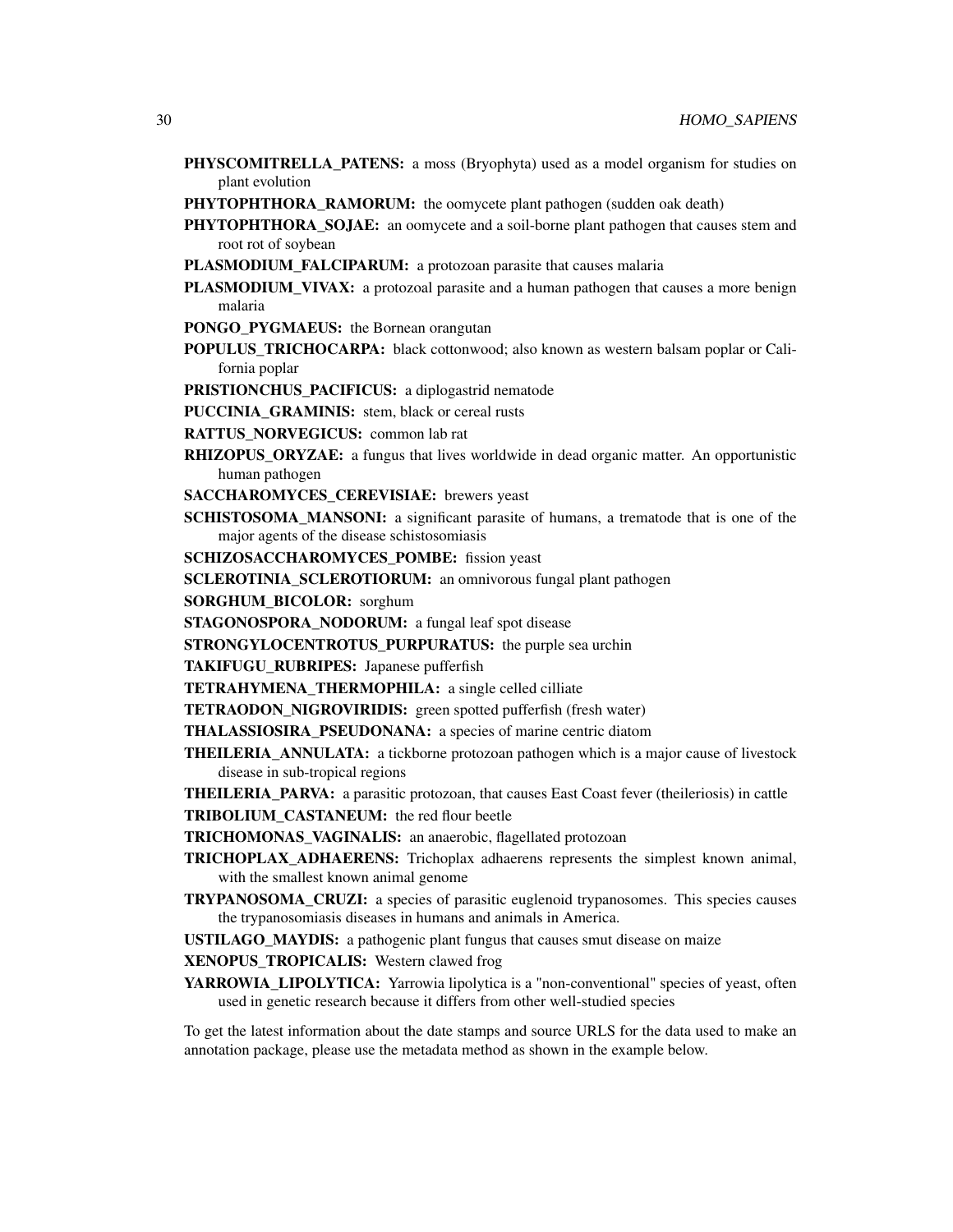# <span id="page-30-0"></span>inpIDMapper 31

#### Author(s)

Marc Carlson

# Examples

```
library(hom.Hs.inp.db)
## List the possible values for columns
columns(hom.Hs.inp.db)
## List the possible values for keytypes
keytypes(hom.Hs.inp.db)
## get some values back
keys <- head(keys(hom.Hs.inp.db, keytype="HOMO_SAPIENS"))
keys
select(hom.Hs.inp.db, keys=keys, columns=c("BOS_TAURUS","EQUUS_CABALLUS"),
keytype="HOMO_SAPIENS")
```
## More infomation about the dates and original sources for these data: metadata(hom.Hs.inp.db)

inpIDMapper *Convenience functions for mapping IDs through an appropriate set of annotation packages*

# Description

These are a set of convenience functions that attempt to take a list of IDs along with some addional information about what those IDs are, what type of ID you would like them to be, as well as some information about what species they are from and what species you would like them to be from and then attempts to the simplest possible conversion using the organism and possible inparanoid annotation packages. By default, this function will drop ambiguous matches from the results. Please see the details section for more information about the parameters that can affect this. If a more complex treatment of how to handle multiple matches is required, then it is likely that a less convenient approach will be necessary.

# Usage

```
inpIDMapper(ids, srcSpecies, destSpecies, srcIDType="UNIPROT",
destIDType="EG", keepMultGeneMatches=FALSE, keepMultProtMatches=FALSE,
keepMultDestIDMatches = TRUE)
```

```
intraIDMapper(ids, species, srcIDType="UNIPROT", destIDType="EG",
keepMultGeneMatches=FALSE)
```

```
idConverter(ids, srcSpecies, destSpecies, srcIDType="UNIPROT",
destIDType="EG", keepMultGeneMatches=FALSE, keepMultProtMatches=FALSE,
keepMultDestIDMatches = TRUE)
```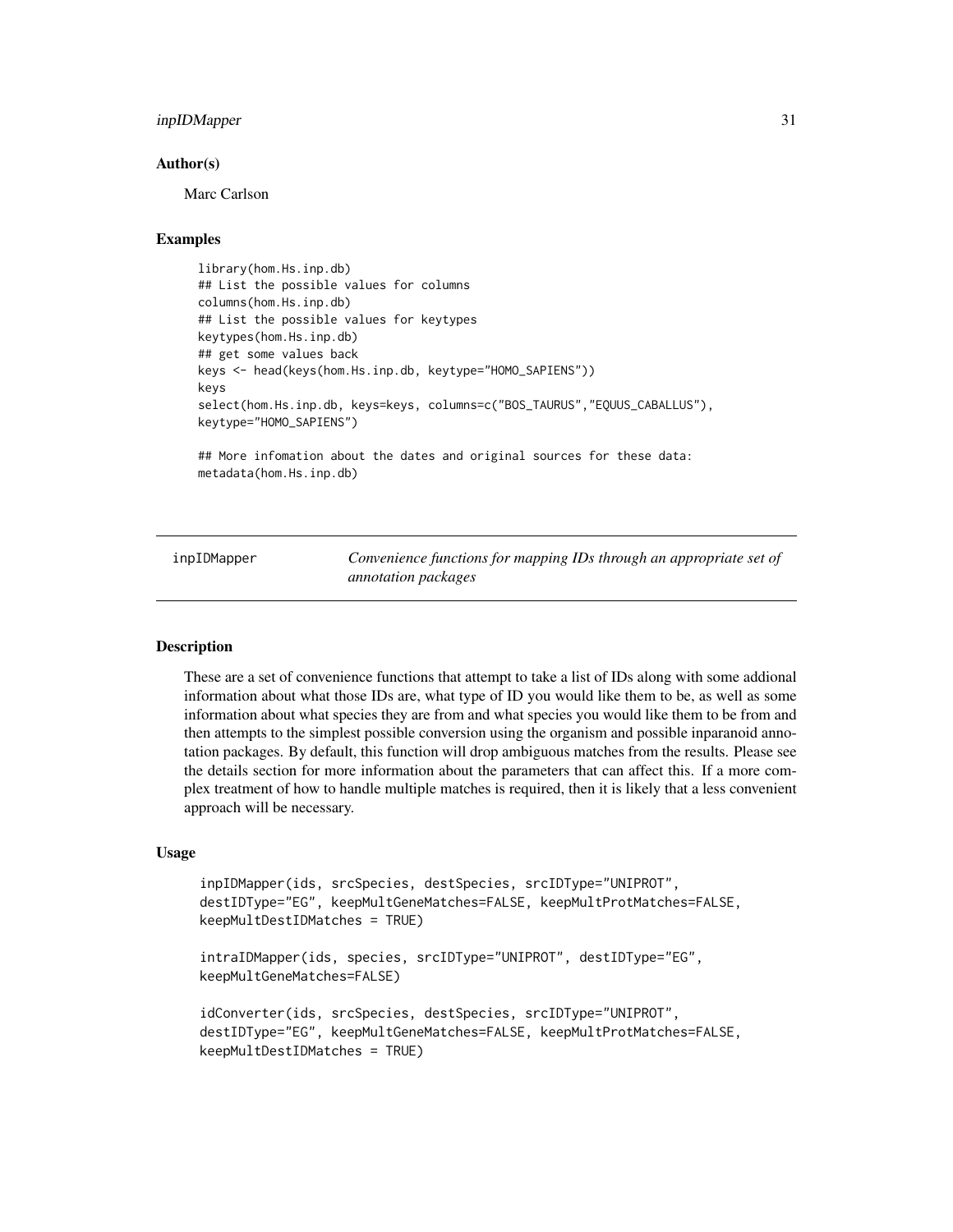# Arguments

| ids                   | a list or vector of original IDs to match                                                                                                                                                                           |  |
|-----------------------|---------------------------------------------------------------------------------------------------------------------------------------------------------------------------------------------------------------------|--|
| srcSpecies            | The original source species in in paranoid format. In other words, the 3 letters<br>of the genus followed by 2 letters of the species in all caps. Ie. 'HOMSA' is for<br>Homo sapiens etc.                          |  |
| destSpecies           | the destination species in inparanoid format                                                                                                                                                                        |  |
| species               | the species involved                                                                                                                                                                                                |  |
| srcIDType             | The source ID type written exactly as it would be used in a mapping name for<br>an eg package. So for example, 'UNIPROT' is how the uniprot mappings are<br>always written, so we keep that convention here.        |  |
| destIDType            | the destination ID, written the same way as you would write the srcIDType. By<br>default this is set to "EG" for entrez gene IDs                                                                                    |  |
| keepMultGeneMatches   |                                                                                                                                                                                                                     |  |
|                       | Do you want to try and keep the 1st ID in those ambiguous cases where more<br>than one protein is suggested? (You probably want to filter them out - hence the<br>default is FALSE)                                 |  |
| keepMultProtMatches   |                                                                                                                                                                                                                     |  |
|                       | Do you want to try and keep the 1st ID in those ambiguous cases where more<br>than one protein is suggested? (default = FALSE)                                                                                      |  |
| keepMultDestIDMatches |                                                                                                                                                                                                                     |  |
|                       | If you have mapped to a destination ID OTHER than an entrez gene ID, then it<br>is possible that there may be multiple answers. Do you want to keep all of these<br>or only return the 1st one? (default = $TRUE$ ) |  |

#### Details

inpIDMapper - This is a convenience function for getting an ID from one species mapped to an ID type of your choice from another organism of your choice. The only mappings used to do this are the mappings that are scored as 100 according to the inparanoid algorithm. This function automatically tries to join IDs by using FIVE different mappings in the sequence that follows:

1) initial IDs -> src organism Entrez Gene IDs 2) src organism Entrez Gene IDs -> sre organism Inparanoid ID 3) src organism Inparanoid ID -> dest organism Inparanoid ID 4) dest organism Inparanoid ID -> dest organism Entrez Gene ID 5) dest organism Entrez Gene ID -> final destination organism ID

You can simplify this mapping as a series of steps like this:

 $srcIDs \rightarrow srcEGs \rightarrow srcInp \rightarrow destInp \rightarrow destEGs \rightarrow destIDs (1) (2) (3) (4) (5)$ 

There are two steps in this process where multiple mappings can really interfere with getting a clear answer. It's no coincidence that these are also adjacent to the two places where we have to tie the identity to a single gene for each organism. When this happens, any ambiguity is confounding. Preceding step \#2, it is critical that we only have ONE entrez gene ID per initial ID, and the parameter keepMultGeneMatches can be used to toggle whether to drop any ambiguous matches (the default) or to keep the 1st one in the hope of getting an additional hit. A similar thing is done preceding step \#4, where we have to be sure that the protein IDs we are getting back have all mapped to only one gene. We allow you to use the keepMultProtMatches parameter to make the same kind of decision as in step \#2, again, the default is to drop anything that is ambiguous.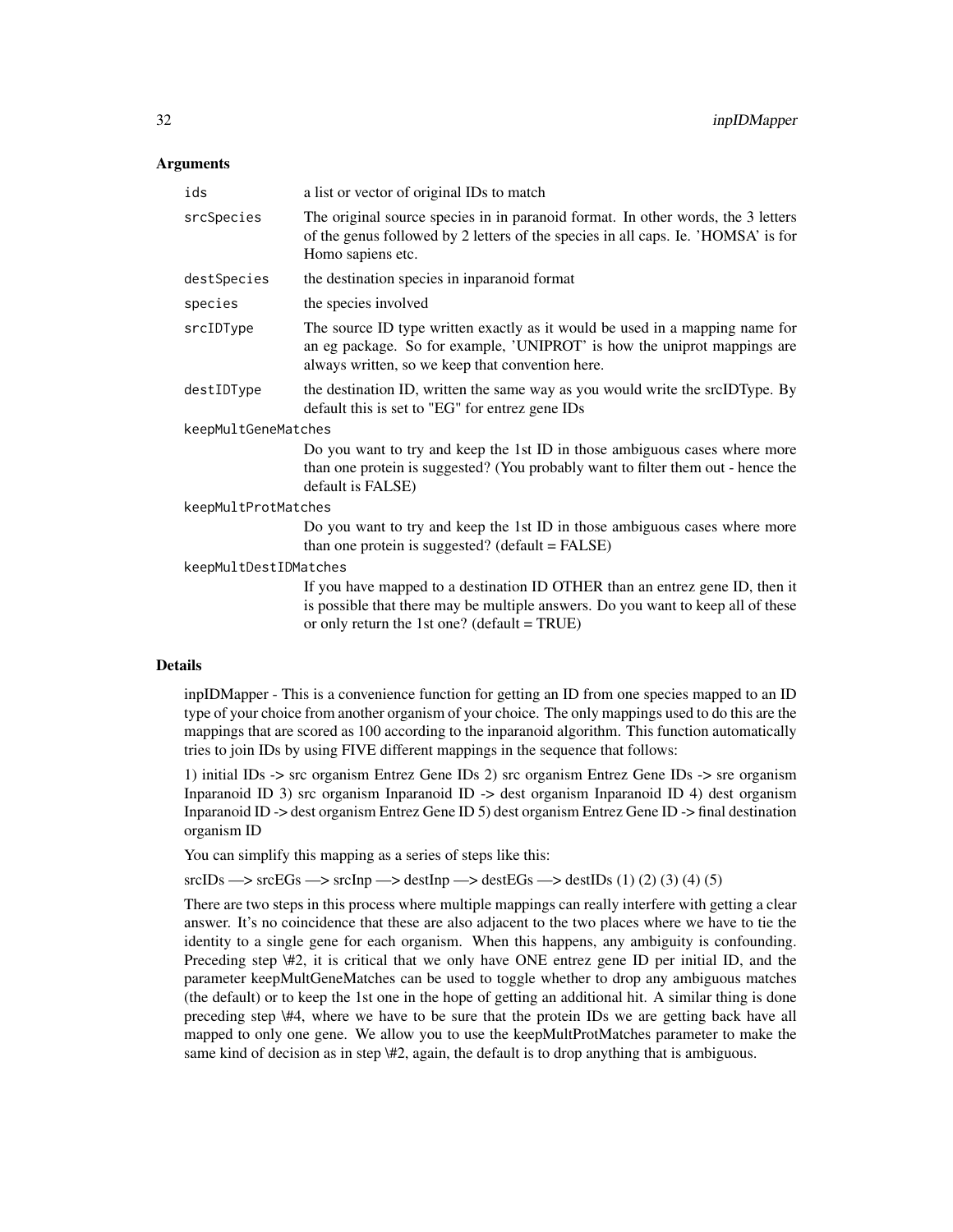#### inpIDMapper 33

intraIDMapper - This is a convenience function to map within an organism and so it has a much simpler job to do. It will either map through one mapping or two depending whether the source ID or destination ID is a central ID for the relevant organism package. If the answer is neither, then two mappings will be needed.

idConverter - This is mostly for convenient usage of these functions by developers. It is just a wrapper function that can pass along all the parameters to the appropriate function (intraIDMapper or inpIDMapper). It decides which function to call based on the source and destination organism. The disadvantage to using this function all the time is just that more of the parameters have to be filled out each time.

# Value

a list where the names of each element are the elements of the original list you passed in, and the values are the matching results. Elements that do not have a match are not returned. If you want things to align you can do some bookeeping.

#### Author(s)

Marc Carlson

# Examples

```
## Not run:
 ## This has to be in a dontrun block because otherwise I would have to
 ## expand the DEPENDS field for AnnotationDbi
 ## library("org.Hs.eg.db")
 ## library("org.Mm.eg.db")
 ## library("org.Sc.eg.db")
 ## library("hom.Hs.inp.db")
 ## library("hom.Mm.inp.db")
 ## library("hom.Sc.inp.db")
 ##Some IDs just for the example
 library("org.Hs.eg.db")
 ids = as.list(org.Hs.egUNIPROT)[10000:10500] ##get some ragged IDs
 ## Get entrez gene IDs (default) for uniprot IDs mapping from human to mouse.
 MouseEGs = inpIDMapper(ids, "HOMSA", "MUSMU")
 ##Get yeast uniprot IDs in exchange for uniprot IDs from human
 YeastUPs = inpIDMapper(ids, "HOMSA", "SACCE", destIDType="UNIPROT")
 ##Get yeast uniprot IDs but only return one ID per initial ID
 YeastUPSingles = inpIDMapper(ids, "HOMSA", "SACCE", destIDType="UNIPROT", keepMultDestIDMatches = FALSE)
 ##Test out the intraIDMapper function:
 HumanEGs = intraIDMapper(ids, species="HOMSA", srcIDType="UNIPROT",
 destIDType="EG")
 HumanPATHs = intraIDMapper(ids, species="HOMSA", srcIDType="UNIPROT",
 destIDType="PATH")
 ##Test out the wrapper function
 MousePATHs = idConverter(MouseEGs, srcSpecies="MUSMU", destSpecies="MUSMU",
 srcIDType="EG", destIDType="PATH")
```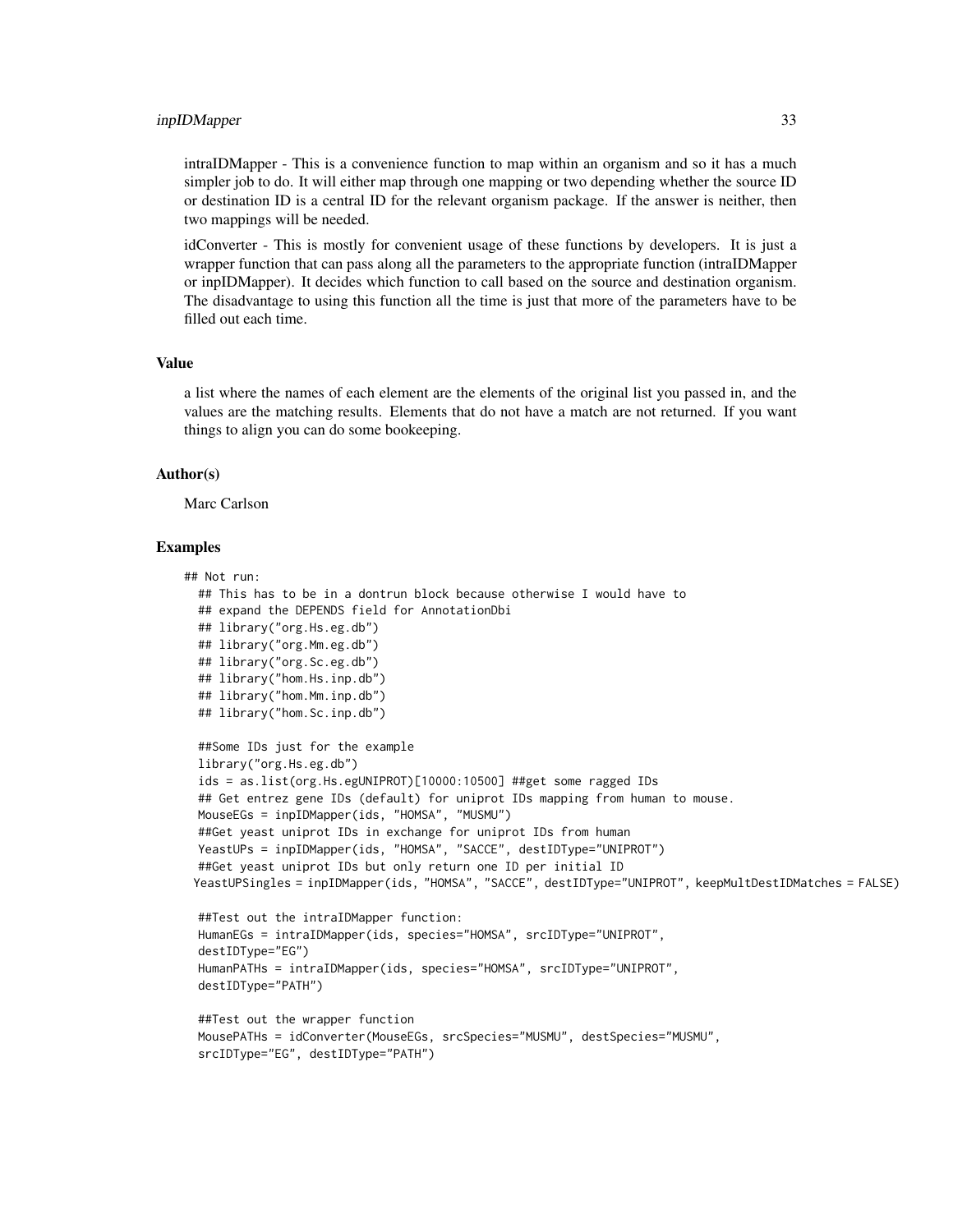<span id="page-33-0"></span>34 makeGOGraph

```
##Convert from Yeast uniprot IDs to Human entrez gene IDs.
 HumanEGs = idConverter(YeastUPSingles, "SACCE", "HOMSA")
## End(Not run)
```
KEGGFrame *KEGGFrame objects*

# Description

These objects each contain a data frame which is required to be composed of 2 columns. The 1st column are KEGG IDs. The second are the gene IDs that match to the KEGG IDs. There is also a slot for the organism that these anotations pertain to. getKEGGFrameData is just an accessor method and returns the data.frame contained in the KEGGFrame object and is mostly used by other code internally.

#### Details

The purpose of these objects is to create a safe way for annotation data about KEGG from nontraditional sources to be used for analysis packages like GSEABase and eventually Category.

# Examples

```
## Make up an example
genes = c(2, 9, 9, 10)KEGGIds = c("04610","00232","00983","00232")
frameData = data.frame(cbind(KEGGIds,genes))
library(AnnotationDbi)
frame=KEGGFrame(frameData,organism="Homo sapiens")
```
getKEGGFrameData(frame)

<span id="page-33-1"></span>

| makeGOGraph | A convenience function to generate graphs based on the GO.db pack- |
|-------------|--------------------------------------------------------------------|
|             | age                                                                |

# **Description**

makeGOGraph is a function to quickly convert any of the three Gene Ontologies in GO.db into a graphNEL object where each edge is given a weight of 1.

#### Usage

```
makeGOGraph(ont = c("bp", "mf", "cc"))
```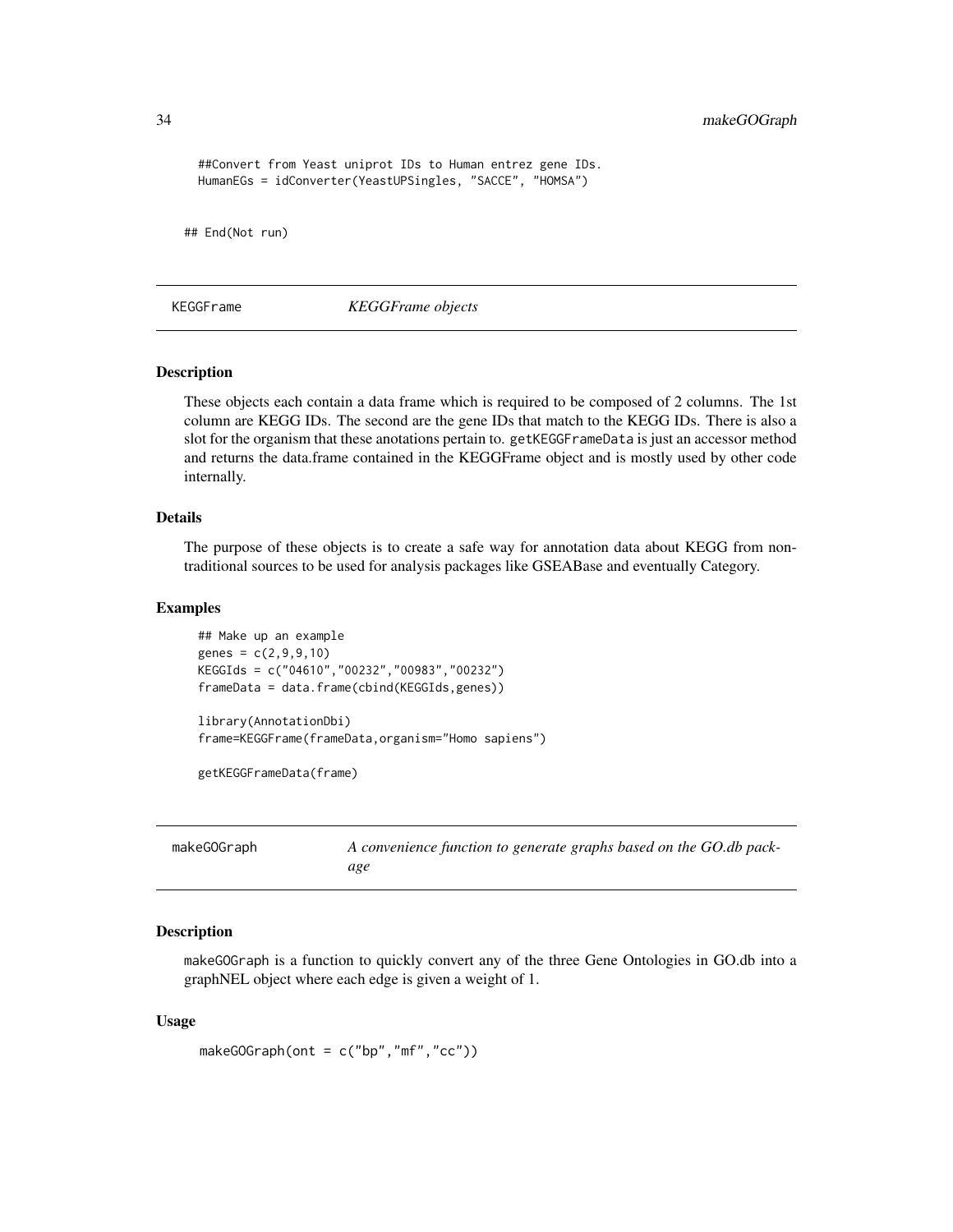# <span id="page-34-0"></span>Arguments

ont Specifies the ontology: "cc", "bp" or "mf".

#### Author(s)

Marc Carlson

# See Also

[GOTerms](#page-25-1)

# Examples

```
## makes a GO graph from the CC ontology
f <- makeGOGraph("cc")
```
make\_eg\_to\_go\_map *Create GO to Entrez Gene maps for chip-based packages*

# Description

Create a new map object mapping Entrez ID to GO (or vice versa) given a chip annotation data package.

This is a temporary solution until a more general pluggable map solution comes online.

# Usage

```
make_eg_to_go_map(chip)
```
# Arguments

chip The name of the annotation data package.

# Value

Either a Go3AnnDbMap or a RevGo3AnnDbMap.

# Author(s)

Seth Falcon and Herve Pages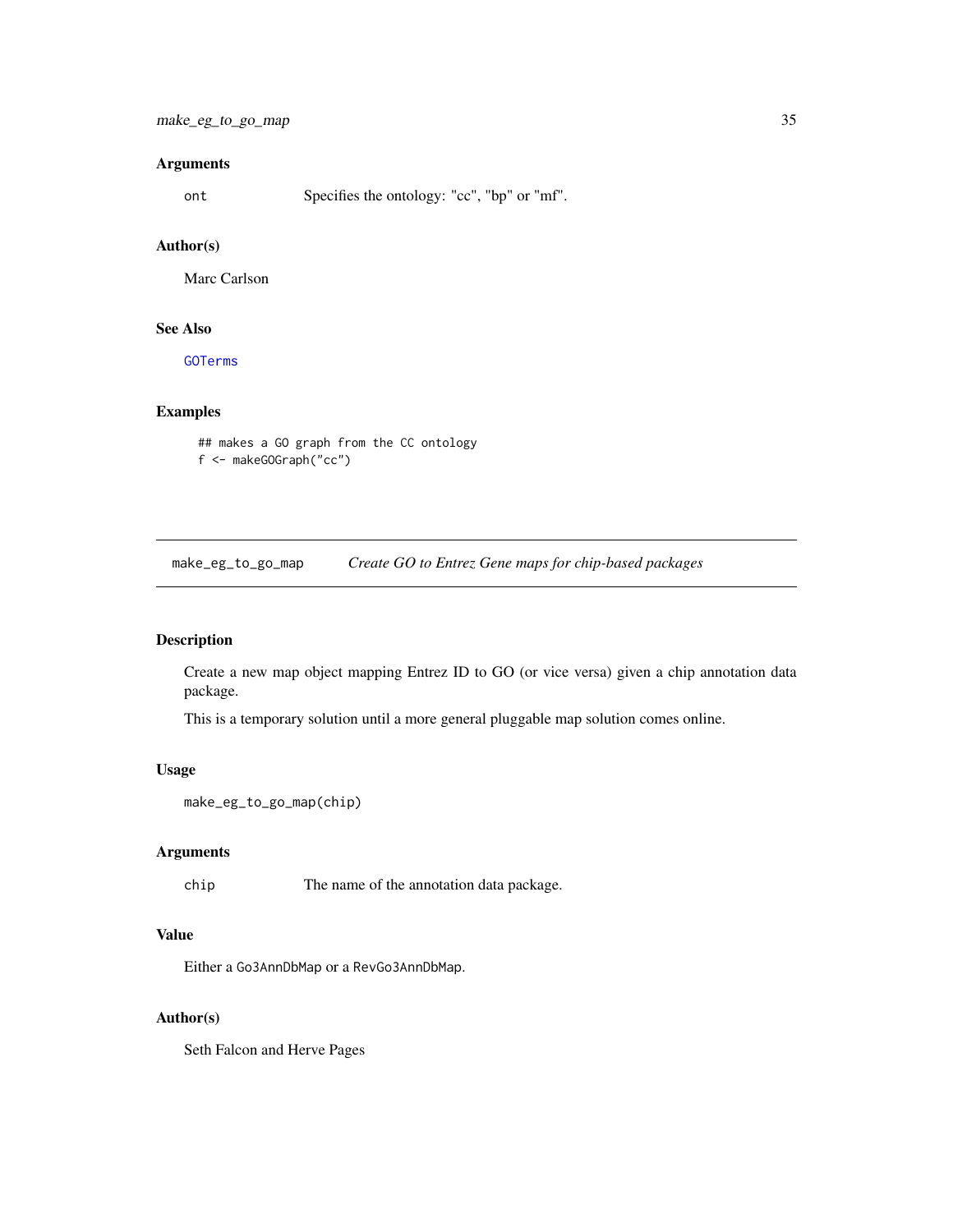# Examples

```
library("hgu95av2.db")
```

```
eg2go = make_eg_to_go_map("hgu95av2.db")
sample(eg2go, 2)
```

```
go2eg = make_go_to_eg_map("hgu95av2.db")
sample(go2eg, 2)
```
print.probetable *Print method for probetable objects*

# Description

Prints class(x), nrow(x) and ncol(x), but not the elements of x. The motivation for having this method is that methods from the package base such as [print.data.frame](#page-0-0) will try to print the values of all elements of  $x$ , which can take inconveniently much time and screen space if  $x$  is large.

# Usage

## S3 method for class probetable print(x, maxrows, ...)

# Arguments

| $\mathsf{x}$ | an object of S3-class probetable.   |
|--------------|-------------------------------------|
| maxrows      | maximum number of rows to print.    |
| .            | further arguments that get ignored. |

# See Also

[print.data.frame](#page-0-0)

# Examples

```
a = as.data.frame(matrix(runif(1e6), ncol=1e3))
class(a) = c("probetable", class(a))
print(a)
print(as.matrix(a[2:3, 4:6]))
```
<span id="page-35-0"></span>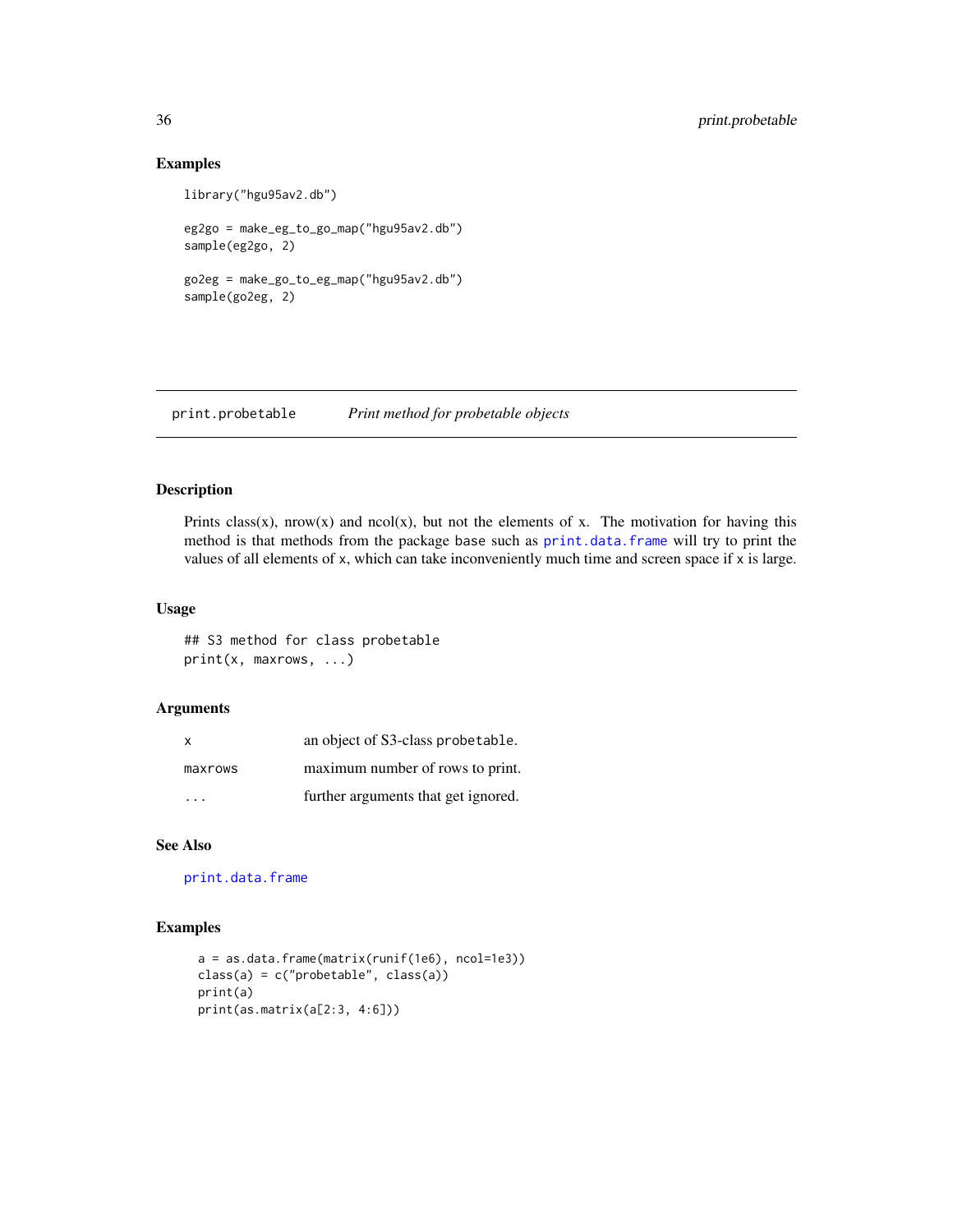# <span id="page-36-0"></span>Description

These methods are part of the [Bimap](#page-9-2) interface (see [?Bimap](#page-9-2) for a quick overview of the [Bimap](#page-9-2) objects and their interface).

Some of these methods are for getting or setting the filtering status on a [Bimap](#page-9-2) object so that the mapping object can toggle between displaying all probes, only single probes (the defualt) or only multiply matching probes.

Other methods are for viewing or setting the filter threshold value on a InpAnnDbBimap object.

# Usage

```
## Making a Bimap object that does not prefilter to remove probes that
## match multiple genes:
toggleProbes(x, value)
hasMultiProbes(x) ##T/F test for exposure of single probes
hasSingleProbes(x) ##T/F test for exposure of mulitply matched probes
## Looking at the SQL filter values for a Bimap
getBimapFilters(x)
## Setting the filter on an InpAnnDbBimap object
setInpBimapFilter(x,value)
```
## Arguments

|       | A Bimap object.                                                                    |
|-------|------------------------------------------------------------------------------------|
| value | A character vector containing the new value that the Bimap should use as the       |
|       | filter. Or the value to toggle a probe mapping to: "all", "single", or "multiple". |

#### **Details**

 $toggleProbes(x)$  is a methods for creating Bimaps that have an alternate filter for which probes get exposed based upon whether these probes map to multiple genes or not.

hasMultiProbes(x) and hasSingleProbes(x) are provided to give a quick test about whether or not such probes are exposed in a given mapping.

getBimapFilters(x) will list all the SQL filters applied to a Bimap object.

setInpBimapFilters(x) will allow you to pass a value as a character string which will be used as a filter. In order to be useful with the InpAnnDbBimap objects provided in the inparanoid packages, this value needs to be a to digit number written as a percentage. So for example "80 is owing to the nature of the inparanoid data set.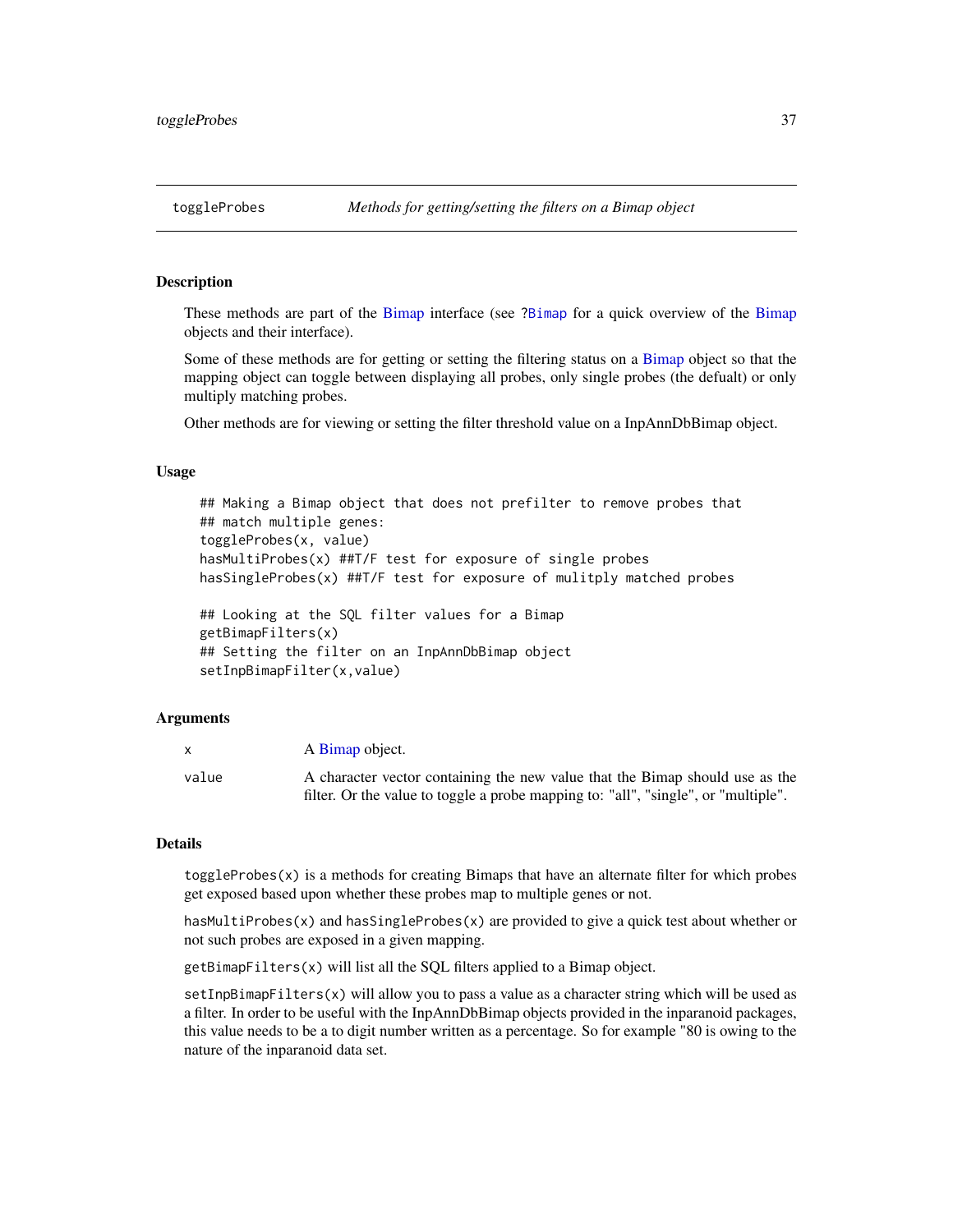A [Bimap](#page-9-2) object of the same subtype as x for exposeAllProbes $(x)$ , maskMultiProbes $(x)$  and maskSingleProbes(x).

A TRUE or FALSE value in the case of hasMultiProbes $(x)$  and hasSingleProbes $(x)$ .

#### Author(s)

M. Carlson

# See Also

[Bimap,](#page-9-2) [Bimap-keys,](#page-17-1) [Bimap-direction,](#page-12-1) [BimapFormatting,](#page-21-1) [Bimap-envirAPI,](#page-15-1) [nhit](#page-19-2)

#### Examples

```
## Make a Bimap that contains all the probes
require("hgu95av2.db")
mapWithMultiProbes <- toggleProbes(hgu95av2ENTREZID, "all")
count.mappedLkeys(hgu95av2ENTREZID)
count.mappedLkeys(mapWithMultiProbes)
## Check that it has both multiply and singly matching probes:
hasMultiProbes(mapWithMultiProbes)
```
hasSingleProbes(mapWithMultiProbes)

```
## Make it have Multi probes ONLY:
OnlyMultiProbes = toggleProbes(mapWithMultiProbes, "multiple")
hasMultiProbes(OnlyMultiProbes)
hasSingleProbes(OnlyMultiProbes)
```

```
## Convert back to a default map with only single probes exposed
OnlySingleProbes = toggleProbes(OnlyMultiProbes, "single")
hasMultiProbes(OnlySingleProbes)
hasSingleProbes(OnlySingleProbes)
```

```
## List the filters on the inparanoid mapping
# library(hom.Dm.inp.db)
# getBimapFilters(hom.Dm.inpANOGA)
```

```
## Here is how you can make a mapping with a
##different filter than the default:
# f80 = setInpBimapFilter(hom.Dm.inpANOGA, "80%")
# dim(hom.Dm.inpANOGA)
# dim(f80)
```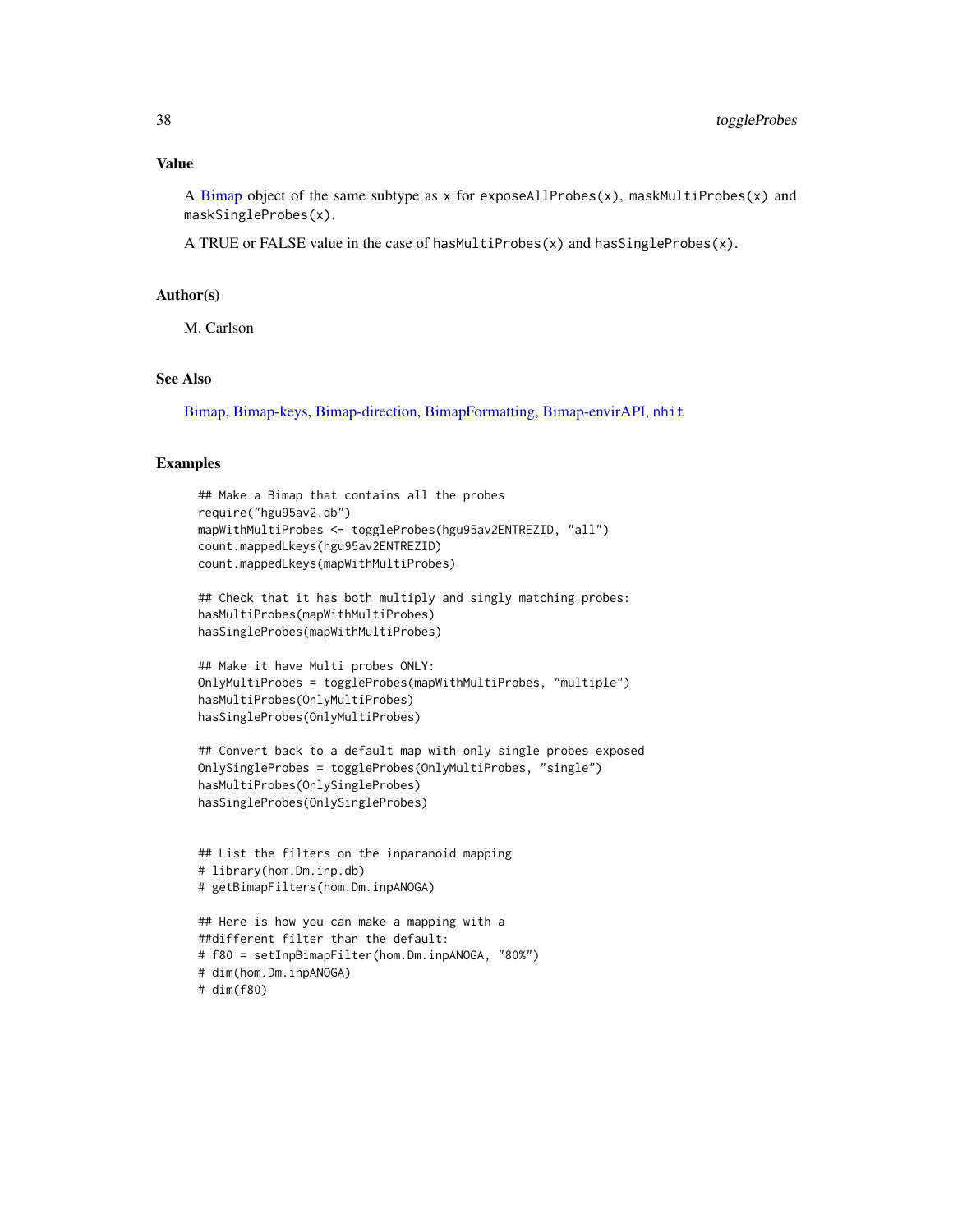<span id="page-38-0"></span>

#### Description

Given a vector, this function returns a string with each element of the input coerced to character, quoted, and separated by ",".

#### Usage

```
toSQLStringSet(names)
```
# Arguments

names A vector of values to quote

# Details

If names is a character vector with elements containing single quotes, these quotes will be doubled so as to escape the quote in SQL.

#### Value

A character vector of length one that represents the input vector as a SQL value list. Each element is single quoted and elements are comma separated.

# Note

Do not use sQuote for generating SQL as that function is intended for display purposes only. In some locales, sQuote will generate fancy quotes which will break your SQL.

# Author(s)

Herve Pages

# Examples

```
toSQLStringSet(letters[1:4])
toSQLStringSet(c("foo", "abcd", "bar"))
```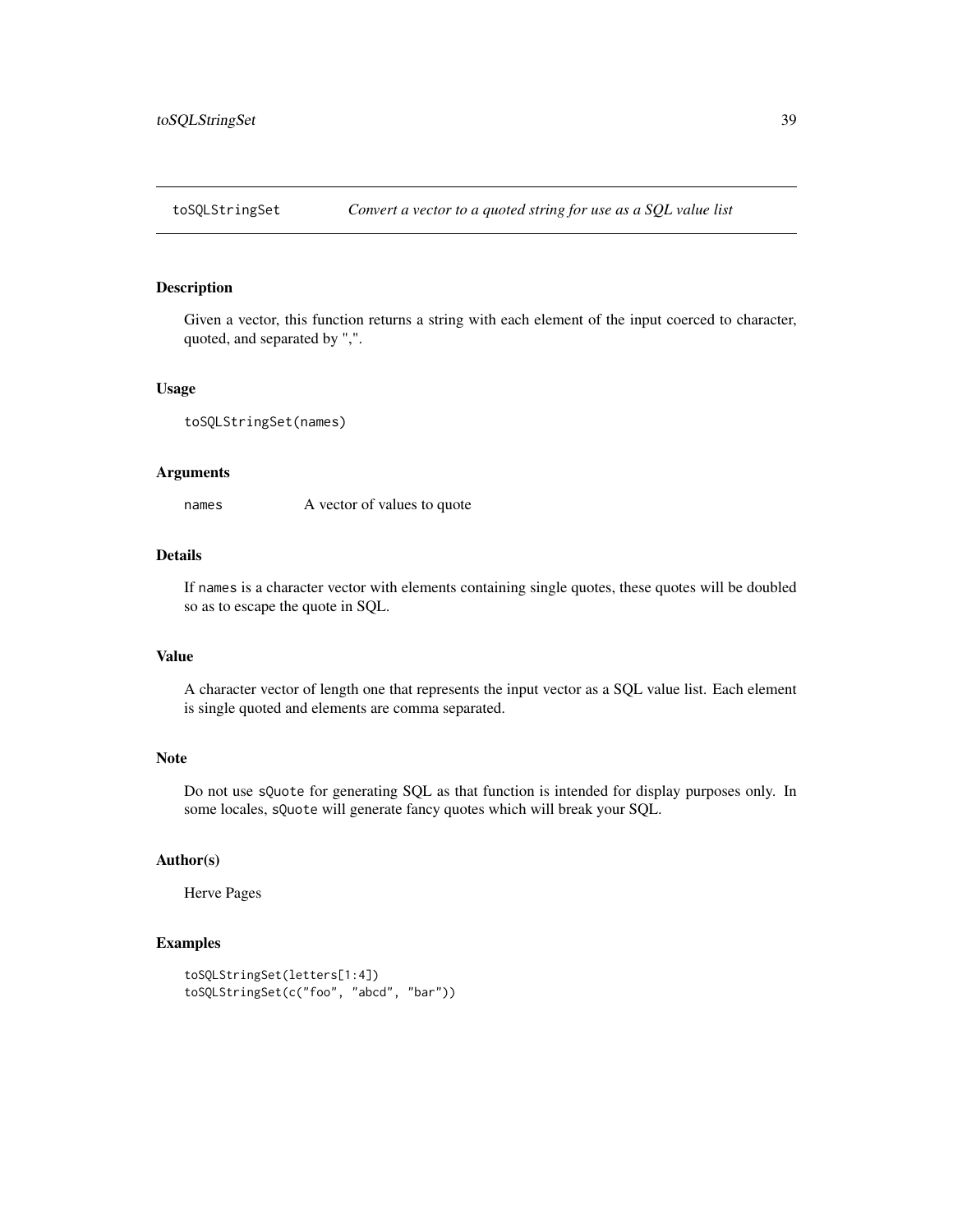<span id="page-39-0"></span>

#### Description

unlist2 is a replacement for base::unlist() that does not mangle the names.

# Usage

```
unlist2(x, recursive=TRUE, use.names=TRUE, what.names="inherited")
```
#### Arguments

x, recursive, use.names See ?unlist. what.names "inherited" or "full".

# Details

Use this function if you don't like the mangled names returned by the standard unlist function from the base package. Using unlist with annotation data is dangerous and it is highly recommended to use unlist2 instead.

#### Author(s)

Herve Pages

# See Also

[unlist](#page-0-0)

# Examples

```
x <- list(A=c(b=-4, 2, b=7), B=3:-1, c(a=1, a=-2), C=list(c(2:-1, d=55), e=99))
unlist(x)
unlist2(x)
library(hgu95av2.db)
egids <- c("10", "100", "1000")
egids2pbids <- mget(egids, revmap(hgu95av2ENTREZID))
egids2pbids
unlist(egids2pbids) # 1001, 1002, 10001 and 10002 are not real
                      # Entrez ids but are the result of unlist()
                      # mangling the names!
unlist2(egids2pbids) # much cleaner! yes the names are not unique
                      # but at least they are correct...
```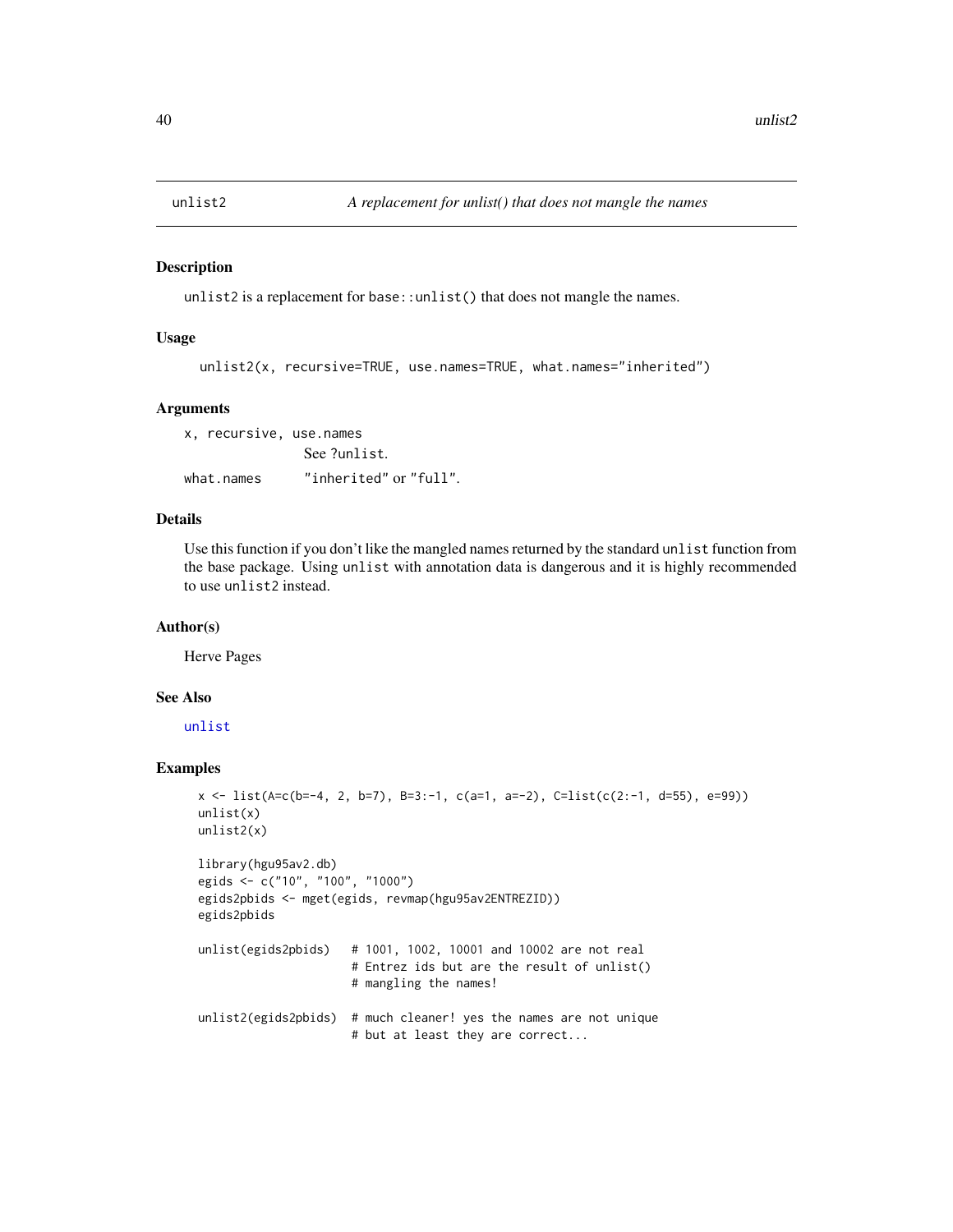# <span id="page-40-0"></span>**Index**

∗Topic classes AnnDbObj-objects, [4](#page-3-0) AnnotationDb-objects, [7](#page-6-0) Bimap, [10](#page-9-0) GOFrame, [24](#page-23-0) GOTerms-class, [26](#page-25-0) KEGGFrame, [34](#page-33-0) ∗Topic interface Bimap, [10](#page-9-0) Bimap-envirAPI, [16](#page-15-0) GOFrame, [24](#page-23-0) KEGGFrame, [34](#page-33-0) ∗Topic manip ACCNUM, [2](#page-1-0) GOID, [25](#page-24-0) HOMO\_SAPIENS, [27](#page-26-0) inpIDMapper, [31](#page-30-0) makeGOGraph, [34](#page-33-0) toSQLStringSet, [39](#page-38-0) unlist2, [40](#page-39-0) ∗Topic methods AnnDbObj-objects, [4](#page-3-0) AnnotationDb-objects, [7](#page-6-0) Bimap-direction, [13](#page-12-0) Bimap-envirAPI, [16](#page-15-0) Bimap-keys, [18](#page-17-0) Bimap-toTable, [20](#page-19-0) BimapFormatting, [22](#page-21-0) GOTerms-class, [26](#page-25-0) toggleProbes, [37](#page-36-0) ∗Topic print print.probetable, [36](#page-35-0) ∗Topic utilities ACCNUM, [2](#page-1-0) AnnDbPkg-checker, [6](#page-5-0) createSimpleBimap, [23](#page-22-0) GOID, [25](#page-24-0) HOMO\_SAPIENS, [27](#page-26-0) makeGOGraph, [34](#page-33-0)

toSQLStringSet, [39](#page-38-0) unlist2, [40](#page-39-0) [,Bimap-method *(*Bimap-keys*)*, [18](#page-17-0) [[,Bimap-method *(*Bimap-envirAPI*)*, [16](#page-15-0) \$,Bimap-method *(*Bimap-envirAPI*)*, [16](#page-15-0)

ACCNUM, [2](#page-1-0) ACYRTHOSIPHON\_PISUM *(*HOMO\_SAPIENS*)*, [27](#page-26-0) AEDES\_AEGYPTI *(*HOMO\_SAPIENS*)*, [27](#page-26-0) AgiAnnDbMap *(*Bimap*)*, [10](#page-9-0) AgiAnnDbMap-class *(*Bimap*)*, [10](#page-9-0) ALIAS *(*ACCNUM*)*, [2](#page-1-0) AnnDbBimap, *4*, *14* AnnDbBimap *(*Bimap*)*, [10](#page-9-0) AnnDbBimap-class *(*Bimap*)*, [10](#page-9-0) AnnDbMap *(*Bimap*)*, [10](#page-9-0) AnnDbMap-class *(*Bimap*)*, [10](#page-9-0) AnnDbObj *(*AnnDbObj-objects*)*, [4](#page-3-0) AnnDbObj-class *(*AnnDbObj-objects*)*, [4](#page-3-0) AnnDbObj-objects, [4](#page-3-0) AnnDbPkg-checker, [6](#page-5-0) AnnotationDb, *19* AnnotationDb *(*AnnotationDb-objects*)*, [7](#page-6-0) AnnotationDb-class *(*AnnotationDb-objects*)*, [7](#page-6-0) AnnotationDb-objects, [7](#page-6-0) AnnotationDbi-defunct, [9](#page-8-0) ANOPHELES\_GAMBIAE *(*HOMO\_SAPIENS*)*, [27](#page-26-0) APIS\_MELLIFERA *(*HOMO\_SAPIENS*)*, [27](#page-26-0) ARABIDOPSIS\_THALIANA *(*HOMO\_SAPIENS*)*, [27](#page-26-0) ARACYC *(*ACCNUM*)*, [2](#page-1-0) ARACYCENZYME *(*ACCNUM*)*, [2](#page-1-0) as.character,AnnDbBimap-method *(*BimapFormatting*)*, [22](#page-21-0) as.character,FlatBimap-method *(*BimapFormatting*)*, [22](#page-21-0) as.data.frame, Bimap-method *(*Bimap-toTable*)*, [20](#page-19-0) as.list *(*BimapFormatting*)*, [22](#page-21-0)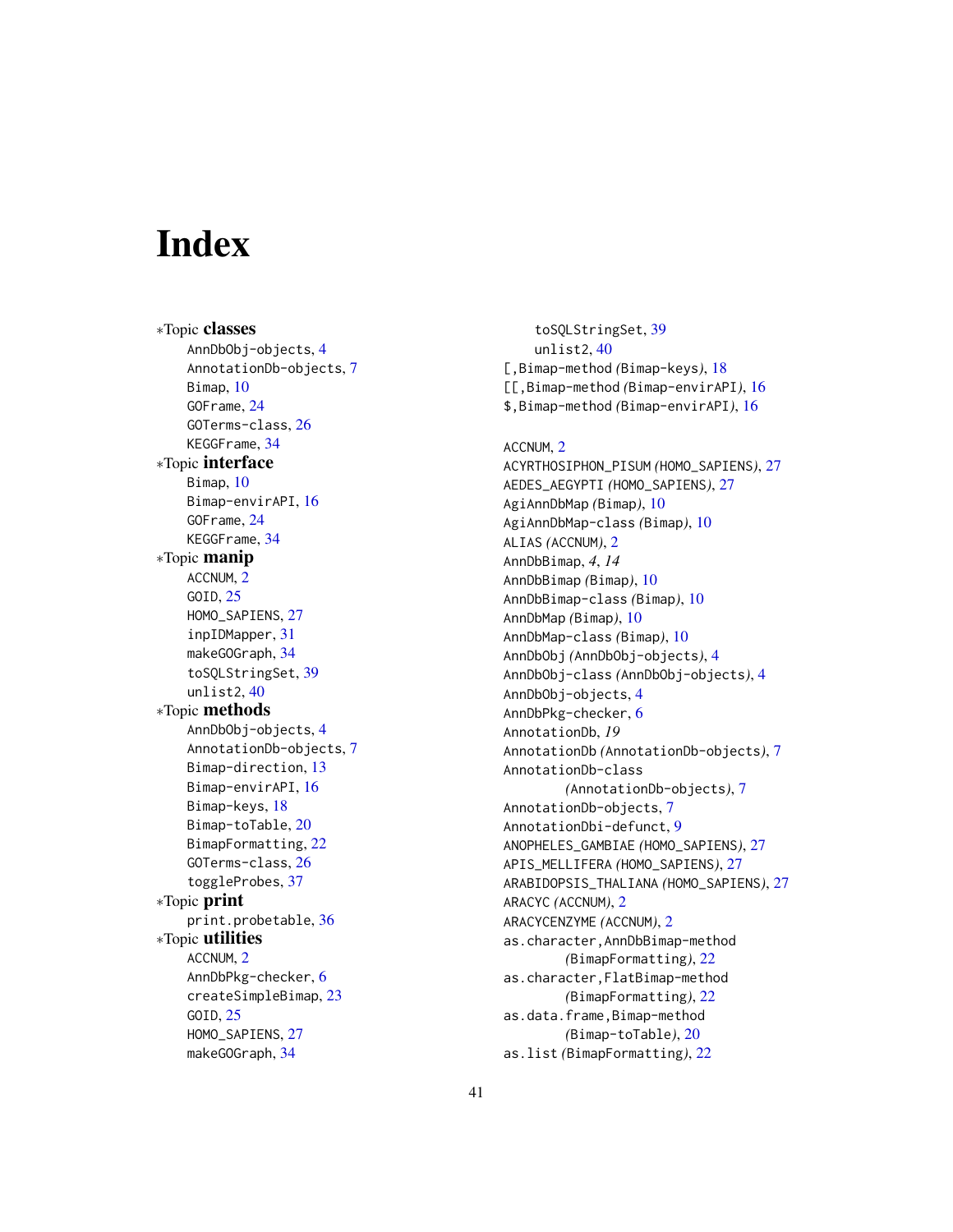```
as.list,AgiAnnDbMap-method
        (BimapFormatting), 22
as.list,Bimap-method (BimapFormatting),
        22as.list,FlatBimap-method
        (BimapFormatting), 22
as.list,GoAnnDbBimap-method
        (BimapFormatting), 22
as.list,GOTermsAnnDbBimap-method
        (BimapFormatting), 22
as.list,IpiAnnDbMap-method
        (BimapFormatting), 22
ASPERGILLUS_FUMIGATUS (HOMO_SAPIENS), 27
BATRACHOCHYTRIUM_DENDROBATIDIS
        (HOMO_SAPIENS), 27
Bimap, 4, 5, 8, 10, 13–21, 23, 37, 38
Bimap-class (Bimap), 10
Bimap-direction, 12, 13, 13, 38
Bimap-envirAPI, 13, 15, 16, 19, 21, 23, 38
Bimap-keys, 12, 13, 15, 18, 38
Bimap-toTable, 12, 13, 19, 20
BimapFormatting, 13, 15, 17, 19, 21, 22, 38
BOMBYX_MORI (HOMO_SAPIENS), 27
BOS_TAURUS (HOMO_SAPIENS), 27
BRANCHIOSTOMA_FLORIDAE (HOMO_SAPIENS),
        27
BRUGIA_MALAYI (HOMO_SAPIENS), 27
CAENORHABDITIS_BRENNERI (HOMO_SAPIENS),
        27
CAENORHABDITIS_BRIGGSAE (HOMO_SAPIENS),
        27
CAENORHABDITIS_ELEGANS (HOMO_SAPIENS),
        27
CAENORHABDITIS_JAPONICA (HOMO_SAPIENS),
        27
CAENORHABDITIS_REMANEI (HOMO_SAPIENS),
        27
CANDIDA_ALBICANS (HOMO_SAPIENS), 27
CANDIDA_GLABRATA (HOMO_SAPIENS), 27
CANIS_FAMILIARIS (HOMO_SAPIENS), 27
CAPITELLA_SPI (HOMO_SAPIENS), 27
cat, 5
CAVIA_PORCELLUS (HOMO_SAPIENS), 27
checkMAPCOUNTS (AnnDbPkg-checker), 6
ChipDb-class (AnnotationDb-objects), 7
CHLAMYDOMONAS_REINHARDTII
        (HOMO_SAPIENS), 27
```

```
CHR (ACCNUM), 2
CHRLOC (ACCNUM), 2
CHRLOCEND (ACCNUM), 2
CIONA_INTESTINALIS (HOMO_SAPIENS), 27
CIONA_SAVIGNYI (HOMO_SAPIENS), 27
class:AgiAnnDbMap (Bimap), 10
class:AnnDbBimap (Bimap), 10
class:AnnDbMap (Bimap), 10
class:AnnDbObj (AnnDbObj-objects), 4
class:AnnotationDb
        (AnnotationDb-objects), 7
class:Bimap (Bimap), 10
class:Go3AnnDbBimap (Bimap), 10
class:GOAllFrame (GOFrame), 24
class:GoAnnDbBimap (Bimap), 10
class:GOFrame (GOFrame), 24
class:GOTerms (GOTerms-class), 26
class:GOTermsAnnDbBimap (Bimap), 10
class:IpiAnnDbMap (Bimap), 10
class:KEGGFrame (KEGGFrame), 34
class:ProbeAnnDbBimap (Bimap), 10
class:ProbeAnnDbMap (Bimap), 10
class:ProbeGo3AnnDbBimap (Bimap), 10
class:ProbeIpiAnnDbMap (Bimap), 10
COCCIDIOIDES_IMMITIS (HOMO_SAPIENS), 27
colmetanames (Bimap-toTable), 20
colmetanames,AnnDbBimap-method
        (Bimap-toTable), 20
colmetanames,FlatBimap-method
        (Bimap-toTable), 20
colnames (Bimap-toTable), 20
colnames,AnnDbBimap-method
        (Bimap-toTable), 20
colnames,FlatBimap-method
        (Bimap-toTable), 20
cols (AnnotationDb-objects), 7
columns, 19
columns (AnnotationDb-objects), 7
columns,AnnotationDb-method
        (AnnotationDb-objects), 7
columns,ChipDb-method
        (AnnotationDb-objects), 7
columns,GODb-method
        (AnnotationDb-objects), 7
columns,Inparanoid8Db-method
        (AnnotationDb-objects), 7
columns,InparanoidDb-method
        (AnnotationDb-objects), 7
```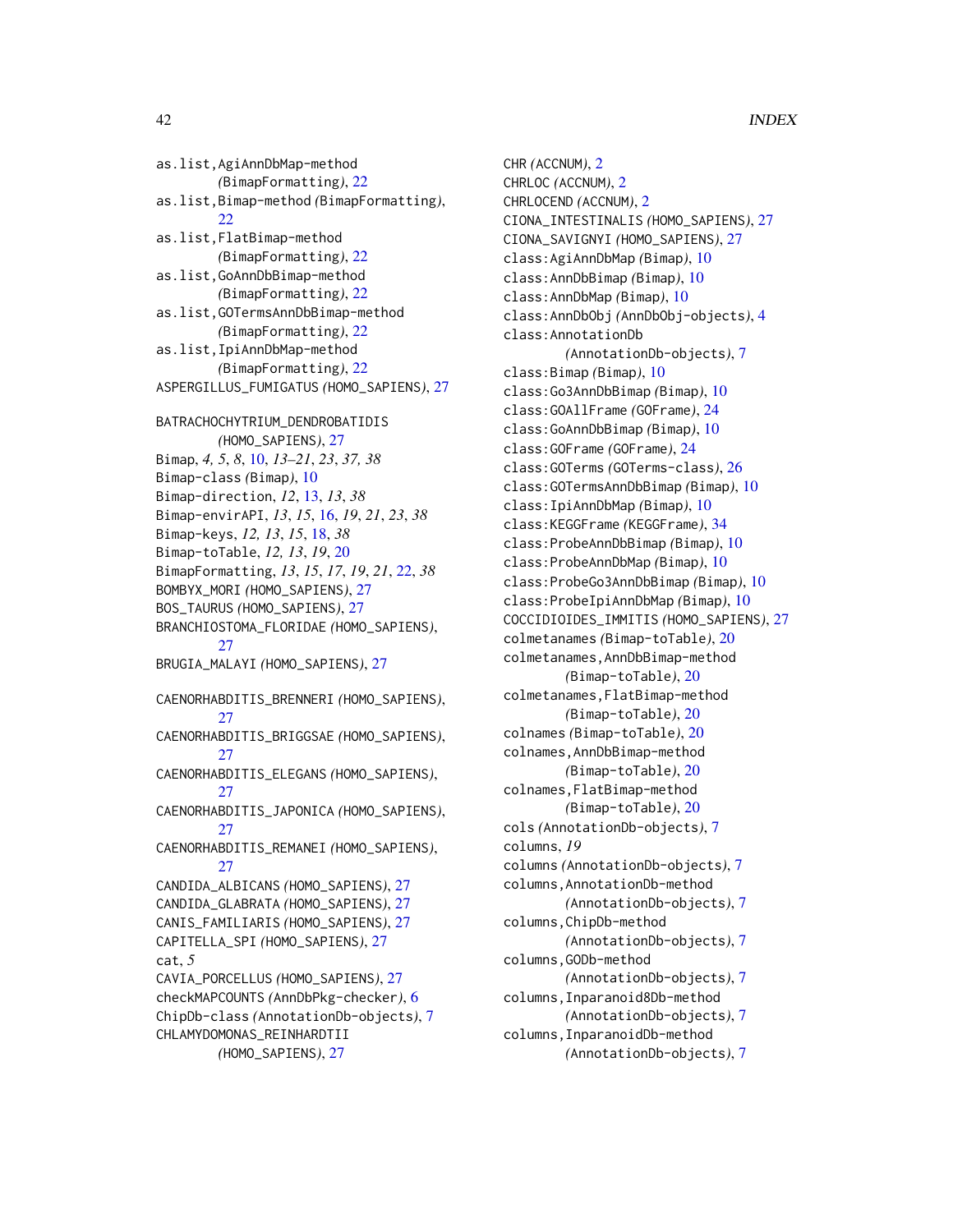#### $I<sub>N</sub>$  and  $I<sub>3</sub>$  and  $I<sub>43</sub>$

columns,OrgDb-method *(*AnnotationDb-objects*)*, [7](#page-6-0) columns, ReactomeDb-method *(*AnnotationDb-objects*)*, [7](#page-6-0) COMMON *(*ACCNUM*)*, [2](#page-1-0) contents, *17* contents,Bimap-method *(*Bimap-envirAPI*)*, [16](#page-15-0) COPRINOPSIS\_CINEREUS *(*HOMO\_SAPIENS*)*, [27](#page-26-0) count.links *(*Bimap-toTable*)*, [20](#page-19-0) count.links,Bimap-method *(*Bimap-toTable*)*, [20](#page-19-0) count.links,Go3AnnDbBimap-method *(*Bimap-toTable*)*, [20](#page-19-0) count.mappedkeys *(*Bimap-keys*)*, [18](#page-17-0) count.mappedkeys,ANY-method *(*Bimap-keys*)*, [18](#page-17-0) count.mappedkeys,Bimap-method *(*Bimap-keys*)*, [18](#page-17-0) count.mappedLkeys *(*Bimap-direction*)*, [13](#page-12-0) count.mappedLkeys, AgiAnnDbMap-method *(*Bimap-direction*)*, [13](#page-12-0) count.mappedLkeys,AnnDbBimap-method *(*Bimap-direction*)*, [13](#page-12-0) count.mappedLkeys,Bimap-method *(*Bimap-direction*)*, [13](#page-12-0) count.mappedLkeys,Go3AnnDbBimap-method *(*Bimap-direction*)*, [13](#page-12-0) count.mappedRkeys *(*Bimap-direction*)*, [13](#page-12-0) count.mappedRkeys,AnnDbBimap-method *(*Bimap-direction*)*, [13](#page-12-0) count.mappedRkeys,AnnDbMap-method *(*Bimap-direction*)*, [13](#page-12-0) count.mappedRkeys, Bimap-method *(*Bimap-direction*)*, [13](#page-12-0) count.mappedRkeys,Go3AnnDbBimap-method *(*Bimap-direction*)*, [13](#page-12-0) createSimpleBimap, [23](#page-22-0) CRYPTOCOCCUS\_NEOFORMANS *(*HOMO\_SAPIENS*)*, [27](#page-26-0) CRYPTOSPORIDIUM\_HOMINIS *(*HOMO\_SAPIENS*)*, [27](#page-26-0) CRYPTOSPORIDIUM\_PARVUM *(*HOMO\_SAPIENS*)*, [27](#page-26-0) CULEX\_PIPIENS *(*HOMO\_SAPIENS*)*, [27](#page-26-0) CYANIDIOSCHYZON\_MEROLAE *(*HOMO\_SAPIENS*)*, [27](#page-26-0)

DANIO\_RERIO *(*HOMO\_SAPIENS*)*, [27](#page-26-0)

DAPHNIA\_PULEX *(*HOMO\_SAPIENS*)*, [27](#page-26-0) dbconn *(*AnnDbObj-objects*)*, [4](#page-3-0) dbconn,AnnDbObj-method *(*AnnDbObj-objects*)*, [4](#page-3-0) dbConn,AnnotationDb-method *(*AnnotationDb-objects*)*, [7](#page-6-0) dbconn,environment-method *(*AnnDbObj-objects*)*, [4](#page-3-0) dbConnect, *5*, *8* dbfile *(*AnnDbObj-objects*)*, [4](#page-3-0) dbfile,AnnDbObj-method *(*AnnDbObj-objects*)*, [4](#page-3-0) dbfile,environment-method *(*AnnDbObj-objects*)*, [4](#page-3-0) dbGetQuery, *5*, *8* dbInfo *(*AnnDbObj-objects*)*, [4](#page-3-0) dbInfo,AnnDbObj-method *(*AnnDbObj-objects*)*, [4](#page-3-0) dbInfo,DBIConnection-method *(*AnnDbObj-objects*)*, [4](#page-3-0) dbInfo,environment-method *(*AnnDbObj-objects*)*, [4](#page-3-0) dbListFields, *5*, *8* dbListTables, *5*, *8* dbmeta *(*AnnDbObj-objects*)*, [4](#page-3-0) dbmeta,AnnDbObj-method *(*AnnDbObj-objects*)*, [4](#page-3-0) dbmeta,DBIConnection-method *(*AnnDbObj-objects*)*, [4](#page-3-0) dbmeta,environment-method *(*AnnDbObj-objects*)*, [4](#page-3-0) dbschema *(*AnnDbObj-objects*)*, [4](#page-3-0) dbschema,AnnDbObj-method *(*AnnDbObj-objects*)*, [4](#page-3-0) dbschema,DBIConnection-method *(*AnnDbObj-objects*)*, [4](#page-3-0) dbschema,environment-method *(*AnnDbObj-objects*)*, [4](#page-3-0) DEBARYOMYCES\_HANSENII *(*HOMO\_SAPIENS*)*, [27](#page-26-0) DEFINITION *(*GOID*)*, [25](#page-24-0) Definition *(*GOTerms-class*)*, [26](#page-25-0) Definition,character-method *(*GOTerms-class*)*, [26](#page-25-0) Definition,GOTerms-method *(*GOTerms-class*)*, [26](#page-25-0) Definition,GOTermsAnnDbBimap-method *(*GOTerms-class*)*, [26](#page-25-0) Deprecated, *9*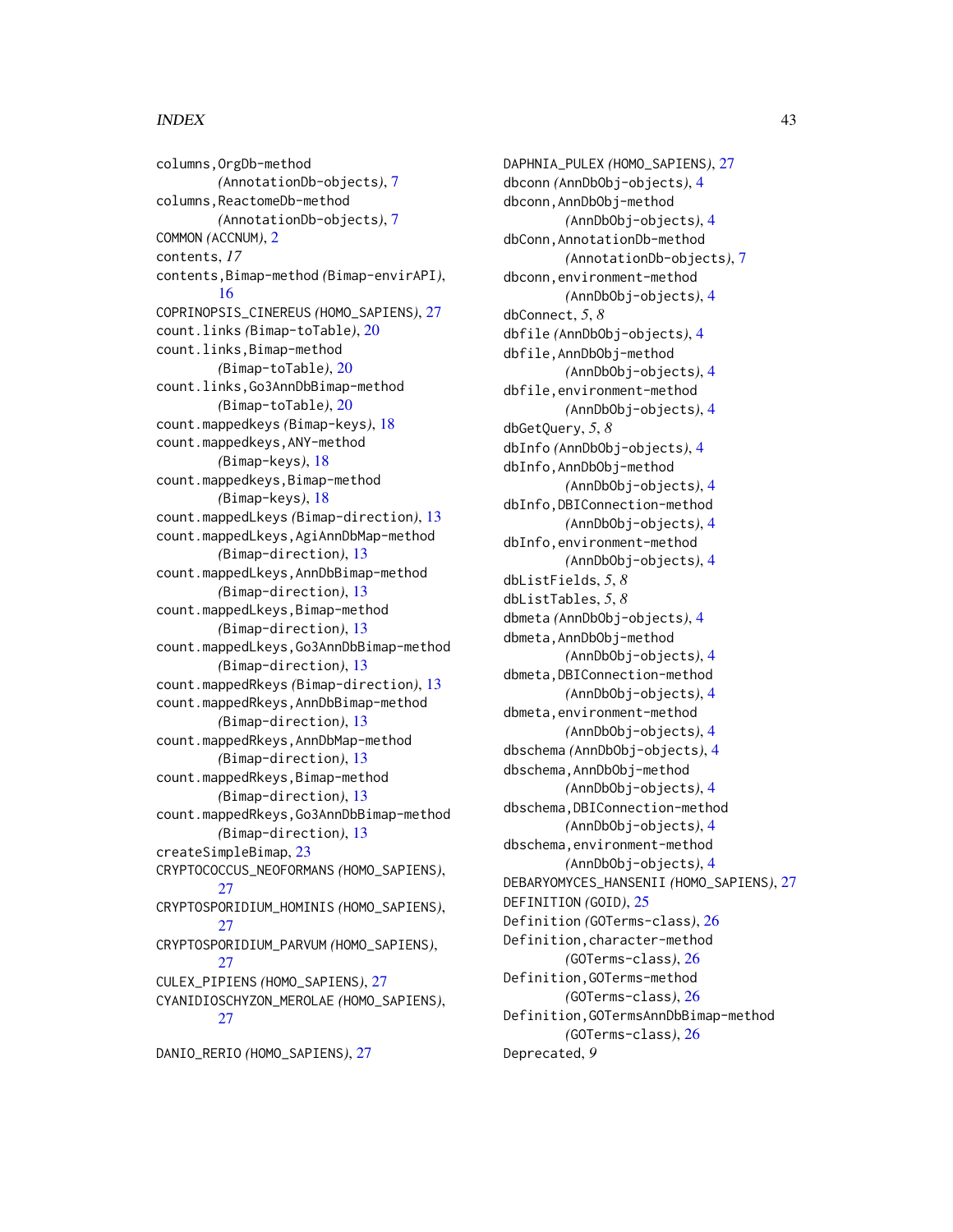DESCRIPTION *(*ACCNUM*)*, [2](#page-1-0) determineDefaultSeqnameStyle *(*AnnotationDbi-defunct*)*, [9](#page-8-0) determineDefaultSeqnameStyle,TranscriptDb-metextdractSeqnameSet *(*AnnotationDbi-defunct*)*, [9](#page-8-0) DICTYOSTELIUM\_DISCOIDEUM *(*HOMO\_SAPIENS*)*, [27](#page-26-0) dim,Bimap-method *(*Bimap-toTable*)*, [20](#page-19-0) direction, *19* direction *(*Bimap-direction*)*, [13](#page-12-0) direction,AnnDbBimap-method *(*Bimap-direction*)*, [13](#page-12-0) direction,FlatBimap-method *(*Bimap-direction*)*, [13](#page-12-0) direction<- *(*Bimap-direction*)*, [13](#page-12-0) direction<-,AnnDbBimap-method *(*Bimap-direction*)*, [13](#page-12-0) direction<-,AnnDbMap-method *(*Bimap-direction*)*, [13](#page-12-0) direction<-,FlatBimap-method *(*Bimap-direction*)*, [13](#page-12-0) DROSOPHILA\_ANANASSAE *(*HOMO\_SAPIENS*)*, [27](#page-26-0) DROSOPHILA\_GRIMSHAWI *(*HOMO\_SAPIENS*)*, [27](#page-26-0) DROSOPHILA\_MELANOGASTER *(*HOMO\_SAPIENS*)*, [27](#page-26-0) DROSOPHILA\_MOJAVENSIS *(*HOMO\_SAPIENS*)*, [27](#page-26-0) DROSOPHILA\_PSEUDOOBSCURA *(*HOMO\_SAPIENS*)*, [27](#page-26-0) DROSOPHILA\_VIRILIS *(*HOMO\_SAPIENS*)*, [27](#page-26-0) DROSOPHILA\_WILLISTONI *(*HOMO\_SAPIENS*)*, [27](#page-26-0) eapply, *17* eapply *(*Bimap-envirAPI*)*, [16](#page-15-0) eapply,Bimap-method *(*Bimap-envirAPI*)*, [16](#page-15-0) ENSEMBL *(*ACCNUM*)*, [2](#page-1-0) ENSEMBLPROT *(*ACCNUM*)*, [2](#page-1-0) ENSEMBLTRANS *(*ACCNUM*)*, [2](#page-1-0) ENTAMOEBA\_HISTOLYTICA *(*HOMO\_SAPIENS*)*, [27](#page-26-0) ENTREZID *(*ACCNUM*)*, [2](#page-1-0) ENZYME *(*ACCNUM*)*, [2](#page-1-0) EQUUS\_CABALLUS *(*HOMO\_SAPIENS*)*, [27](#page-26-0) ESCHERICHIA\_COLIK12 *(*HOMO\_SAPIENS*)*, [27](#page-26-0) EVIDENCE *(*ACCNUM*)*, [2](#page-1-0) EVIDENCEALL *(*ACCNUM*)*, [2](#page-1-0)

extractSeqlevels, *9 (*AnnotationDbi-defunct*)*, [9](#page-8-0) findSequenceRenamingMaps *(*AnnotationDbi-defunct*)*, [9](#page-8-0) FUSARIUM\_GRAMINEARUM *(*HOMO\_SAPIENS*)*, [27](#page-26-0) GALLUS\_GALLUS *(*HOMO\_SAPIENS*)*, [27](#page-26-0) GASTEROSTEUS\_ACULEATUS *(*HOMO\_SAPIENS*)*, [27](#page-26-0) GENENAME *(*ACCNUM*)*, [2](#page-1-0) genomeStyles, *9* get, *17* get *(*Bimap-envirAPI*)*, [16](#page-15-0) get,ANY,ANY,Bimap-method *(*Bimap-envirAPI*)*, [16](#page-15-0) get,ANY,Bimap,missing-method *(*Bimap-envirAPI*)*, [16](#page-15-0) getBimapFilters *(*toggleProbes*)*, [37](#page-36-0) getBimapFilters,AnnDbBimap-method *(*toggleProbes*)*, [37](#page-36-0) getGOFrameData *(*GOFrame*)*, [24](#page-23-0) getGOFrameData,GOAllFrame-method *(*GOFrame*)*, [24](#page-23-0) getGOFrameData,GOFrame-method *(*GOFrame*)*, [24](#page-23-0) getKEGGFrameData *(*KEGGFrame*)*, [34](#page-33-0) getKEGGFrameData,KEGGAllFrame-method *(*KEGGFrame*)*, [34](#page-33-0) getKEGGFrameData,KEGGFrame-method *(*KEGGFrame*)*, [34](#page-33-0) GIARDIA\_LAMBLIA *(*HOMO\_SAPIENS*)*, [27](#page-26-0) GO *(*ACCNUM*)*, [2](#page-1-0) Go3AnnDbBimap *(*Bimap*)*, [10](#page-9-0) Go3AnnDbBimap-class *(*Bimap*)*, [10](#page-9-0) GOALL *(*ACCNUM*)*, [2](#page-1-0) GOAllFrame *(*GOFrame*)*, [24](#page-23-0) GOAllFrame,GOFrame-method *(*GOFrame*)*, [24](#page-23-0) GOAllFrame-class *(*GOFrame*)*, [24](#page-23-0) GoAnnDbBimap *(*Bimap*)*, [10](#page-9-0) GoAnnDbBimap-class *(*Bimap*)*, [10](#page-9-0) GODb-class *(*AnnotationDb-objects*)*, [7](#page-6-0) GOFrame, [24](#page-23-0) GOFrame,data.frame,character-method *(*GOFrame*)*, [24](#page-23-0)

exists,ANY,Bimap,missing-method *(*Bimap-envirAPI*)*, [16](#page-15-0)

exists, *17*

exists *(*Bimap-envirAPI*)*, [16](#page-15-0) exists,ANY,ANY,Bimap-method

*(*Bimap-envirAPI*)*, [16](#page-15-0)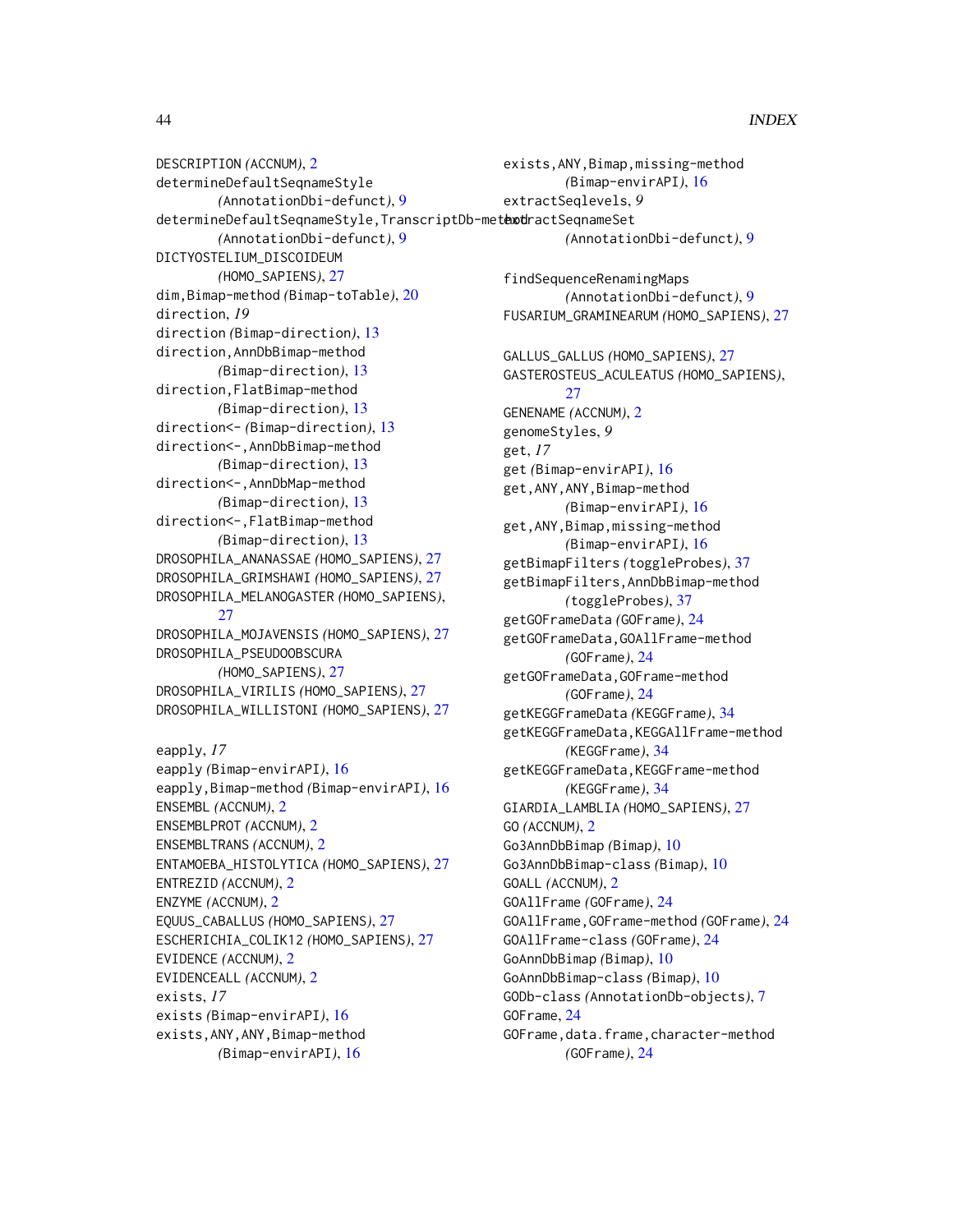# INDEX 45

GOFrame,data.frame,missing-method *(*GOFrame*)*, [24](#page-23-0) GOFrame-class *(*GOFrame*)*, [24](#page-23-0) GOID, [25](#page-24-0) GOID,character-method *(*GOTerms-class*)*, [26](#page-25-0) GOID,GOTerms-method *(*GOTerms-class*)*, [26](#page-25-0) GOID,GOTermsAnnDbBimap-method *(*GOTerms-class*)*, [26](#page-25-0) GOTerms, *35* GOTerms *(*GOTerms-class*)*, [26](#page-25-0) GOTerms-class, [26](#page-25-0) GOTermsAnnDbBimap *(*Bimap*)*, [10](#page-9-0) GOTermsAnnDbBimap-class *(*Bimap*)*, [10](#page-9-0) hasMultiProbes *(*toggleProbes*)*, [37](#page-36-0) hasMultiProbes,ProbeAnnDbBimap-method *(*toggleProbes*)*, [37](#page-36-0) hasMultiProbes,ProbeAnnDbMap-method *(*toggleProbes*)*, [37](#page-36-0) hasMultiProbes,ProbeGo3AnnDbBimap-method *(*toggleProbes*)*, [37](#page-36-0) hasMultiProbes,ProbeIpiAnnDbMap-method *(*toggleProbes*)*, [37](#page-36-0) hasSingleProbes *(*toggleProbes*)*, [37](#page-36-0) hasSingleProbes,ProbeAnnDbBimap-method *(*toggleProbes*)*, [37](#page-36-0) hasSingleProbes,ProbeAnnDbMap-method *(*toggleProbes*)*, [37](#page-36-0) hasSingleProbes,ProbeGo3AnnDbBimap-method *(*toggleProbes*)*, [37](#page-36-0) hasSingleProbes,ProbeIpiAnnDbMap-method *(*toggleProbes*)*, [37](#page-36-0) head, *20* head,FlatBimap-method *(*Bimap-toTable*)*, [20](#page-19-0) HELOBDELLA\_ROBUSTA *(*HOMO\_SAPIENS*)*, [27](#page-26-0) HOMO\_SAPIENS, [27](#page-26-0) idConverter *(*inpIDMapper*)*, [31](#page-30-0) initialize,GOTerms-method *(*GOTerms-class*)*, [26](#page-25-0) InparanoidDb-class *(*AnnotationDb-objects*)*, [7](#page-6-0) inpIDMapper, [31](#page-30-0) INTERPRO *(*ACCNUM*)*, [2](#page-1-0) intraIDMapper *(*inpIDMapper*)*, [31](#page-30-0)

IPI *(*ACCNUM*)*, [2](#page-1-0) IpiAnnDbMap *(*Bimap*)*, [10](#page-9-0)

IpiAnnDbMap-class *(*Bimap*)*, [10](#page-9-0) isNA *(*Bimap-keys*)*, [18](#page-17-0) isNA,ANY-method *(*Bimap-keys*)*, [18](#page-17-0) isNA,Bimap-method *(*Bimap-keys*)*, [18](#page-17-0) isNA,environment-method *(*Bimap-keys*)*, [18](#page-17-0) isSupportedSeqnamesStyle *(*AnnotationDbi-defunct*)*, [9](#page-8-0) IXODES\_SCAPULARIS *(*HOMO\_SAPIENS*)*, [27](#page-26-0) KEGGFrame, [34](#page-33-0) KEGGFrame,data.frame,character-method *(*KEGGFrame*)*, [34](#page-33-0) KEGGFrame,data.frame,missing-method *(*KEGGFrame*)*, [34](#page-33-0) KEGGFrame-class *(*KEGGFrame*)*, [34](#page-33-0) keyname *(*Bimap-toTable*)*, [20](#page-19-0) keyname,Bimap-method *(*Bimap-toTable*)*, [20](#page-19-0) keys, *14, 15* keys *(*AnnotationDb-objects*)*, [7](#page-6-0) keys,Bimap-method *(*Bimap-keys*)*, [18](#page-17-0) keys,ChipDb-method *(*AnnotationDb-objects*)*, [7](#page-6-0) keys,GODb-method *(*AnnotationDb-objects*)*, [7](#page-6-0) keys,Inparanoid8Db-method *(*AnnotationDb-objects*)*, [7](#page-6-0) keys,InparanoidDb-method *(*AnnotationDb-objects*)*, [7](#page-6-0) keys,OrgDb-method *(*AnnotationDb-objects*)*, [7](#page-6-0) keys,ReactomeDb-method *(*AnnotationDb-objects*)*, [7](#page-6-0) keys<- *(*Bimap-keys*)*, [18](#page-17-0) keys<-,Bimap-method *(*Bimap-keys*)*, [18](#page-17-0) keytypes *(*AnnotationDb-objects*)*, [7](#page-6-0) keytypes,ChipDb-method *(*AnnotationDb-objects*)*, [7](#page-6-0) keytypes,GODb-method *(*AnnotationDb-objects*)*, [7](#page-6-0) keytypes,Inparanoid8Db-method *(*AnnotationDb-objects*)*, [7](#page-6-0) keytypes,InparanoidDb-method *(*AnnotationDb-objects*)*, [7](#page-6-0) keytypes,OrgDb-method *(*AnnotationDb-objects*)*, [7](#page-6-0) keytypes,ReactomeDb-method *(*AnnotationDb-objects*)*, [7](#page-6-0) KLUYVEROMYCES\_LACTIS *(*HOMO\_SAPIENS*)*, [27](#page-26-0)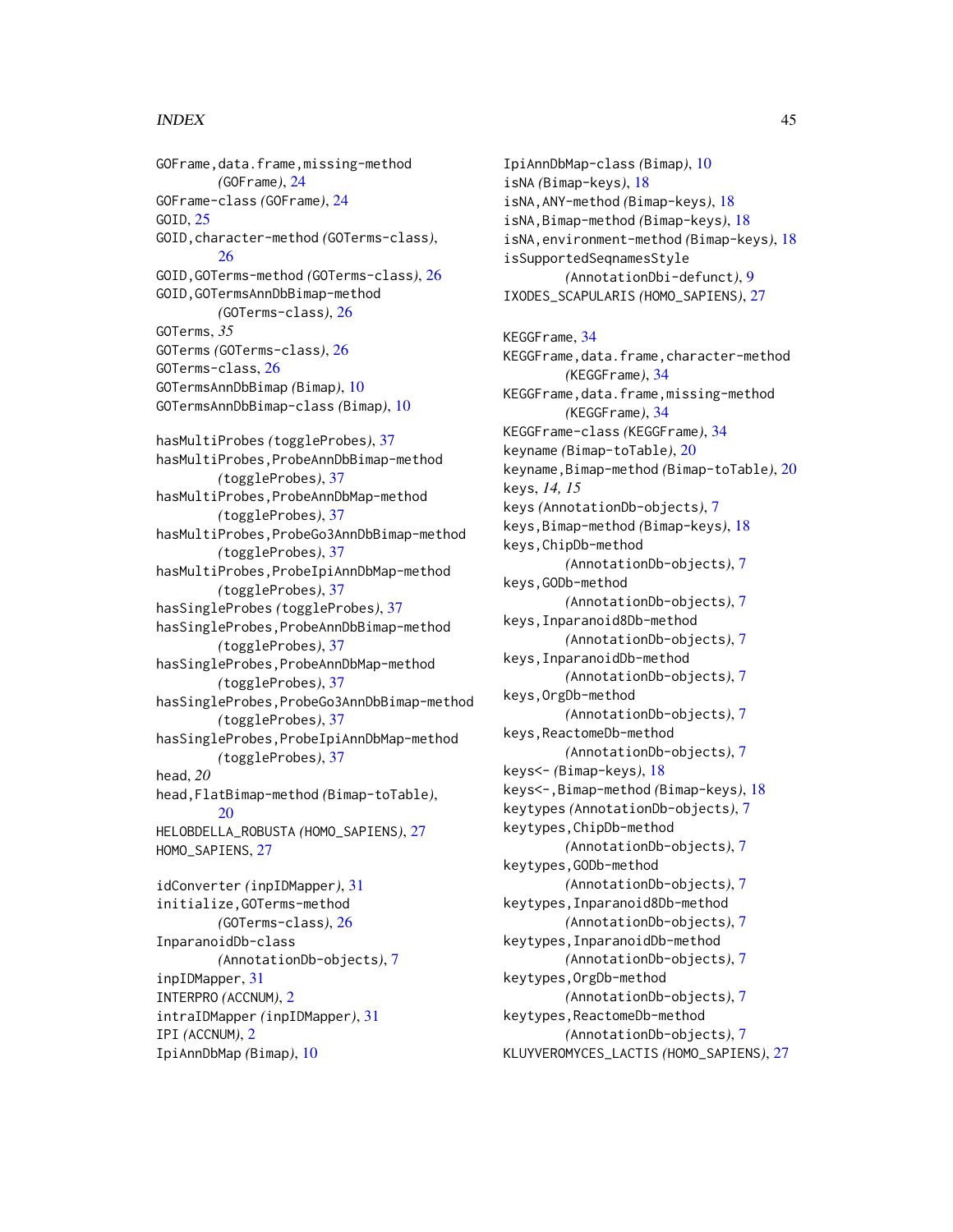LEISHMANIA\_MAJOR *(*HOMO\_SAPIENS*)*, [27](#page-26-0) length,Bimap-method *(*Bimap-keys*)*, [18](#page-17-0) links *(*Bimap-toTable*)*, [20](#page-19-0) links,AnnDbBimap-method *(*Bimap-toTable*)*, [20](#page-19-0) links,Bimap-method *(*Bimap-toTable*)*, [20](#page-19-0) links,FlatBimap-method *(*Bimap-toTable*)*, [20](#page-19-0) links,Go3AnnDbBimap-method *(*Bimap-toTable*)*, [20](#page-19-0) listAllSupportedSeqnameStyles *(*AnnotationDbi-defunct*)*, [9](#page-8-0) listAllSupportedStylesBySpecies *(*AnnotationDbi-defunct*)*, [9](#page-8-0) Lkeyname *(*Bimap-toTable*)*, [20](#page-19-0) Lkeyname,AnnDbBimap-method *(*Bimap-toTable*)*, [20](#page-19-0) Lkeyname,Bimap-method *(*Bimap-toTable*)*, [20](#page-19-0) Lkeys *(*Bimap-direction*)*, [13](#page-12-0) Lkeys,AnnDbBimap-method *(*Bimap-direction*)*, [13](#page-12-0) Lkeys,FlatBimap-method *(*Bimap-direction*)*, [13](#page-12-0) Lkeys,ProbeAnnDbBimap-method *(*Bimap-direction*)*, [13](#page-12-0) Lkeys,ProbeAnnDbMap-method *(*Bimap-direction*)*, [13](#page-12-0) Lkeys,ProbeGo3AnnDbBimap-method *(*Bimap-direction*)*, [13](#page-12-0) Lkeys,ProbeIpiAnnDbMap-method *(*Bimap-direction*)*, [13](#page-12-0) Lkeys<- *(*Bimap-direction*)*, [13](#page-12-0) Lkeys<-,AnnDbBimap-method *(*Bimap-direction*)*, [13](#page-12-0) Lkeys<-,FlatBimap-method *(*Bimap-direction*)*, [13](#page-12-0) Llength *(*Bimap-direction*)*, [13](#page-12-0) Llength,AnnDbBimap-method *(*Bimap-direction*)*, [13](#page-12-0) Llength,Bimap-method *(*Bimap-direction*)*, [13](#page-12-0) Llength,ProbeAnnDbBimap-method *(*Bimap-direction*)*, [13](#page-12-0) Llength,ProbeAnnDbMap-method *(*Bimap-direction*)*, [13](#page-12-0) Llength,ProbeGo3AnnDbBimap-method *(*Bimap-direction*)*, [13](#page-12-0)

Llength,ProbeIpiAnnDbMap-method *(*Bimap-direction*)*, [13](#page-12-0) loadDb *(*AnnotationDb-objects*)*, [7](#page-6-0) loadDb,character,character,character-method *(*AnnotationDb-objects*)*, [7](#page-6-0) loadDb,character,missing,missing-method *(*AnnotationDb-objects*)*, [7](#page-6-0) LOTTIA\_GIGANTEA *(*HOMO\_SAPIENS*)*, [27](#page-26-0) ls, *17* ls *(*Bimap-envirAPI*)*, [16](#page-15-0) ls,Bimap-method *(*Bimap-envirAPI*)*, [16](#page-15-0) MACACA\_MULATTA *(*HOMO\_SAPIENS*)*, [27](#page-26-0) MAGNAPORTHE\_GRISEA *(*HOMO\_SAPIENS*)*, [27](#page-26-0) make\_eg\_to\_go\_map, [35](#page-34-0) make\_go\_to\_eg\_map *(*make\_eg\_to\_go\_map*)*, [35](#page-34-0) makeGOGraph, *27*, [34](#page-33-0) MAP *(*ACCNUM*)*, [2](#page-1-0) mappedkeys *(*Bimap-keys*)*, [18](#page-17-0) mappedkeys,Bimap-method *(*Bimap-keys*)*, [18](#page-17-0) mappedkeys,environment-method *(*Bimap-keys*)*, [18](#page-17-0) mappedkeys,vector-method *(*Bimap-keys*)*, [18](#page-17-0) mappedLkeys *(*Bimap-direction*)*, [13](#page-12-0) mappedLkeys,AgiAnnDbMap-method *(*Bimap-direction*)*, [13](#page-12-0) mappedLkeys,AnnDbBimap-method *(*Bimap-direction*)*, [13](#page-12-0) mappedLkeys,FlatBimap-method *(*Bimap-direction*)*, [13](#page-12-0) mappedLkeys,Go3AnnDbBimap-method *(*Bimap-direction*)*, [13](#page-12-0) mappedRkeys *(*Bimap-direction*)*, [13](#page-12-0) mappedRkeys,AnnDbBimap-method *(*Bimap-direction*)*, [13](#page-12-0) mappedRkeys,AnnDbMap-method *(*Bimap-direction*)*, [13](#page-12-0) mappedRkeys,FlatBimap-method *(*Bimap-direction*)*, [13](#page-12-0) mappedRkeys,Go3AnnDbBimap-method *(*Bimap-direction*)*, [13](#page-12-0) mapSeqlevels, *9* metadata,AnnotationDb-method *(*AnnotationDb-objects*)*, [7](#page-6-0) mget, *17* mget *(*Bimap-envirAPI*)*, [16](#page-15-0)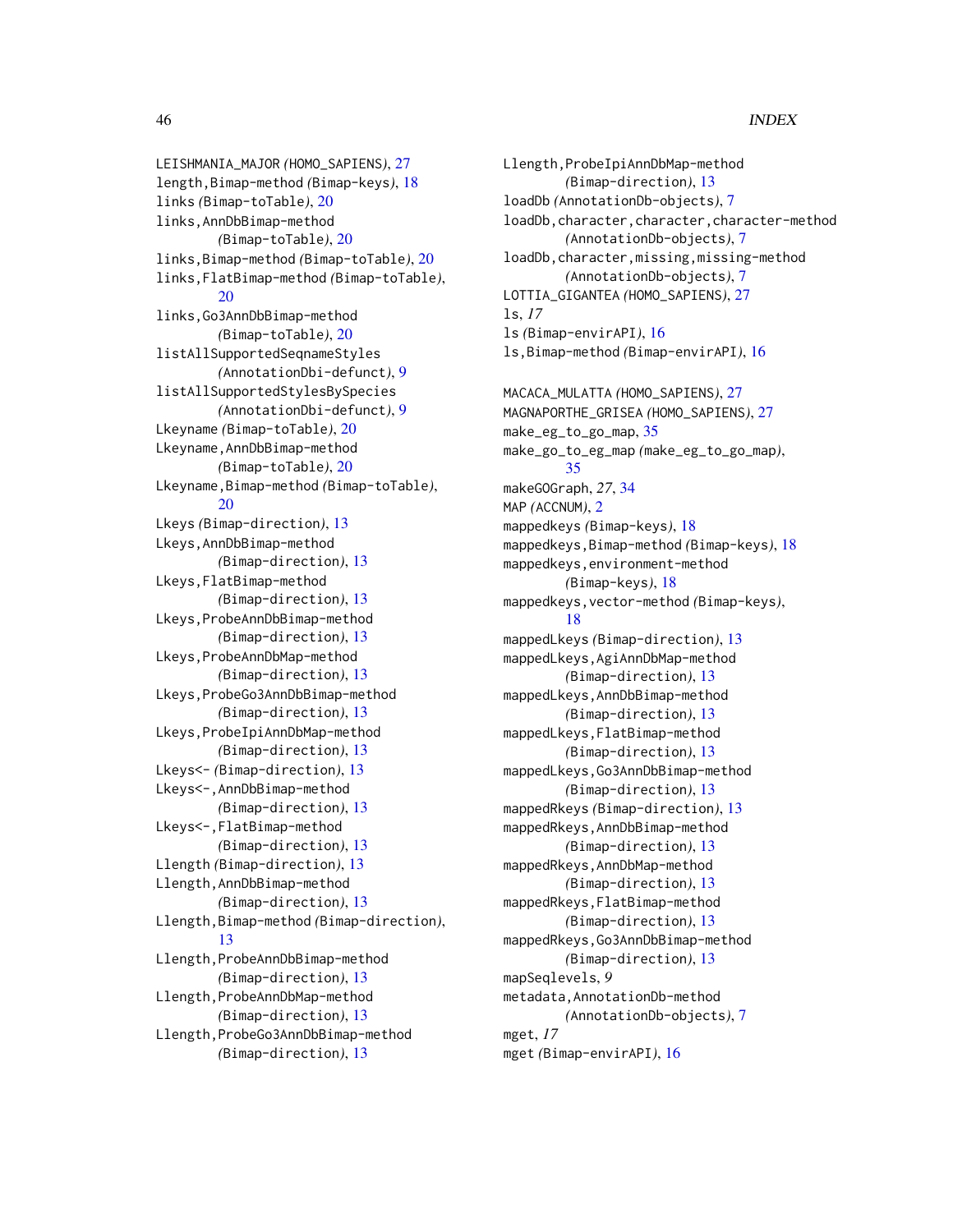## INDEX 47

mget,ANY,Bimap-method *(*Bimap-envirAPI*)*, [16](#page-15-0) mget,Bimap-method *(*Bimap-envirAPI*)*, [16](#page-15-0) MONODELPHIS\_DOMESTICA *(*HOMO\_SAPIENS*)*, [27](#page-26-0) MONOSIGA\_BREVICOLLIS *(*HOMO\_SAPIENS*)*, [27](#page-26-0) MUS\_MUSCULUS *(*HOMO\_SAPIENS*)*, [27](#page-26-0) names,AnnotationDb-method *(*AnnotationDb-objects*)*, [7](#page-6-0) NASONIA\_VITRIPENNIS *(*HOMO\_SAPIENS*)*, [27](#page-26-0) ncol *(*Bimap-toTable*)*, [20](#page-19-0) ncol,Bimap-method *(*Bimap-toTable*)*, [20](#page-19-0) NEMATOSTELLA\_VECTENSIS *(*HOMO\_SAPIENS*)*, [27](#page-26-0) NEUROSPORA\_CRASSA *(*HOMO\_SAPIENS*)*, [27](#page-26-0) nhit, *15*, *38* nhit *(*Bimap-toTable*)*, [20](#page-19-0) nhit,Bimap-method *(*Bimap-toTable*)*, [20](#page-19-0) nhit,environment-method *(*Bimap-toTable*)*, [20](#page-19-0) nhit,list-method *(*Bimap-toTable*)*, [20](#page-19-0) nrow *(*Bimap-toTable*)*, [20](#page-19-0) nrow,AnnDbBimap-method *(*Bimap-toTable*)*, [20](#page-19-0) nrow,AnnDbTable-method *(*Bimap-toTable*)*, [20](#page-19-0) nrow,Bimap-method *(*Bimap-toTable*)*, [20](#page-19-0) nrow,FlatBimap-method *(*Bimap-toTable*)*, [20](#page-19-0) nrow,Go3AnnDbBimap-method *(*Bimap-toTable*)*, [20](#page-19-0) OMIM *(*ACCNUM*)*, [2](#page-1-0) ONTOLOGY *(*GOID*)*, [25](#page-24-0) Ontology *(*GOTerms-class*)*, [26](#page-25-0) Ontology,character-method *(*GOTerms-class*)*, [26](#page-25-0) Ontology,GOTerms-method *(*GOTerms-class*)*, [26](#page-25-0) Ontology,GOTermsAnnDbBimap-method *(*GOTerms-class*)*, [26](#page-25-0) ONTOLOGYALL *(*ACCNUM*)*, [2](#page-1-0) ORF *(*ACCNUM*)*, [2](#page-1-0) OrgDb-class *(*AnnotationDb-objects*)*, [7](#page-6-0) ORNITHORHYNCHUS\_ANATINUS *(*HOMO\_SAPIENS*)*, [27](#page-26-0) ORYZA\_SATIVA *(*HOMO\_SAPIENS*)*, [27](#page-26-0) ORYZIAS\_LATIPES *(*HOMO\_SAPIENS*)*, [27](#page-26-0) OSTREOCOCCUS\_TAURI *(*HOMO\_SAPIENS*)*, [27](#page-26-0)

PAN\_TROGLODYTES *(*HOMO\_SAPIENS*)*, [27](#page-26-0) PATH *(*ACCNUM*)*, [2](#page-1-0) PEDICULUS\_HUMANUS *(*HOMO\_SAPIENS*)*, [27](#page-26-0) PFAM *(*ACCNUM*)*, [2](#page-1-0) PHYSCOMITRELLA\_PATENS *(*HOMO\_SAPIENS*)*, [27](#page-26-0) PHYTOPHTHORA\_RAMORUM *(*HOMO\_SAPIENS*)*, [27](#page-26-0) PHYTOPHTHORA\_SOJAE *(*HOMO\_SAPIENS*)*, [27](#page-26-0) PLASMODIUM\_FALCIPARUM *(*HOMO\_SAPIENS*)*, [27](#page-26-0) PLASMODIUM\_VIVAX *(*HOMO\_SAPIENS*)*, [27](#page-26-0) PMID *(*ACCNUM*)*, [2](#page-1-0) PONGO\_PYGMAEUS *(*HOMO\_SAPIENS*)*, [27](#page-26-0) POPULUS\_TRICHOCARPA *(*HOMO\_SAPIENS*)*, [27](#page-26-0) print.data.frame, *36* print.probetable, [36](#page-35-0) PRISTIONCHUS\_PACIFICUS *(*HOMO\_SAPIENS*)*, [27](#page-26-0) ProbeAnnDbBimap *(*Bimap*)*, [10](#page-9-0) ProbeAnnDbBimap-class *(*Bimap*)*, [10](#page-9-0) ProbeAnnDbMap *(*Bimap*)*, [10](#page-9-0) ProbeAnnDbMap-class *(*Bimap*)*, [10](#page-9-0) ProbeGo3AnnDbBimap *(*Bimap*)*, [10](#page-9-0) ProbeGo3AnnDbBimap-class *(*Bimap*)*, [10](#page-9-0) PROBEID *(*ACCNUM*)*, [2](#page-1-0) ProbeIpiAnnDbMap *(*Bimap*)*, [10](#page-9-0) ProbeIpiAnnDbMap-class *(*Bimap*)*, [10](#page-9-0) PROSITE *(*ACCNUM*)*, [2](#page-1-0) PUCCINIA\_GRAMINIS *(*HOMO\_SAPIENS*)*, [27](#page-26-0) Rattribnames *(*Bimap-toTable*)*, [20](#page-19-0) Rattribnames,AnnDbBimap-method *(*Bimap-toTable*)*, [20](#page-19-0) Rattribnames, Bimap-method *(*Bimap-toTable*)*, [20](#page-19-0) Rattribnames<- *(*Bimap-toTable*)*, [20](#page-19-0) Rattribnames<-,AnnDbBimap-method *(*Bimap-toTable*)*, [20](#page-19-0) Rattribnames<-,FlatBimap-method *(*Bimap-toTable*)*, [20](#page-19-0) Rattribnames<-,Go3AnnDbBimap-method *(*Bimap-toTable*)*, [20](#page-19-0) RATTUS\_NORVEGICUS *(*HOMO\_SAPIENS*)*, [27](#page-26-0) ReactomeDb-class *(*AnnotationDb-objects*)*, [7](#page-6-0) REFSEQ *(*ACCNUM*)*, [2](#page-1-0) revmap *(*Bimap-direction*)*, [13](#page-12-0) revmap,AnnDbBimap-method *(*Bimap-direction*)*, [13](#page-12-0) revmap,Bimap-method *(*Bimap-direction*)*, [13](#page-12-0)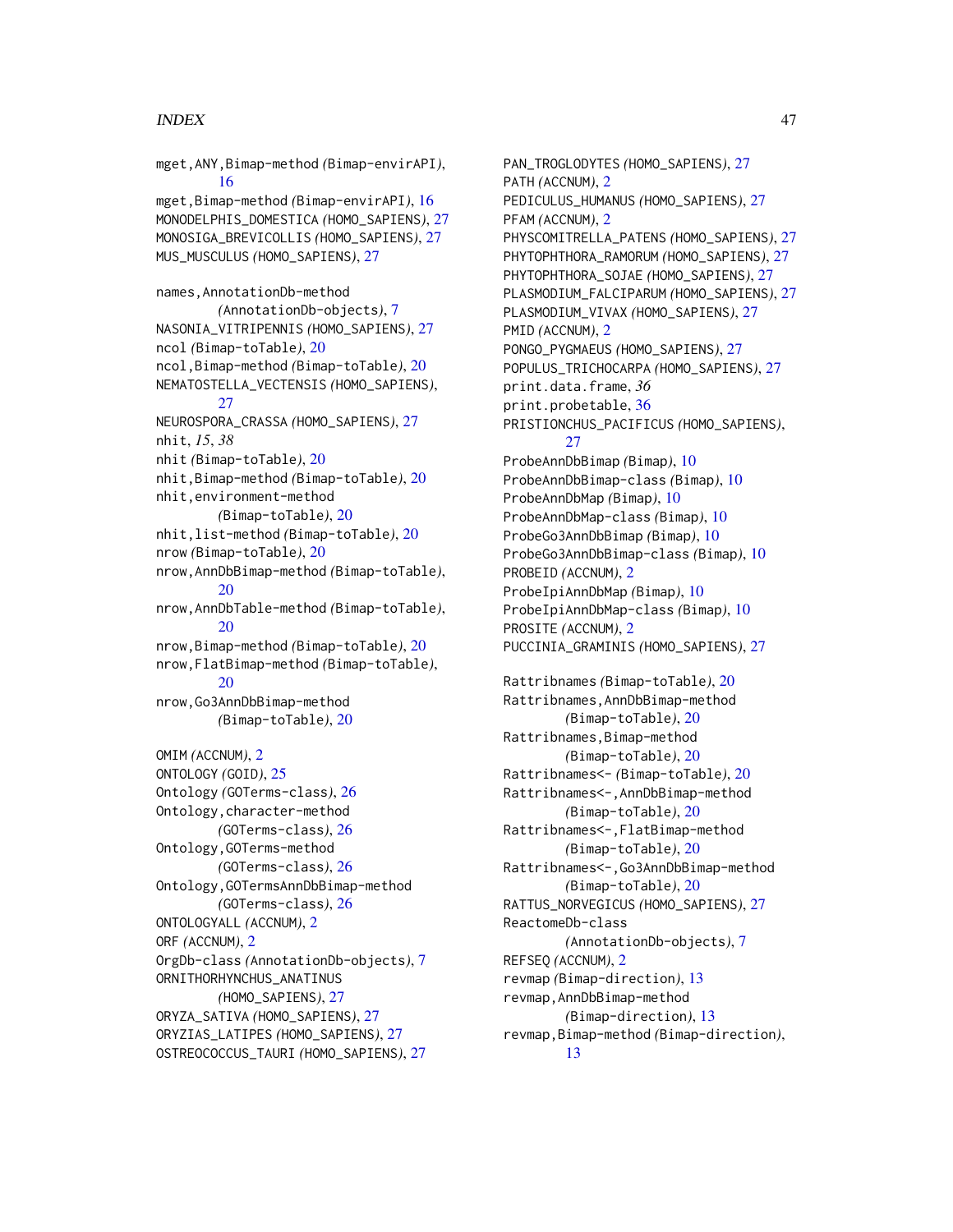revmap,environment-method *(*Bimap-direction*)*, [13](#page-12-0) revmap,list-method *(*Bimap-direction*)*, [13](#page-12-0) RHIZOPUS\_ORYZAE *(*HOMO\_SAPIENS*)*, [27](#page-26-0) Rkeyname *(*Bimap-toTable*)*, [20](#page-19-0) Rkeyname,AnnDbBimap-method *(*Bimap-toTable*)*, [20](#page-19-0) Rkeyname,Bimap-method *(*Bimap-toTable*)*, [20](#page-19-0) Rkeys *(*Bimap-direction*)*, [13](#page-12-0) Rkeys,AnnDbBimap-method *(*Bimap-direction*)*, [13](#page-12-0) Rkeys,AnnDbMap-method *(*Bimap-direction*)*, [13](#page-12-0) Rkeys,FlatBimap-method *(*Bimap-direction*)*, [13](#page-12-0) Rkeys,Go3AnnDbBimap-method *(*Bimap-direction*)*, [13](#page-12-0) Rkeys<- *(*Bimap-direction*)*, [13](#page-12-0) Rkeys<-,AnnDbBimap-method *(*Bimap-direction*)*, [13](#page-12-0) Rkeys<-,FlatBimap-method *(*Bimap-direction*)*, [13](#page-12-0) Rlength *(*Bimap-direction*)*, [13](#page-12-0) Rlength,AnnDbBimap-method *(*Bimap-direction*)*, [13](#page-12-0) Rlength,AnnDbMap-method *(*Bimap-direction*)*, [13](#page-12-0) Rlength,Bimap-method *(*Bimap-direction*)*, [13](#page-12-0) Rlength,Go3AnnDbBimap-method *(*Bimap-direction*)*, [13](#page-12-0) SACCHAROMYCES\_CEREVISIAE *(*HOMO\_SAPIENS*)*, [27](#page-26-0) sample, *17* sample *(*Bimap-envirAPI*)*, [16](#page-15-0) sample,Bimap-method *(*Bimap-envirAPI*)*, [16](#page-15-0) sample,environment-method *(*Bimap-envirAPI*)*, [16](#page-15-0) saveDb *(*AnnotationDb-objects*)*, [7](#page-6-0) saveDb,AnnotationDb-method *(*AnnotationDb-objects*)*, [7](#page-6-0) SCHISTOSOMA\_MANSONI *(*HOMO\_SAPIENS*)*, [27](#page-26-0) SCHIZOSACCHAROMYCES\_POMBE *(*HOMO\_SAPIENS*)*, [27](#page-26-0) SCLEROTINIA\_SCLEROTIORUM *(*HOMO\_SAPIENS*)*, [27](#page-26-0) Secondary *(*GOTerms-class*)*, [26](#page-25-0)

Secondary, character-method *(*GOTerms-class*)*, [26](#page-25-0) Secondary,GOTerms-method *(*GOTerms-class*)*, [26](#page-25-0) Secondary,GOTermsAnnDbBimap-method *(*GOTerms-class*)*, [26](#page-25-0) select, *19* select *(*AnnotationDb-objects*)*, [7](#page-6-0) select,ChipDb-method *(*AnnotationDb-objects*)*, [7](#page-6-0) select,GODb-method *(*AnnotationDb-objects*)*, [7](#page-6-0) select,Inparanoid8Db-method *(*AnnotationDb-objects*)*, [7](#page-6-0) select,InparanoidDb-method *(*AnnotationDb-objects*)*, [7](#page-6-0) select,OrgDb-method *(*AnnotationDb-objects*)*, [7](#page-6-0) select, ReactomeDb-method *(*AnnotationDb-objects*)*, [7](#page-6-0) setInpBimapFilter *(*toggleProbes*)*, [37](#page-36-0) setInpBimapFilter,InpAnnDbBimap-method *(*toggleProbes*)*, [37](#page-36-0) SGD *(*ACCNUM*)*, [2](#page-1-0) show,AnnDbBimap-method *(*Bimap*)*, [10](#page-9-0) show,AnnDbTable-method *(*Bimap-keys*)*, [18](#page-17-0) show,AnnotationDb-method *(*AnnotationDb-objects*)*, [7](#page-6-0) show,FlatBimap-method *(*Bimap*)*, [10](#page-9-0) show,GOTerms-method *(*GOTerms-class*)*, [26](#page-25-0) SMART *(*ACCNUM*)*, [2](#page-1-0) SORGHUM\_BICOLOR *(*HOMO\_SAPIENS*)*, [27](#page-26-0) species *(*AnnotationDb-objects*)*, [7](#page-6-0) species,AnnotationDb-method *(*AnnotationDb-objects*)*, [7](#page-6-0) STAGONOSPORA\_NODORUM *(*HOMO\_SAPIENS*)*, [27](#page-26-0) STRONGYLOCENTROTUS\_PURPURATUS *(*HOMO\_SAPIENS*)*, [27](#page-26-0) subset,AnnDbBimap-method *(*Bimap-direction*)*, [13](#page-12-0) subset,Bimap-method *(*Bimap-direction*)*, [13](#page-12-0) summary,AnnDbBimap-method *(*Bimap*)*, [10](#page-9-0) summary,Bimap-method *(*Bimap*)*, [10](#page-9-0) supportedSeqnameMappings *(*AnnotationDbi-defunct*)*, [9](#page-8-0) supportedSeqnames *(*AnnotationDbi-defunct*)*, [9](#page-8-0)